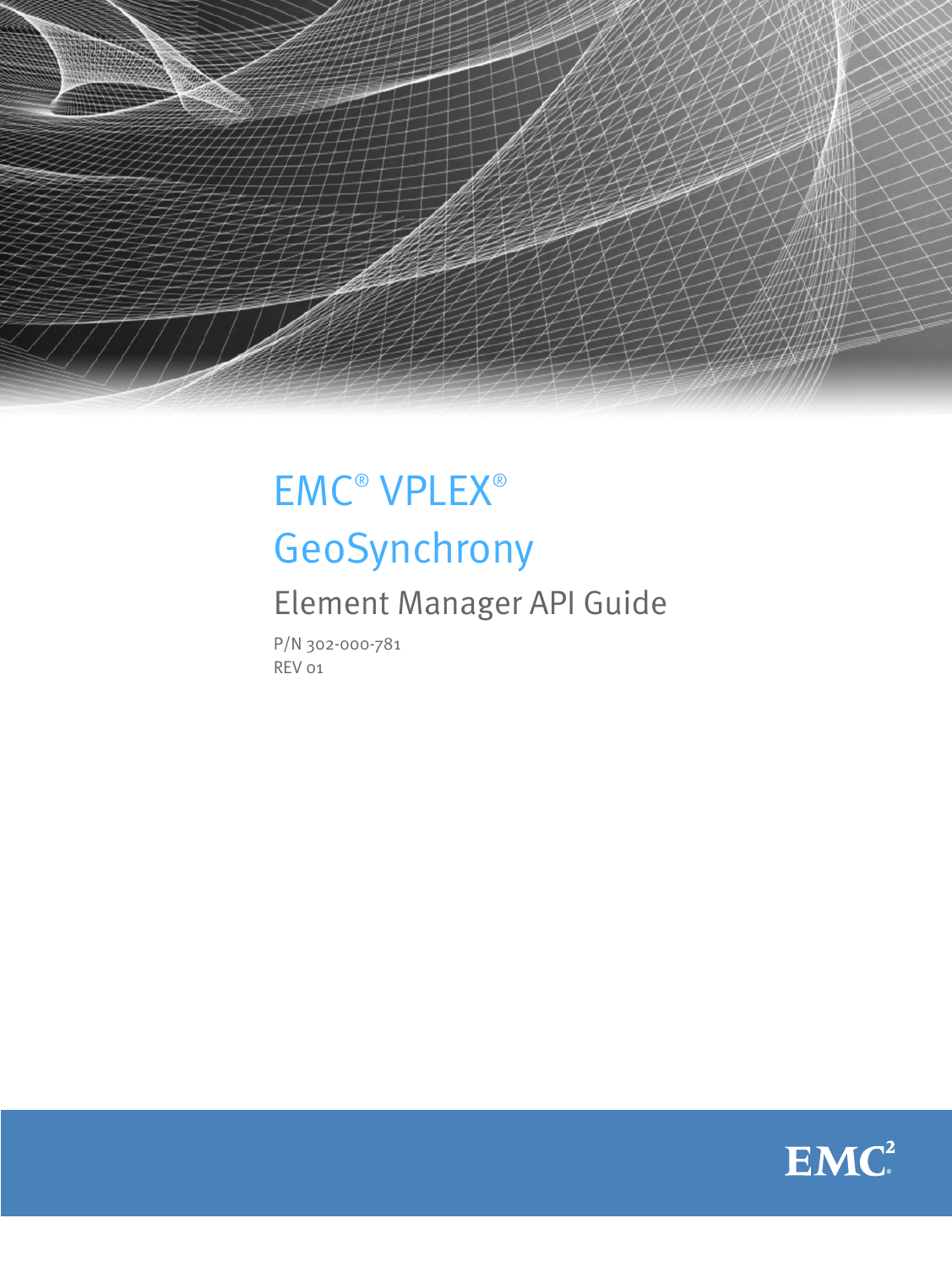Copyright © 2014 EMC Corporation. All rights reserved.

Published March, 2014

EMC believes the information in this publication is accurate as of its publication date. The information is subject to change without notice.

THE INFORMATION IN THIS PUBLICATION IS PROVIDED "AS IS." EMC CORPORATION MAKES NO REPRESENTATIONS OR WARRANTIES OF ANY KIND WITH RESPECT TO THE INFORMATION IN THIS PUBLICATION, AND SPECIFICALLY DISCLAIMS IMPLIED WARRANTIES OF MERCHANTABILITY OR FITNESS FOR A PARTICULAR PURPOSE.

Use, copying, and distribution of any EMC software described in this publication requires an applicable software license.

For the most up-to-date regulatory document for your product line, go to the Technical Documentation and Advisories section on EMC Powerlink.

For the most up-to-date listing of EMC product names, see EMC Corporation Trademarks on EMC.com.

All other trademarks used herein are the property of their respective owners.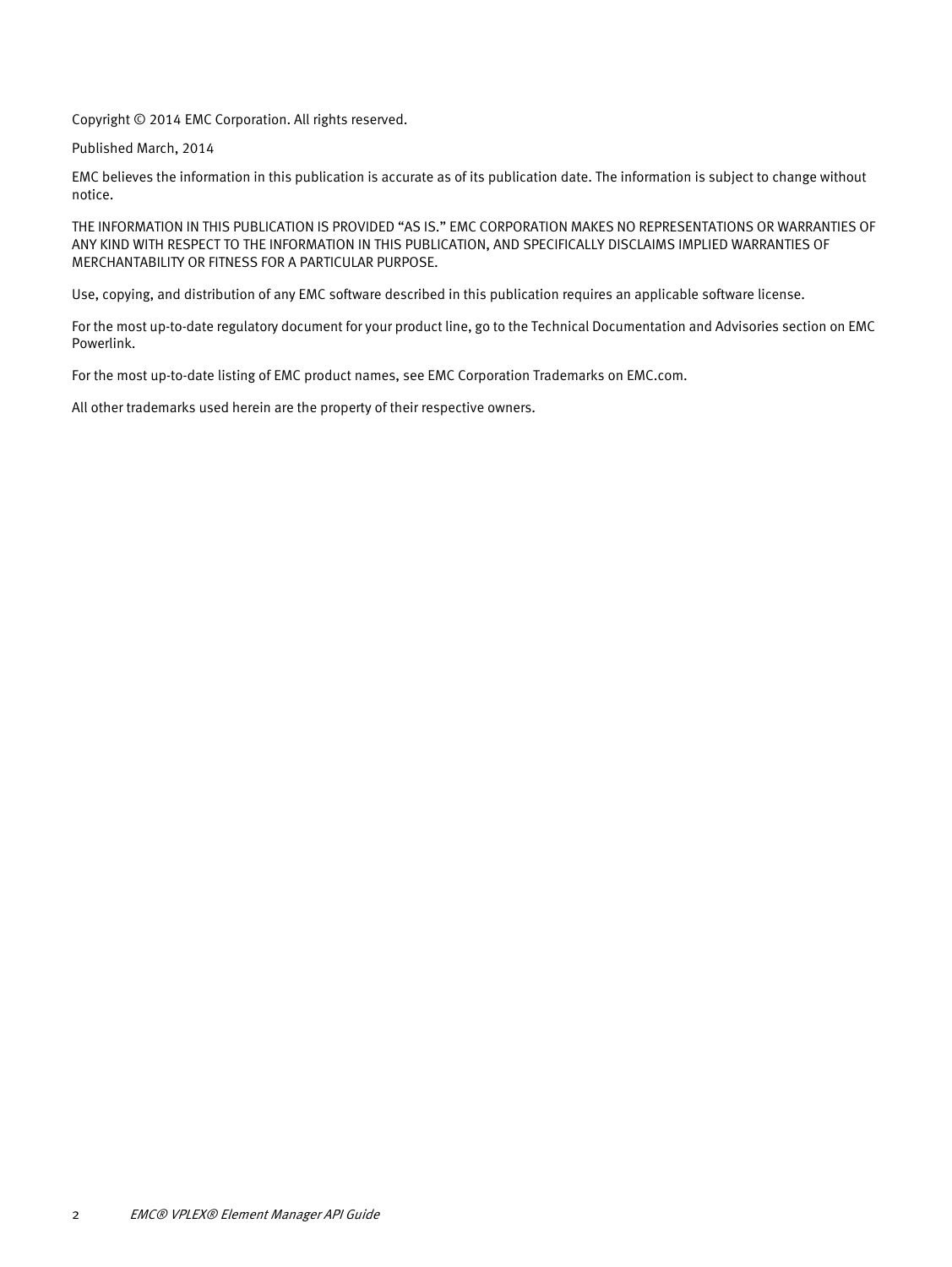# **CONTENTS**

# Preface

| Chapter 1        | <b>VPLEX Element Manager API</b> |  |
|------------------|----------------------------------|--|
|                  |                                  |  |
|                  |                                  |  |
|                  |                                  |  |
|                  |                                  |  |
|                  |                                  |  |
|                  |                                  |  |
|                  |                                  |  |
|                  |                                  |  |
|                  |                                  |  |
|                  |                                  |  |
|                  |                                  |  |
|                  |                                  |  |
|                  |                                  |  |
|                  |                                  |  |
|                  |                                  |  |
|                  |                                  |  |
|                  |                                  |  |
| <b>Chapter 2</b> | <b>API commands</b>              |  |
|                  |                                  |  |

| Chapter |  |
|---------|--|
|---------|--|

| GFT. | 49  |
|------|-----|
|      | 49  |
|      | 49  |
|      | 50  |
|      | 51  |
|      | 52  |
|      | 52  |
|      | 52  |
|      | 52  |
|      | 52  |
|      | 53  |
|      | 53  |
|      | -54 |
|      | 55  |
|      | 55  |
|      | 55  |
|      | 55  |
|      | 55  |
|      | 56  |
|      | 57  |
|      | 57  |
|      |     |

| Chapter 3 | <b>Developer Guidelines</b> |
|-----------|-----------------------------|
|-----------|-----------------------------|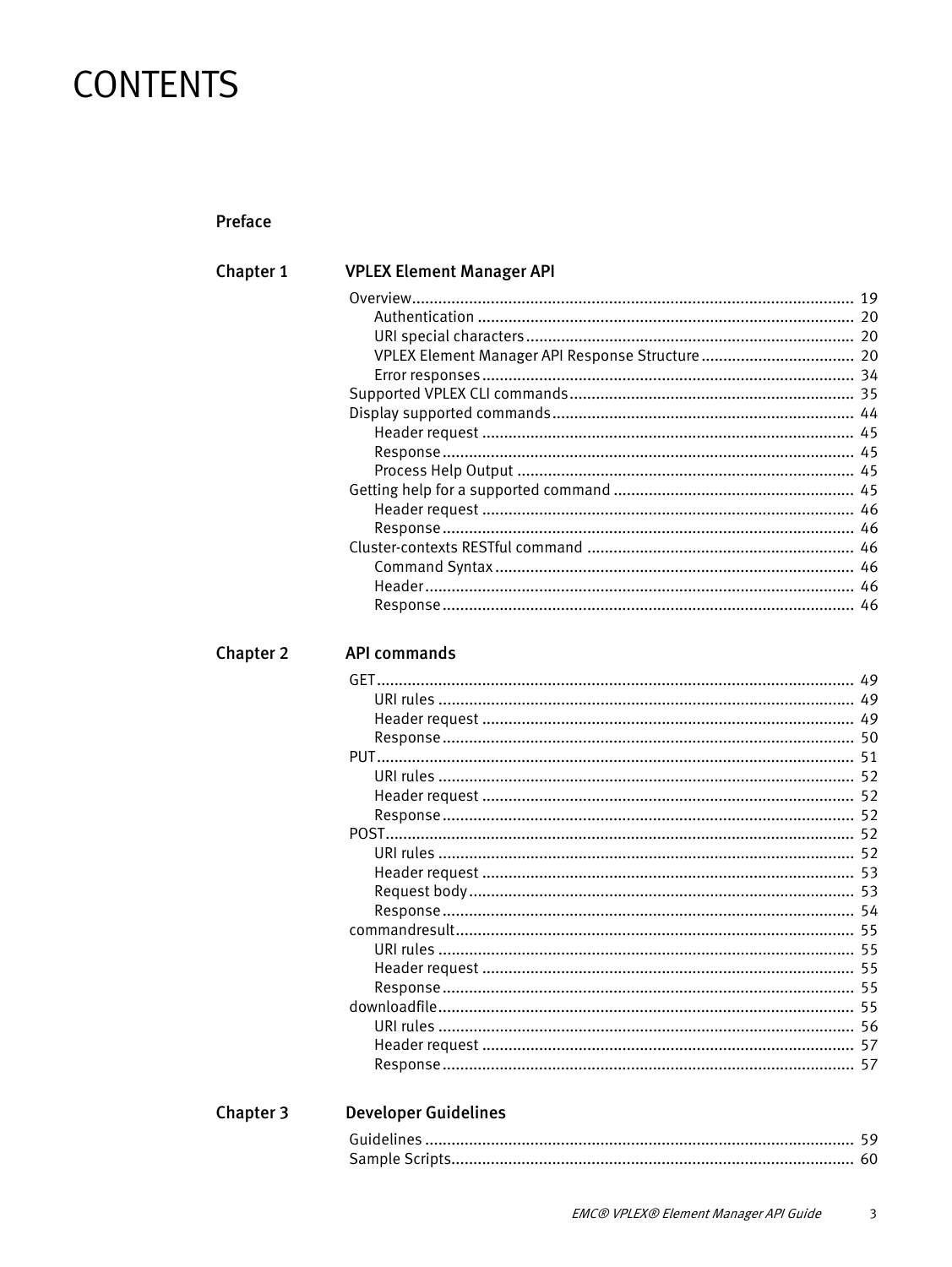Index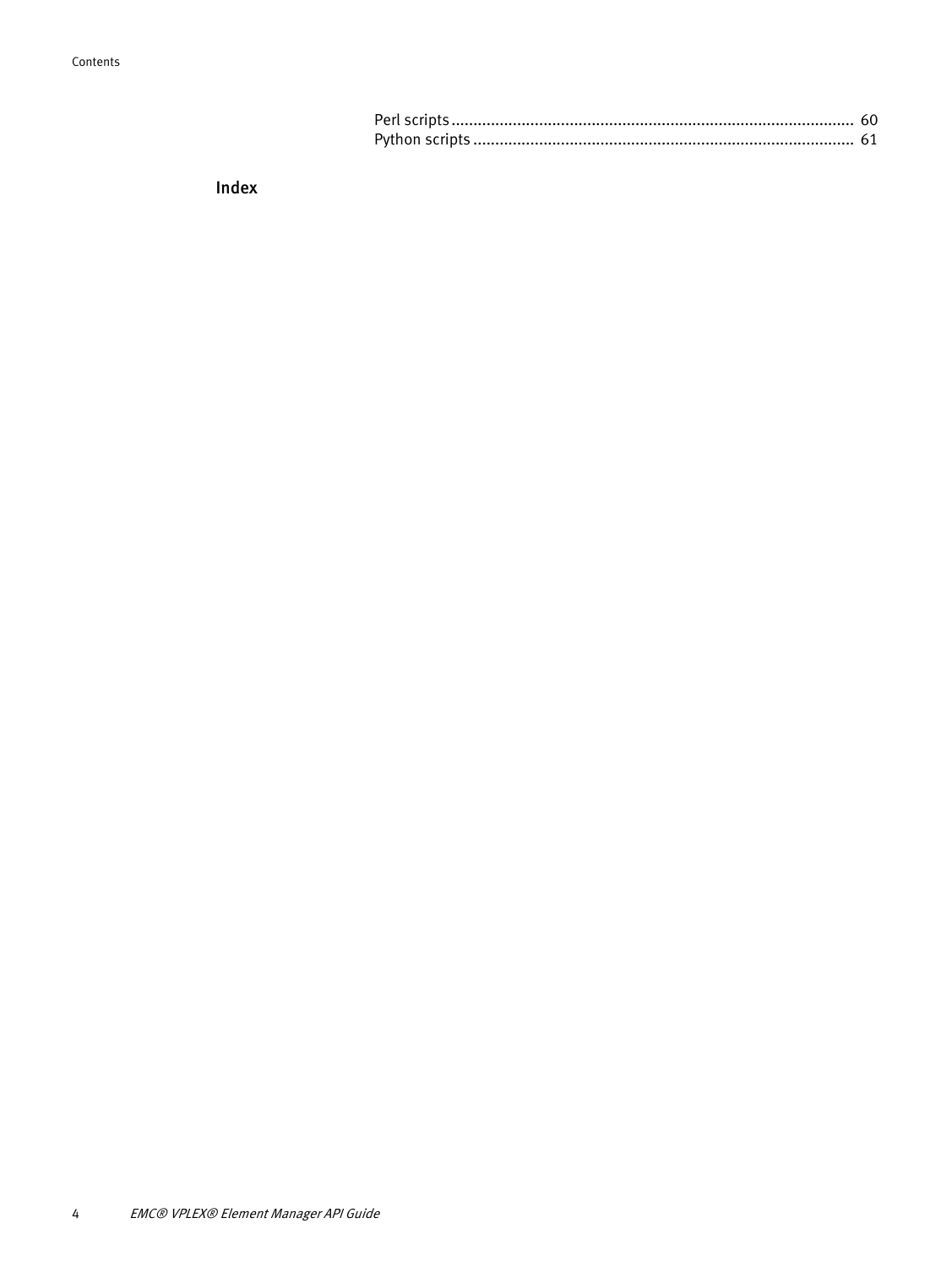<span id="page-4-0"></span>

As part of an effort to improve and enhance the performance and capabilities of its product line, EMC from time to time releases revisions of its hardware and software. Therefore, some functions described in this document may not be supported by all revisions of the software or hardware currently in use. Your product release notes provide the most up-to-date information on product features.

If a product does not function properly or does not function as described in this document, please contact your EMC representative.

#### About this guide

This document is part of the VPLEX documentation set, and describes the VPLEX Restful API.

This guide is intended for use by customers and service providers who use the Restful API to configure and manage a storage environment.

#### **New Commands for VPLEX** amp register

- amp unregister
- ◆ array register
- configuration short-write
- ◆ configuration subnet clear
- configuration subnet remote-subnet add
- ◆ configuration subnet remote-subnet remove
- configuration sync-time clear
- ◆ configuration sync-time show
- device mirror-isolation disable
- device mirror-isolation enable
- device mirror-isolation show
- ◆ export initiator-port show-logins
- iscsi chap back-end add credentials
- iscsi chap back-end disable
- iscsi chap back-end enable
- iscsi chap back-end list-credentials
- iscsi chap back-end remove-credentials
- iscsi chap back-end remove-default-credential
- iscsi chap back-end set-default-credential
- iscsi chap front-end add credentials
- iscsi chap front-end disable
- iscsi chap front-end enable
- iscsi chap front-end list-credentials
- iscsi chap front-end remove-credentials
- iscsi chap front-end remove-default-credential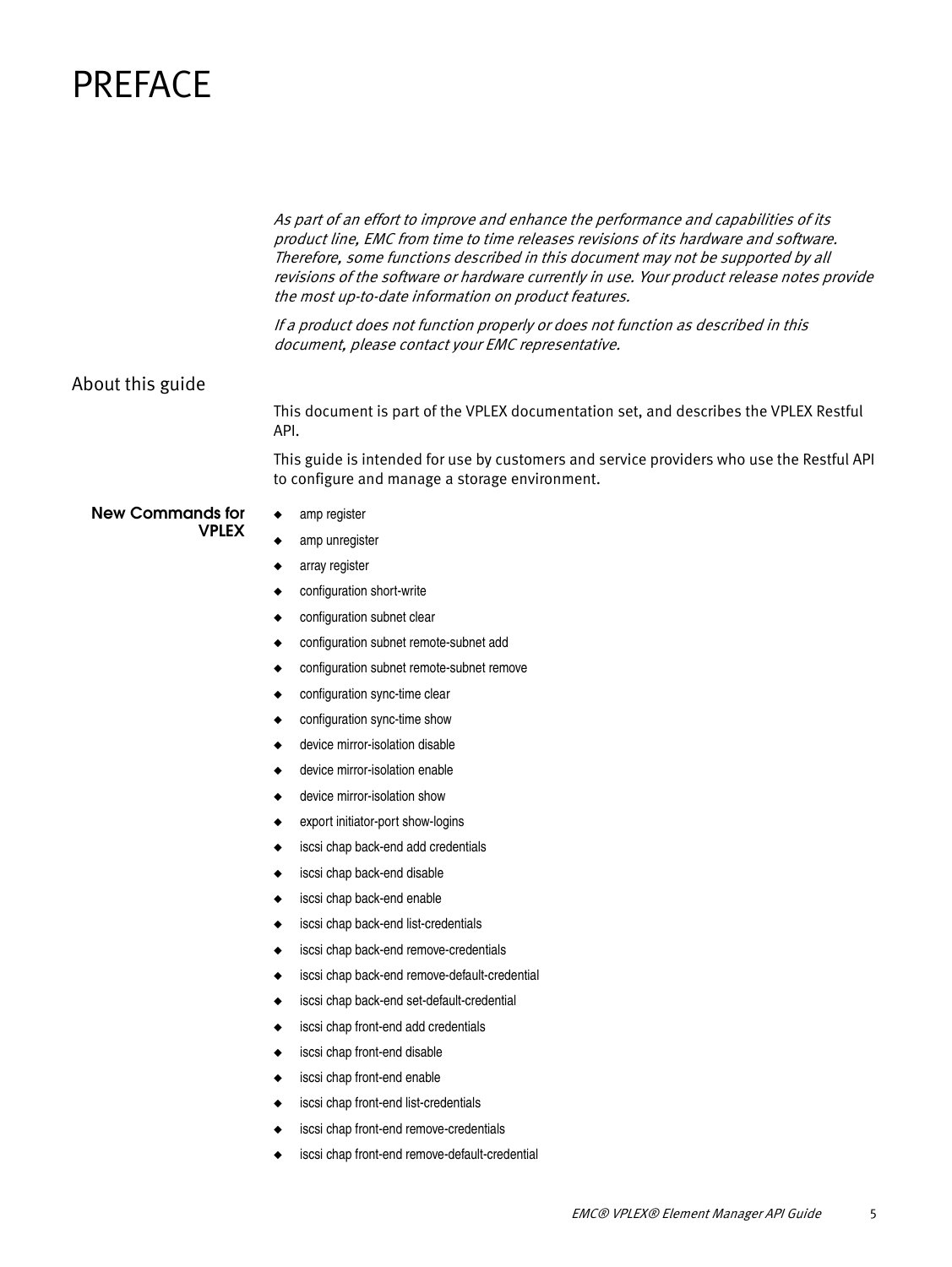- iscsi chap front-end set-default-credential
- iscsi check-febe-connectivity
- iscsi isns add
- iscsi isns list
- iscsi isns remove
- iscsi sendtargets add
- iscsi sendtargets list
- iscsi sendtargets rediscover
- iscsi sendtargets remove
- iscsi targets list
- iscsi targets logout
- storage-tool compose
- user event-server add-user
- ◆ user event-server change-password
- virtual-volume provision

#### **Modified Commands for VPLEX**

- ◆ authentication directory-service configure The **-m option** is no longer supported. Added **-g and -u options** for managing access to the management server by groups and users. New example added for configuring the Active Directory Service with custom attributes, and a new example for configuring the Open LDAP server on the management server.
	- ◆ authentication directory-service map Added note about the **-m**, **-u**, and **-g** command options. Removed ldap.conf file sentence from command description. Added new examples for user and user group mappings to VPLEX cluster.
	- ◆ authentication directory service show Changed the command output example and mapped principal description in Table 1 to specify users and/or groups are mapped to the directory server.
	- ◆ authentication directory-service unmap Added note about the **-m**, **-u**, and **-g** command options. Removed ldap.conf file sentence from command description.
	- cluster-status New output examples.
	- configure metadata-backups Added an Important note in the command description.
	- ◆ configuration connect-remote-directors New command options **--remote-ip** and **--force** and new examples.
	- configuration join-clusters New command option --remote-ip and new example.
	- configuration subnet clear New command to clear subnets in all subnet contexts in the new /clusters/\*/connectivity context. Use the legacy **subnet clear** command to clear subnets in /clusters/\*/cluster-connectivity/subnets.
	- ◆ configuration sync-time Changed to reflect that cluster 1 synchronizes to an external NTP server, and cluster 2 synchronizes to cluster 1. Replaced example for running a synchronization task on cluster 2.
	- ◆ connectivity validate-wan-com **--protocol** changed to **FC** and **UDT**
	- ds dd set-log Changed the warning message for the **cancel** option.
	- export initiator-port register New information about working with iSCSI initiators
	- health-check New output examples
	- logging-volume create Added new vias-based attribute to Table 17 Logging volume display fields.
	- management-server set-ip Changed IPv6 address example
	- monitor create Changed example for collecting statistics on front-end port.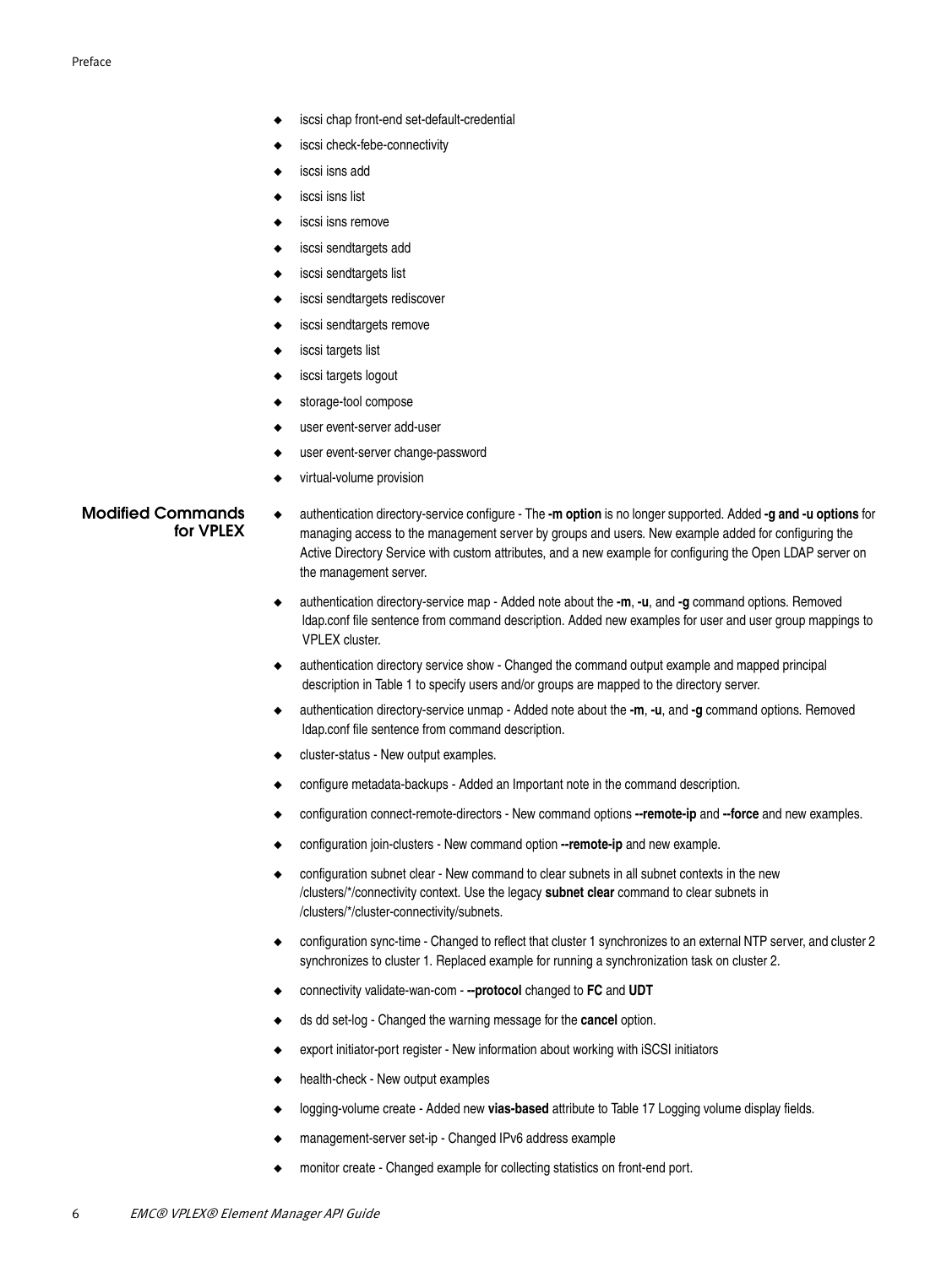|                                        | monitor stat-list - Replaced outdated command output example with new example showing categories.<br>٠                                                                                                                                                                                               |
|----------------------------------------|------------------------------------------------------------------------------------------------------------------------------------------------------------------------------------------------------------------------------------------------------------------------------------------------------|
|                                        | ndu start - Changed command option from --force-with-unreachable-cws to --skip-cws-upgrade. Changed<br>٠<br>syntax and description.                                                                                                                                                                  |
|                                        | remote-clusters add-addresses - Renamed to configuration remote-clusters add-addresses<br>٠                                                                                                                                                                                                          |
|                                        | remote-clusters clear-addresses - Renamed to configuration remote-clusters clear-addresses<br>٠                                                                                                                                                                                                      |
|                                        | rp import-certificate - Added a cautionary note about VPLEX Integrated Array Services provisioning.<br>٠                                                                                                                                                                                             |
|                                        | rp rpa-cluster add - Added consistency group contexts and descriptions for copies, links, and replication sets in<br>٠<br>Table 19 RecoverPoint display fields. New examples for the consistency group contexts added.                                                                               |
|                                        | storage-volume-unclaim - Added argument --return-to-pool. This argument returns the storage capacity of<br>٠<br>each VIAS-based volume to the pool on the corresponding storage array. Additional note about differing results<br>when using this command on VIAS and non-VIAS based storage arrays. |
| <b>Removed Commands</b>                | ds rule island-size<br>٠                                                                                                                                                                                                                                                                             |
| for VPLEX                              | ptov describe-be-zoning<br>٠                                                                                                                                                                                                                                                                         |
|                                        | ptov lun-mask-be-storage<br>٠                                                                                                                                                                                                                                                                        |
|                                        | ptov query-be-storage<br>٠                                                                                                                                                                                                                                                                           |
|                                        | ptov suggest-be-zoning-and-masking<br>٠                                                                                                                                                                                                                                                              |
|                                        | ptov suggest-ports-to-use                                                                                                                                                                                                                                                                            |
|                                        | ptov verify-be-storage                                                                                                                                                                                                                                                                               |
|                                        | ptov verify-be-zoning<br>٠                                                                                                                                                                                                                                                                           |
| <b>New Context for</b><br><b>VPLEX</b> | connectivity/ - Configure connectivity between back-end storage arrays, front-end<br>٠<br>hosts, local directors, port-groups and inter-cluster WANs.                                                                                                                                                |
| <b>Context Tree Upgrade</b>            | The cluster-connectivity context will become deprecated in a future version. It is being<br>replaced with the Connectivity context, which is available in this release. Use the new<br>context whenever possible.                                                                                    |
|                                        | The following changes apply:                                                                                                                                                                                                                                                                         |
|                                        | Any configuration that exists in cluster-connectivity/ will automatically be reflected in<br>٠<br>the connectivity/wan-com/ context and vice versa. For example, an existing wan-com<br>configuration will be displayed in connectivity/wan-com.                                                     |
|                                        | All the attributes from the cluster-connectivity/ context are present in the<br>٠<br>connectivity/wan-com/ context.                                                                                                                                                                                  |
|                                        | Commands to change the remote-cluster-addresses attribute:<br>٠                                                                                                                                                                                                                                      |
|                                        | Old: cluster-connectivity remote-clusters add-addresses                                                                                                                                                                                                                                              |
|                                        | New: configuration remote-clusters add-addresses                                                                                                                                                                                                                                                     |
|                                        | Old: cluster-connectivity remote-clusters clear-addresses                                                                                                                                                                                                                                            |
|                                        | New: configuration remote-clusters clear-addresses                                                                                                                                                                                                                                                   |
|                                        |                                                                                                                                                                                                                                                                                                      |
|                                        | Member-ports is now a context instead of an attribute. The fields that are part of the<br>٠<br>string representation of a member-port under the cluster-connectivity context are now<br>table columns in a long listing (II) of a connectivity/**/member-ports/ context.                             |
|                                        | Old: cluster-connectivity/port-groups/port-group-0/member-ports (attribute)                                                                                                                                                                                                                          |
|                                        | New: connectivity/wan-com/port-groups/ip-port-group-0/member-ports (context)                                                                                                                                                                                                                         |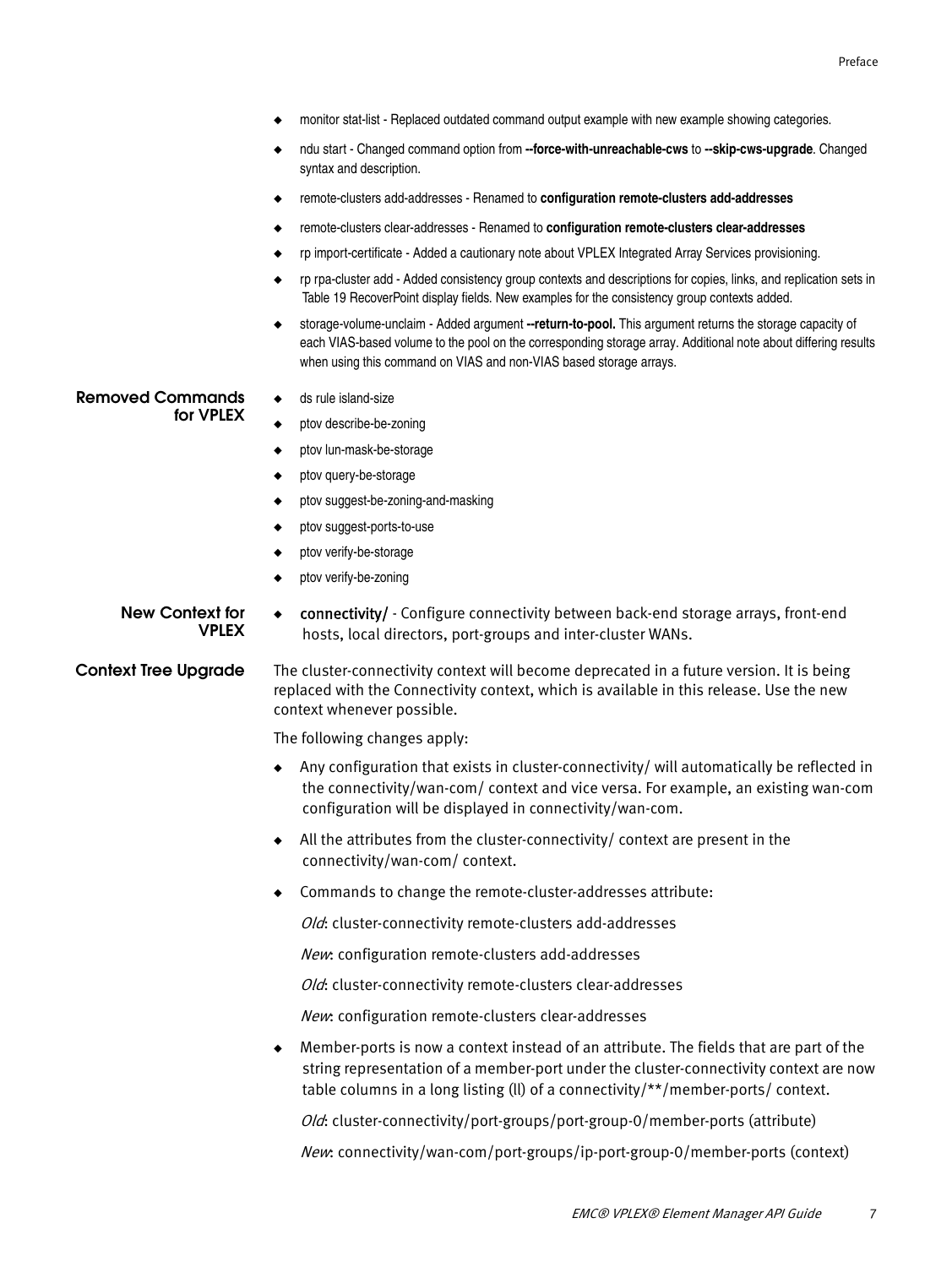- ◆ Inside cluster-connectivity/port-groups/port-group-0:
	- "subnet" is the name of a subnet from cluster-connectivity/subnets
	- "option-set" is the name of a subnet from cluster-connectivity/option-sets

If the subnet="cluster-1-SN00" and option-set="optionset-com-0", then

Old: cluster-connectivity/subnets/cluster-1-SN00/

New: connectivity/wan-com/port-groups/ip-port-group-0/subnet/

Old: cluster-connectivity/option-sets/optionset-com-0

New: connectivity/wan-com/port-groups/ip-port-group-0/option-set/

- ◆ There is no longer any need or ability to set the subnet used by a port-group.
- $\bullet$  The cluster-connectivity/option-sets context has no analogue under connectivity/. Each port-group under connectivity/wan-com/port-groups has a permanent option-set sub-context.
- ◆ The cluster-connectivity/subnets context has no analogue under connectivity/. Each port-group under connectivity/wan-com/port-groups has a permanent subnet sub-context.

'subnet create' - no analogue under connectivity. Use the permanent subnet in the port-group.

'subnet destroy' - no analogue under connectivity.

'subnet modify' - use the set command to change the attributes.

'subnet clear' - use the configuration subnet clear command.

**Cluster-connectivity Context (Deprecated)**

#### Cluster-connectivity

This context contains information for cluster connectivities.

#### **Context**

/clusters/cluster-\*/cluster-connectivity

#### Position

Parent - cluster-\*

Children - Option-sets (deprecated), Port-groups (deprecated), Subnets (deprecated)

#### Context-Specific Commands

remote-clusters

#### Data Structure

discovery-address

- discovery-port
- listening-port

remote-cluster-addresses

#### Notes

This context is replaced by: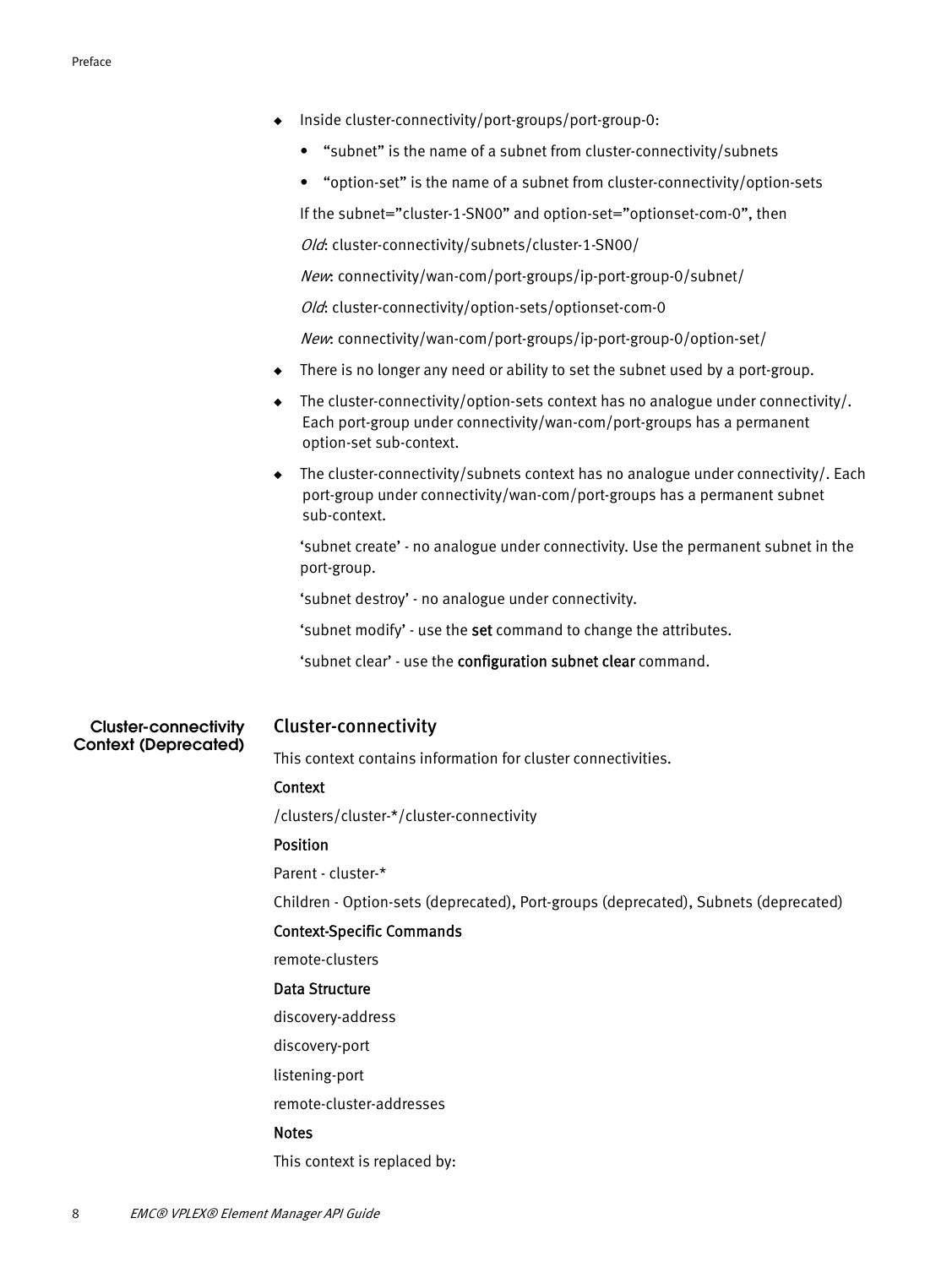/clusters/cluster-\*/connectivity/wan-com.

#### Option-sets

Option-set configuration for IP wan-com.

#### **Context**

/clusters/cluster-\*/cluster-connectivity/option-sets/\*

#### Position

Parent - cluster-connectivity (deprecated)

Children - None

#### Context-Specific Commands

None

#### Data Structure

connection-open-timeout

keepalive-timeout

socket-buf-size

#### Notes

The currently-used option-set context is replaced by: /clusters/cluster-\*/connectivity/wan-com/port-groups/ip-port-group-\*/option-set

#### Port-groups

A communication channel for IP wan-com composed of one port from each director of the local cluster.

#### **Context**

/clusters/cluster-\*/cluster-connectivity/port-groups/port-group-0

/clusters/cluster-\*/cluster-connectivity/port-groups/port-group-1

### Position

Parent - cluster-connectivity

Children - None

#### Context-Specific Commands

None

#### Data Structure

enabled

member-ports

option-set

subnet

# Notes

This context is replaced by Ethernet port-groups: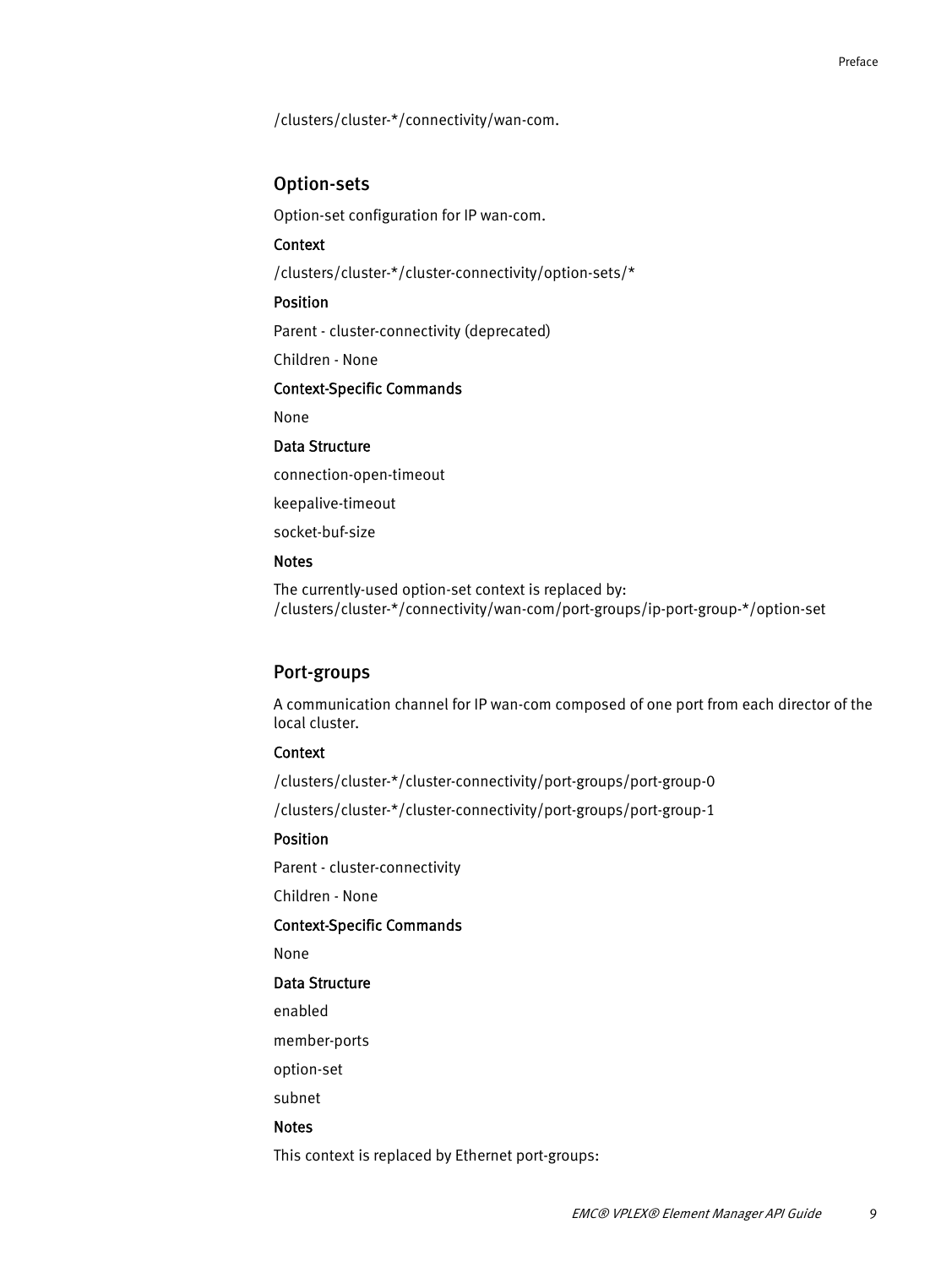/clusters/cluster-\*/connectivity/wan-com/port-groups/ip-port-group-0 /clusters/cluster-\*/connectivity/wan-com/port-groups/ip-port-group-1

#### **Subnets**

Network configuration for IP wan-com.

#### **Context**

/clusters/cluster-\*/cluster-connectivity/subnets/\*

#### Position

Parent - cluster-connectivity

Children - None

#### Context-Specific Commands

In container context:

clear

create

destroy

modify

#### In subnet instance context:

None

#### Data Structure

cluster-address

gateway

mtu

prefix

proxy-external-address

remote-subnet-address

#### **Notes**

The currently-used subnet context is replaced by:

/clusters/cluster-\*/connectivity/wan-com/port-groups/ip-port-group-\*/subnet

Named subnet instance contexts are created in the subnets container context by the command subnet create and are removed by the command subnet destroy.

**New Connectivity Context (Upgrade)**

#### Connectivity

This context contains information about all network connectivities.

#### Context

/clusters/cluster-\*/connectivity

#### Position

Parent - cluster-\*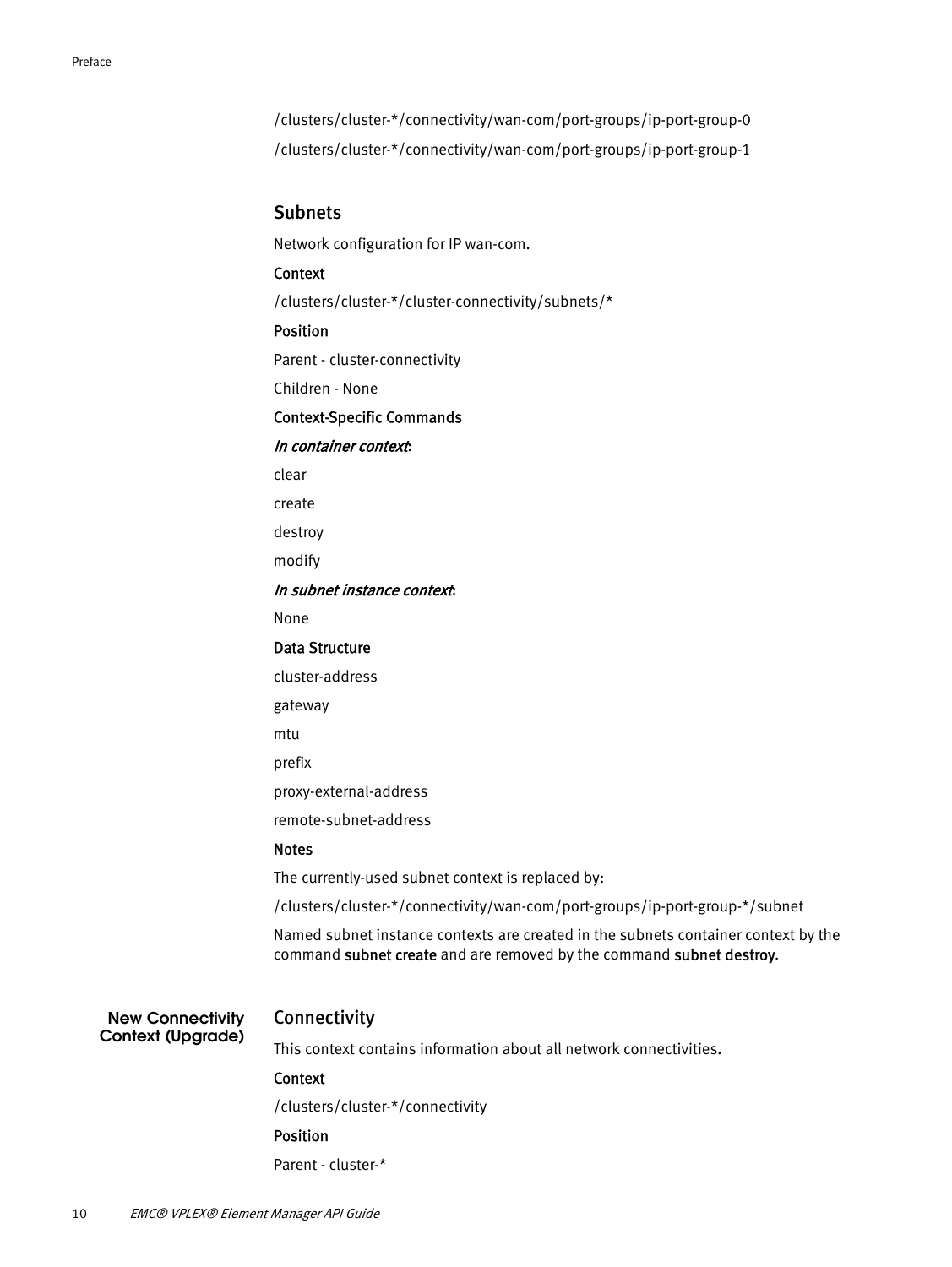Children - back-end, front-end, local-com, wan-com

#### Context-Specific Commands

None

#### Data Structure

None

# Notes

This context replaces: /clusters/cluster-\*/cluster-connectivity

#### Back-end

Configuration of back-end connectivity to arrays.

#### **Context**

/clusters/cluster-\*/connectivity/back-end

#### Position

Parent - connectivity

Children - port-groups

# Context-Specific Commands

None

### Data Structure

None

#### Front-end

Configuration of front-end connectivity to hosts.

### **Context**

/clusters/cluster-\*/connectivity/front-end

#### Position

Parent - connectivity

## Children - port-groups

### Context-Specific Commands

None

### Data Structure

None

## Local-com

Configuration for local-com inter-director connectivity.

#### **Context**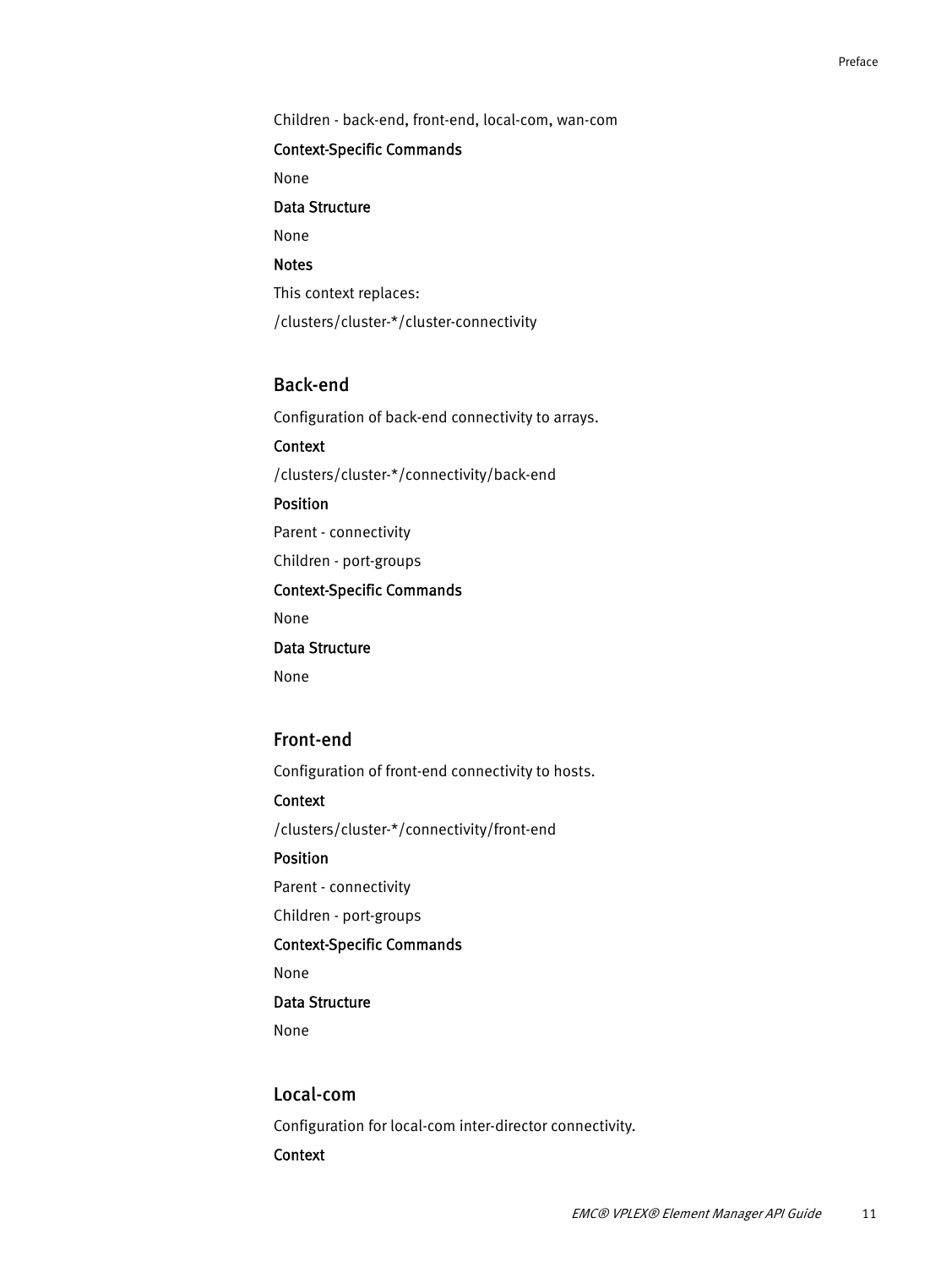#### /clusters/cluster-\*/connectivity/local-com

Position

Parent - connectivity

Children - port-groups

Context-Specific Commands

None

### Data Structure

None

#### Wan-com

Configuration for wan-com inter-cluster connectivity.

#### **Context**

/clusters/cluster-\*/connectivity/wan-com

#### Position

Parent - connectivity

Children - port-groups

#### Context-Specific Commands

remote-clusters add-addresses remote-clusters clear-addresses

#### Data Structure

discovery-address

discovery-port

listening-port

remote-cluster-addresses

#### Port-groups

Communication channels formed by one port from each director in the local cluster.

#### **Context**

/clusters/cluster-\*/connectivity/\*/port-groups

#### Position

Parent - back-end, front-end, local-com, wan-com

Children - Ethernet-port-group, Fc-port-group

#### Context-Specific Commands

None

## Data Structure

None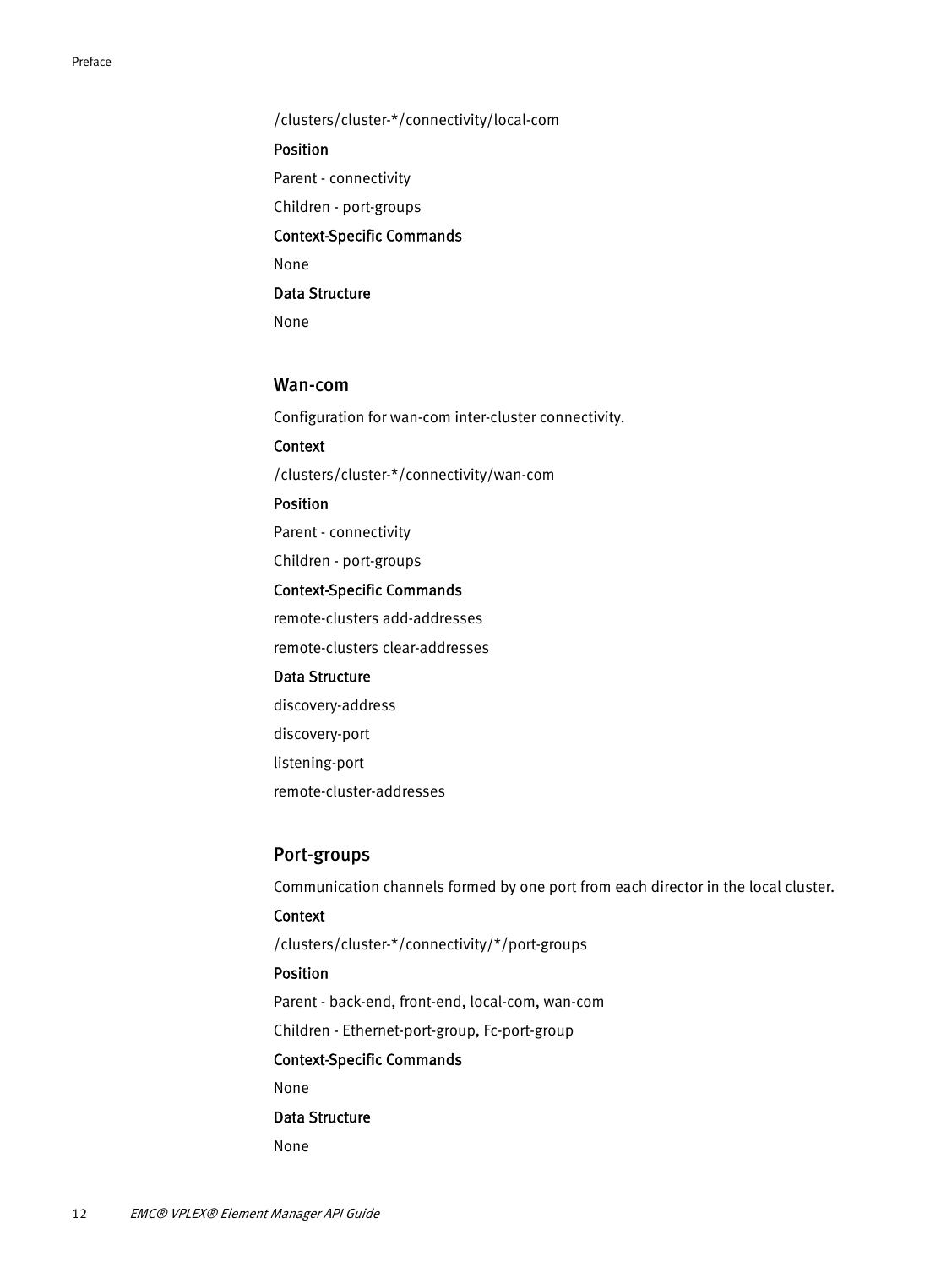#### Notes

Port-groups are named according to the type (Ethernet: ip/iscsi, Fibre Channel: fc) and numbering of the ports they contain. The existence of port-group instance contexts is determined by the ports on the system. IP port-groups will only exist if Ethernet ports exist and are assigned to the communication role associated with this context. Likewise, FC port-groups will only exist if there are appropriate Fibre Channel ports.

#### Ethernet port-group

Communication channel composed of one Ethernet port from each director in the local cluster.

#### Context

/clusters/cluster-\*/connectivity/\*/port-groups/ip-port-group-\*

/clusters/cluster-\*/connectivity/\*/port-groups/iscsi-port-group-\*

#### Position

Parent - port-groups

Children - member-ports, option-set, subnet

#### Context-Specific Commands

subnets clear

subnet remote-subnet add

subnet remote-subnet remove

#### Data Structure

enabled

#### Notes

Port-groups are named according to the role (local-com/wan-com: ip, front-end/back-end: iscsi) and numbering of the ports they contain. The existence of port-group instance contexts is determined by the ports on the system. IP/iSCSI port-groups will only exist if Ethernet ports exist and are assigned to the role associated with this context.

#### Fibre Channel port-group

Communication channel composed of one Fibre Channel port from each director in the local cluster.

#### **Context**

/clusters/cluster-\*/connectivity/\*/port-groups/fc-port-group-\*

#### Position

Parent - port-groups

Children - member-ports

#### Context-Specific Commands

None

#### Data Structure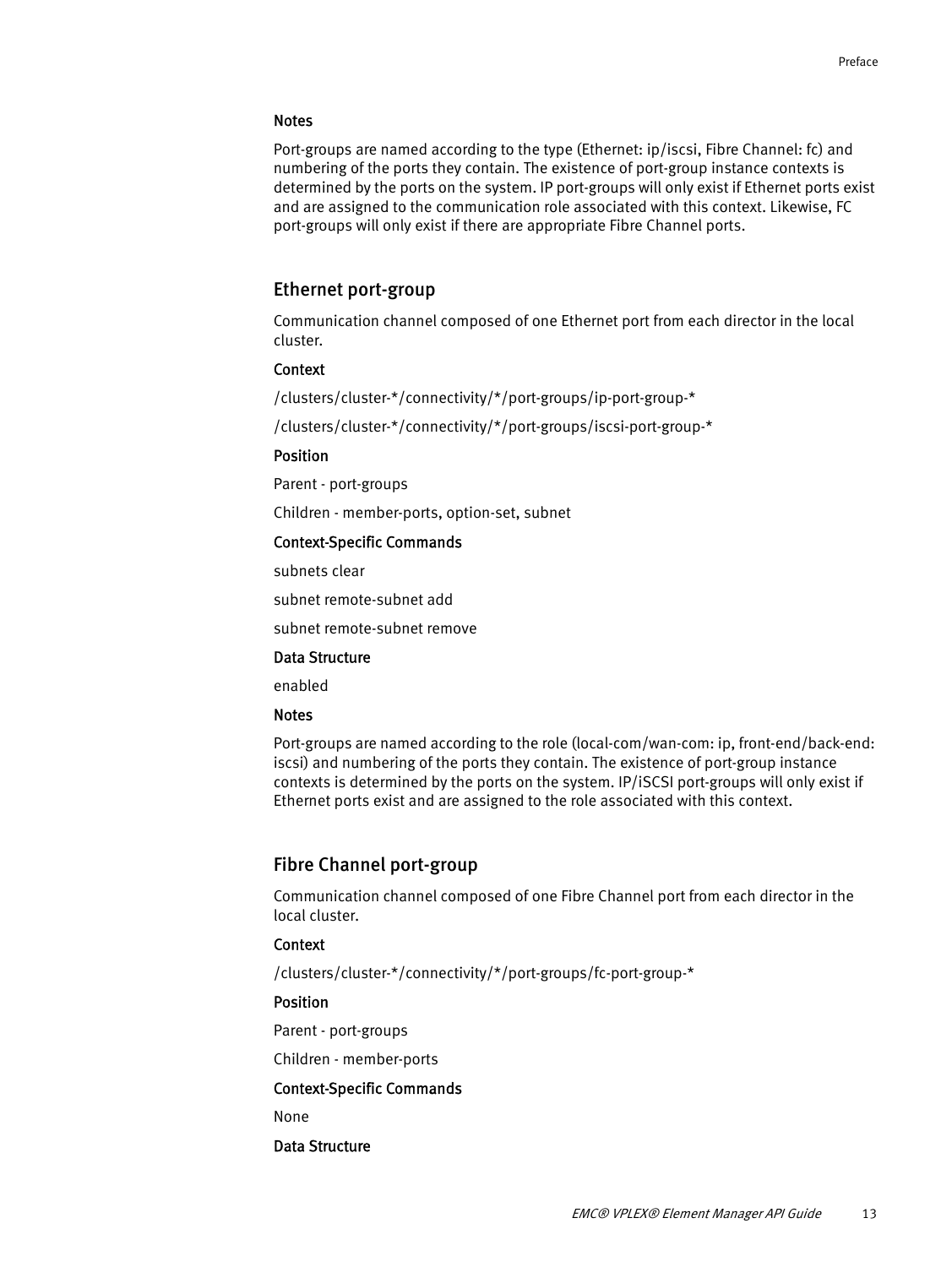#### enabled

#### Notes

Port-groups are named according to the numbering of the ports they contain. The existence of port-group instance contexts is determined by the ports on the system. FC port-groups will only exist if Fibre Channel ports exist and are assigned to the role associated with this context.

#### Member-ports

A member port in a port-group.

#### Context

/clusters/cluster-\*/connectivity/\*/port-groups/\*/member-ports/director-\*

#### Position

Parent - Ethernet-port-group, Fc-port-group

Children - None

#### Context-Specific Commands

None

#### Data Structure

address director enabled engine port-name

#### Notes

Each member-port sub-context is named for the director to which the member port belongs. This naming convention avoids the name collision caused when a port has the same name on each director.

A long listing (ll) of the member-ports container context summarizes the information from each member port:

```
Director Port Enabled Address
-------------- ----- ------- -------------
director-1-1-A ETH04 enabled 192.168.11.35
director-1-1-B ETH04 enabled 192.168.11.36
director-1-2-A ETH04 enabled 192.168.11.37
director-1-2-B ETH04 enabled 192.168.11.38
```
## Option-sets

Option-set configuration for Ethernet port-groups.

### **Context**

/clusters/cluster-\*/connectivity/\*/port-groups/ip-port-group\*/option-set /clusters/cluster-\*/connectivity/\*/port-groups/iscsi-port-group\*/option-set

#### Position

Parent - Ethernet-port-group

Children - None

#### Context-Specific Commands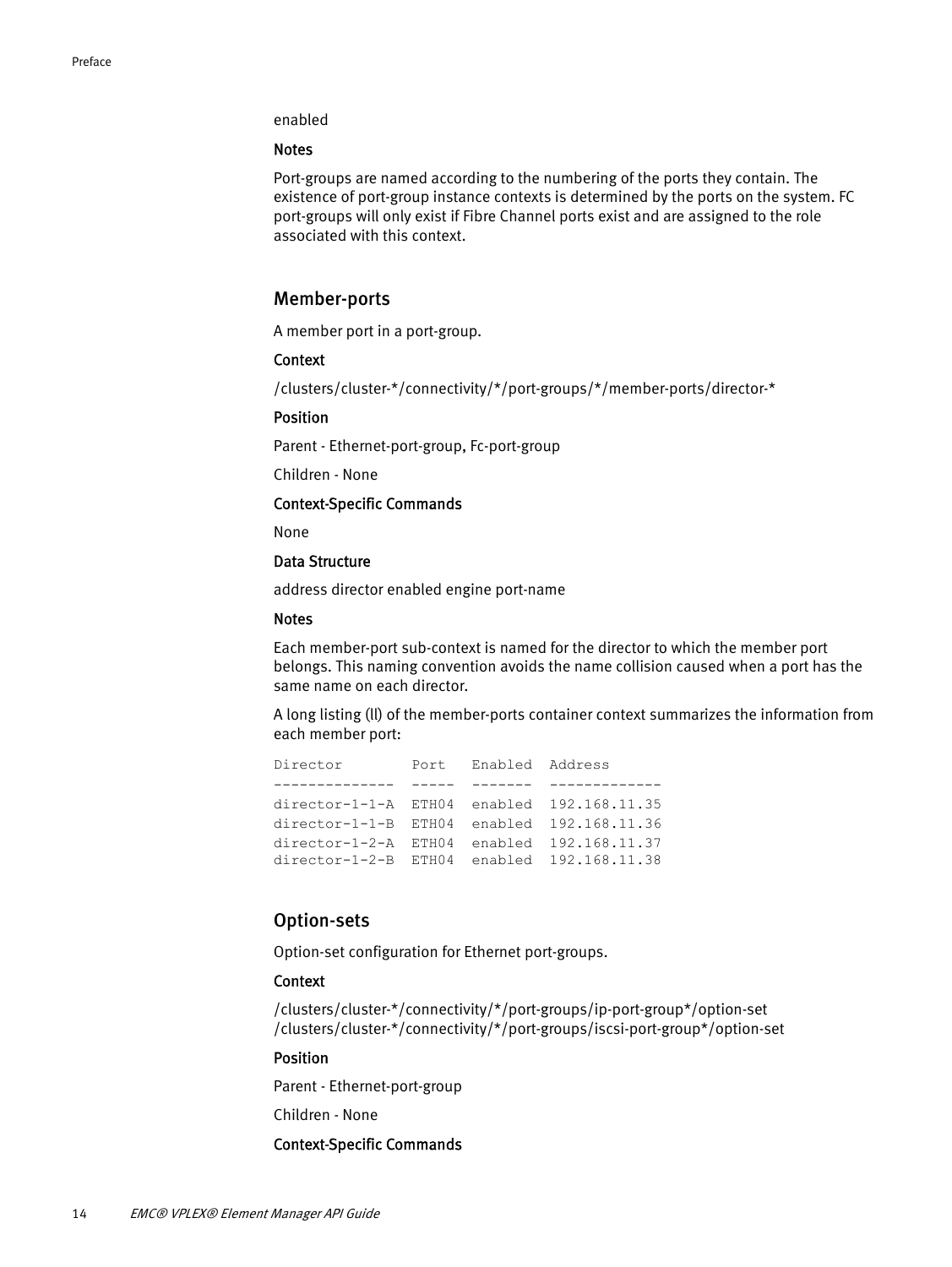#### None

### Data Structure

connection-open-timeout

keepalive-timeout

socket-buf-size

# IP-com and iSCSI Subnets

Network configuration for Ethernet port-groups.

#### **Context**

/clusters/cluster-\*/connectivity/\*/port-groups/ip-port-group-\*/subnet /clusters/cluster-\*/connectivity/\*/port-groups/iscsi-port-group-\*/subnet

#### Position

Parent - Ethernet-port-group

Children - None

#### Context-Specific Commands

#### All roles:

clear

#### Front-end and Back-end only:

remote-subnets add

remote-subnets remove

#### Data Structure

The attributes of a subnet depend on the role with which it is associated.

#### All roles:

mtu

prefix

#### Front-end and Back-end only:

gateway

remote-subnets

### Wan-com only:

cluster-address

gateway

proxy-external-address

remote-subnet-address

#### **Related documentation**

Related documents (available on EMC Support Online) include:

- **EMC VPLEX Release Notes for GeoSynchrony Releases 5.3**
- **EMC VPLEX Product Guide**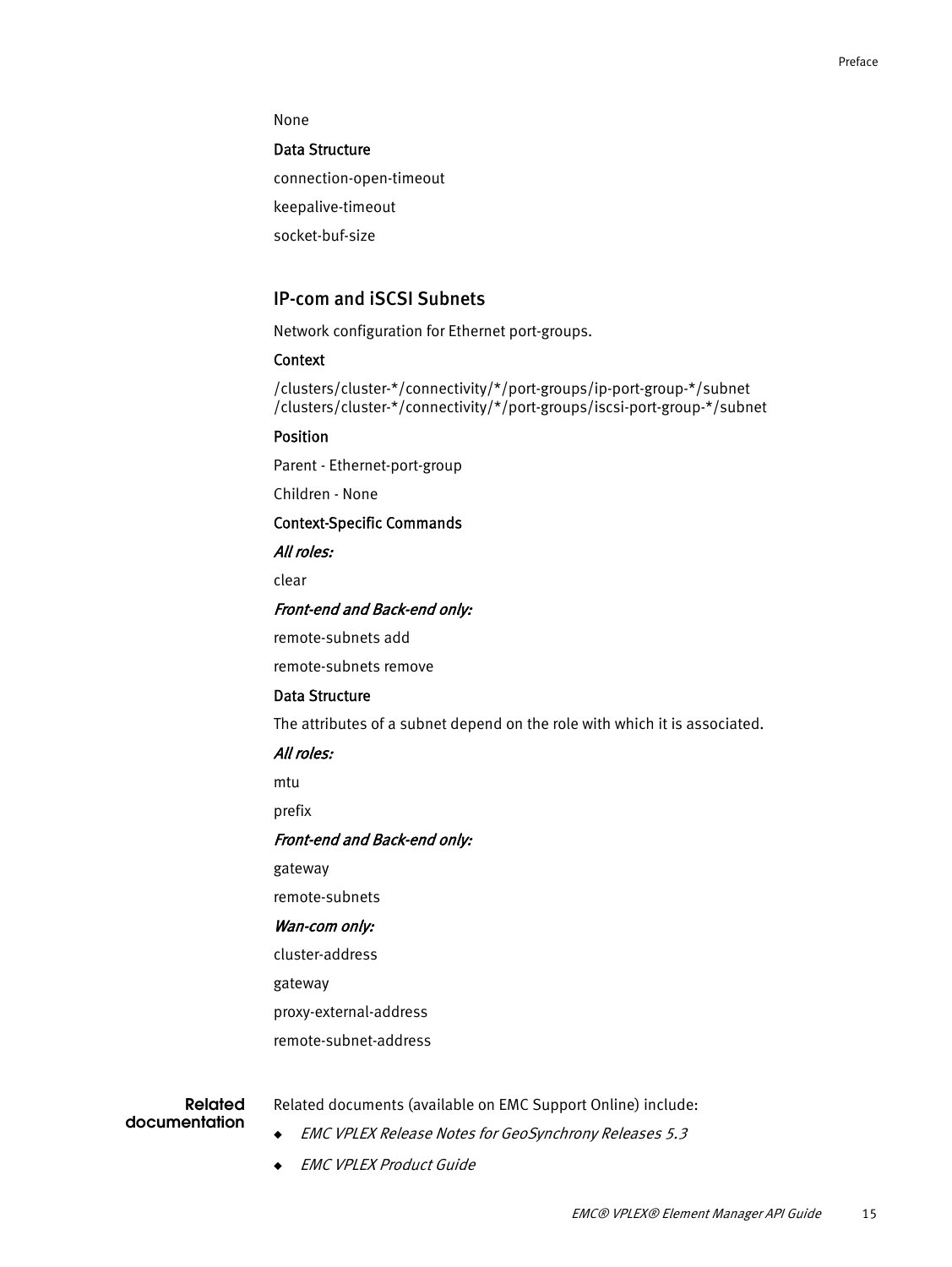- **EMC VPLEX Site Preparation Guide**
- **EMC VPLEX Hardware Installation Guide**
- **EMC VPLEX Configuration Worksheet**
- **EMC VPLEX Configuration Guide**
- **EMC VPLEX Security Configuration Guide**
- **EMC VPLEX CLI Reference Guide**
- **EMC VPLEX Administration Guide**
- **VPLEX Management Console Help**
- **EMC VPLEX Element Manager API Guide**
- **EMC VPLEX Open-Source Licenses**
- **EMC Regulatory Statement for EMC VPLEX**
- Procedures provided through the Generator
- **EMC Host Connectivity Guides**

**Conventions used in this document**

EMC uses the following conventions for special notices.

Note: A note presents information that is important, but not hazard-related.

# <u>CAUTION</u>

A caution contains information essential to avoid data loss or damage to the system or equipment.

#### IMPORTANT

An important notice contains information essential to operation of the software.

### Typographical conventions

EMC uses the following type style conventions in this document:

- Normal Used in running (nonprocedural) text for:
	- Names of interface elements (such as names of windows, dialog boxes, buttons, fields, and menus)
	- Names of resources, attributes, pools, Boolean expressions, buttons, DQL statements, keywords, clauses, environment variables, functions, utilities
	- URLs, pathnames, filenames, directory names, computer names, filenames, links, groups, service keys, file systems, notifications

- Bold Used in running (nonprocedural) text for:
	- Names of commands, daemons, options, programs, processes, services, applications, utilities, kernels, notifications, system call, man pages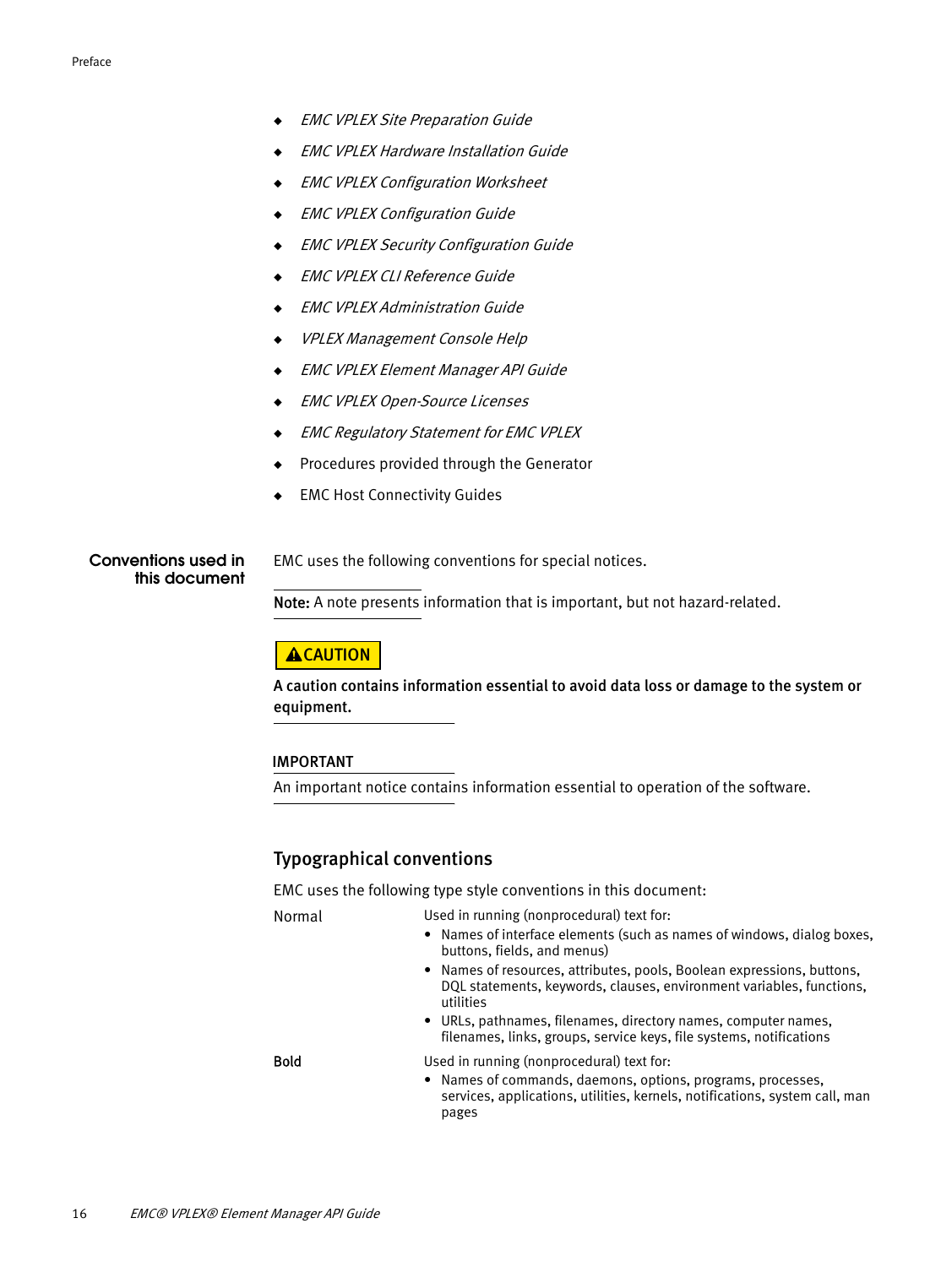|                   |                                                                                                                                                                                                                                                                                                                                                                                                                                                                                                                                             | Used in procedures for:<br>• Names of interface elements (such as names of windows, dialog boxes,<br>buttons, fields, and menus)<br>• What user specifically selects, clicks, presses, or types |  |
|-------------------|---------------------------------------------------------------------------------------------------------------------------------------------------------------------------------------------------------------------------------------------------------------------------------------------------------------------------------------------------------------------------------------------------------------------------------------------------------------------------------------------------------------------------------------------|-------------------------------------------------------------------------------------------------------------------------------------------------------------------------------------------------|--|
|                   | Italic                                                                                                                                                                                                                                                                                                                                                                                                                                                                                                                                      | Used in all text (including procedures) for:<br>• Full titles of publications referenced in text<br>• Emphasis (for example a new term)<br>• Variables                                          |  |
|                   | Courier                                                                                                                                                                                                                                                                                                                                                                                                                                                                                                                                     | Used for:<br>• System output, such as an error message or script<br>• URLs, complete paths, filenames, prompts, and syntax when shown<br>outside of running text                                |  |
|                   | Courier bold                                                                                                                                                                                                                                                                                                                                                                                                                                                                                                                                | Used for:<br>• Specific user input (such as commands)                                                                                                                                           |  |
|                   | Courier italic                                                                                                                                                                                                                                                                                                                                                                                                                                                                                                                              | Used in procedures for:<br>• Variables on command line<br>• User input variables                                                                                                                |  |
|                   | $\Box$                                                                                                                                                                                                                                                                                                                                                                                                                                                                                                                                      | Square brackets enclose optional values                                                                                                                                                         |  |
|                   |                                                                                                                                                                                                                                                                                                                                                                                                                                                                                                                                             | Vertical bar indicates alternate selections - the bar means "or"                                                                                                                                |  |
|                   | $\{\}$                                                                                                                                                                                                                                                                                                                                                                                                                                                                                                                                      | Braces indicate content that you must specify (that is, x or y or z)                                                                                                                            |  |
|                   |                                                                                                                                                                                                                                                                                                                                                                                                                                                                                                                                             | Ellipses indicate nonessential information omitted from the example                                                                                                                             |  |
| Where to get help |                                                                                                                                                                                                                                                                                                                                                                                                                                                                                                                                             | EMC support and product information can be obtained as follows.                                                                                                                                 |  |
|                   | Product information - For documentation, release notes, software updates, or for<br>information about EMC products, licensing, and service, go to the EMC Support<br>website (registration required) at:<br>http://support.EMC.com<br>Technical support - For technical support, go to the EMC Support site. To open a service<br>request, you must have a valid support agreement. Please contact your EMC sales<br>representative for details about obtaining a valid support agreement or to answer any<br>questions about your account. |                                                                                                                                                                                                 |  |
|                   |                                                                                                                                                                                                                                                                                                                                                                                                                                                                                                                                             |                                                                                                                                                                                                 |  |
|                   |                                                                                                                                                                                                                                                                                                                                                                                                                                                                                                                                             |                                                                                                                                                                                                 |  |
| Your comments     |                                                                                                                                                                                                                                                                                                                                                                                                                                                                                                                                             | Your suggestions will help us continue to improve the accuracy, organization, and overall<br>quality of the user publications. Please send your opinion of this document to:                    |  |
|                   | techpubcomments@EMC.com                                                                                                                                                                                                                                                                                                                                                                                                                                                                                                                     |                                                                                                                                                                                                 |  |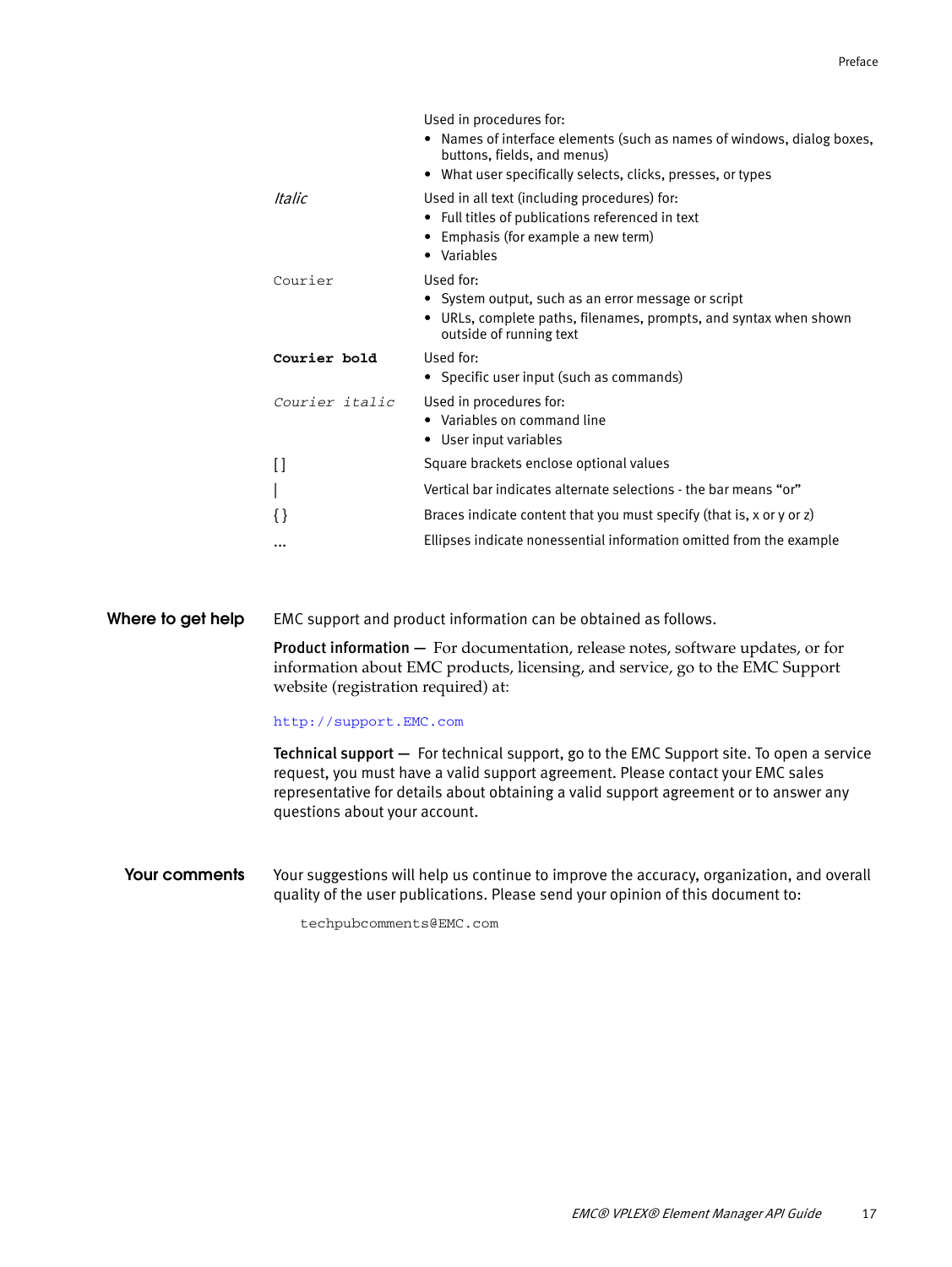Preface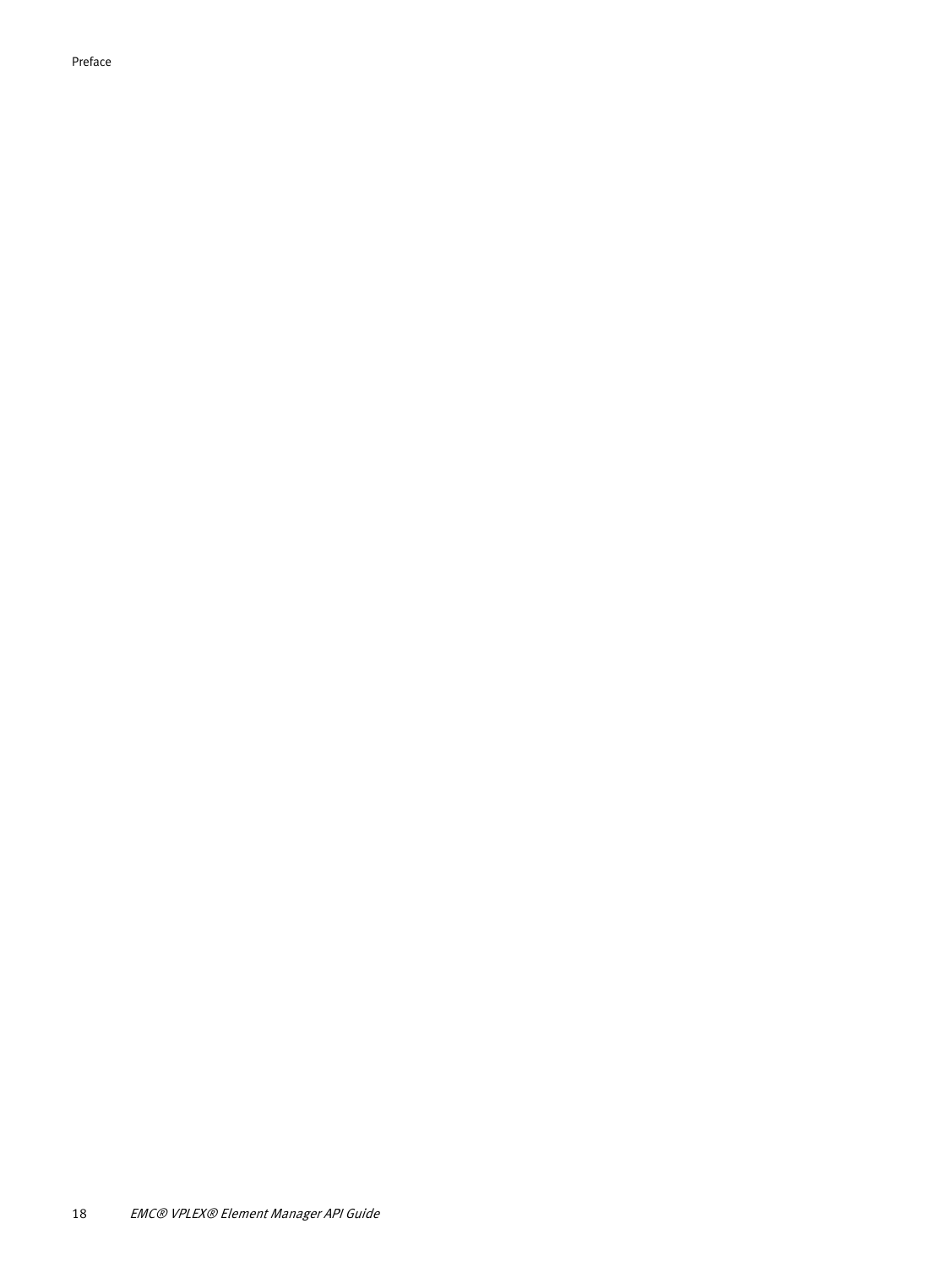# <span id="page-18-0"></span>CHAPTER 1 VPLEX Element Manager API

This chapter describes VPLEX Element Manager API. It discusses the following topics:

# <span id="page-18-2"></span><span id="page-18-1"></span>**Overview**

VPLEX Element Manager API uses Representational State Transfer (REST) software architecture.

REST is used for distributed systems, such as the Web and enables software developers and other users to use the API to create scripts to run VPLEX command- level interfaces.

Some types of VPLEX CLI commands are not supported by the API:

- ◆ Session aware commands. For example: cd, popd, pushd.
- ◆ Commands that manage the security aspects of the product.

See ["Supported VPLEX CLI commands" on page 35](#page-34-0).

Command options are sent and responses are received as JSON strings. URIs are used to identify VPLEX objects and contexts.

- ◆ VPLEX base URI (IPv4): https://*management-server-ip:port\_number*/vplex/
- ◆ VPLEX base URI (IPv6): https://[mgmtserver\_ipv6\_addr]

For example:

```
https://[3ffe:80c0:22c:803c:215:17ff:fed3:207]/smsflex/VPlexConsole
.html
```
◆ Default secure port for HTTPS: 443

VPLEX supports the following RESTful requests:

- ◆ HTTPS GET Retrieves context, context attributes, and sub-contexts.
- ◆ HTTPS PUT Sets values for a writable context attribute.
- HTTPS POST Executes a VPLEX CLI command.

Navigation commands (cd, pushd, popd) and session-based commands (capture and monitor) are not supported.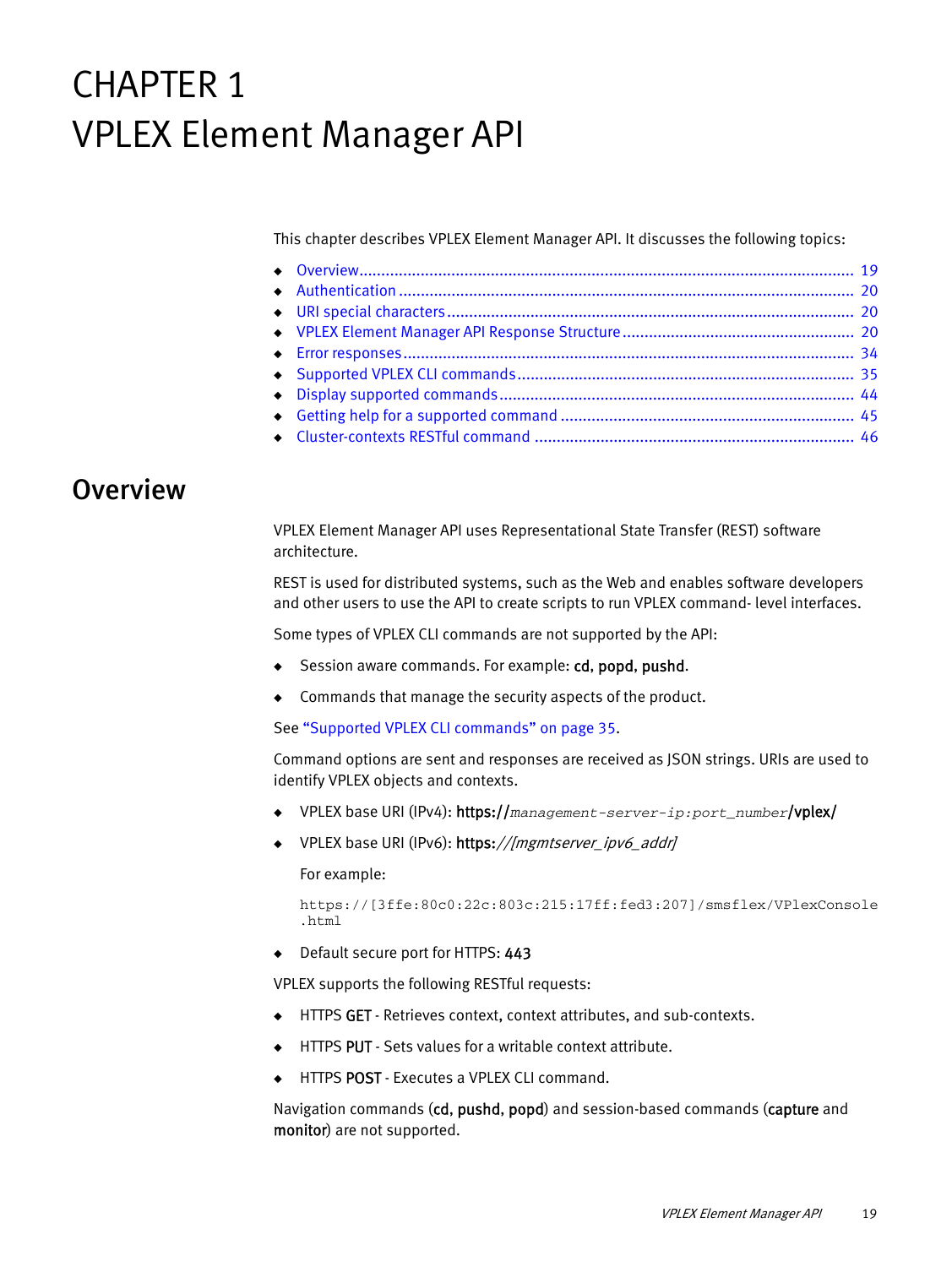# <span id="page-19-5"></span><span id="page-19-0"></span>Authentication

All system management operations require user authentication.

Each operation requires that the authenticating user be defined to the VPLEX SMS in a descriptively named role (service or admin, for example).

To authenticate using the VPLEX Element Manager API, a set of headers must be included with each request. Authentication headers must include the username and corresponding password. Each request is a separate session and requests do not span multiple sessions.

#### IMPORTANT

You cannot use a browser to authenticate. When specifying custom headers with a utility, ensure appropriate authentication is supplied with each request.

#### Example:

```
curl -k -H "Username:admin" -H "Password:administrator" 
  https://10.12.198.67/vplex/engines
```
# <span id="page-19-4"></span><span id="page-19-1"></span>URI special characters

The VPLEX base URI supports special characters listed in Table 1.

#### Table 1 URI special characters

| Character | Use                                                                                                                                                                                                                  |
|-----------|----------------------------------------------------------------------------------------------------------------------------------------------------------------------------------------------------------------------|
| $\star$   | Any valid character, as used in CLI syntax. See the VPLEX CLI Guide for examples.                                                                                                                                    |
|           | For specifying a context attribute (for listing or setting). For example:<br>Context: https:// <i>hostname</i> /vplex/ <i>context path</i><br>Attribute: https:// <i>hostname</i> /vplex/ <i>context path?attrib</i> |
|           | Replaces a space between command strings. For example:<br>CLI: cluster status<br>URI: https:// <i>mgmt-server-ip</i> /vplex/cluster+status                                                                           |

Note: The term *mgmt-server-ip* refers to the IP address or host name of the VPLEX management server.

# <span id="page-19-3"></span><span id="page-19-2"></span>VPLEX Element Manager API Response Structure

Each API call returns some sort of response. In some cases, one or all of the response fields may be empty.

VPLEX Element Manager API uses JSON as its Serialization format.

Before using the API, ensure you understand JSON terminologies and conventions as described at [www.json.org.](http://www.json.org)

Specifically, the VPLEX Element Manager API follows the response structure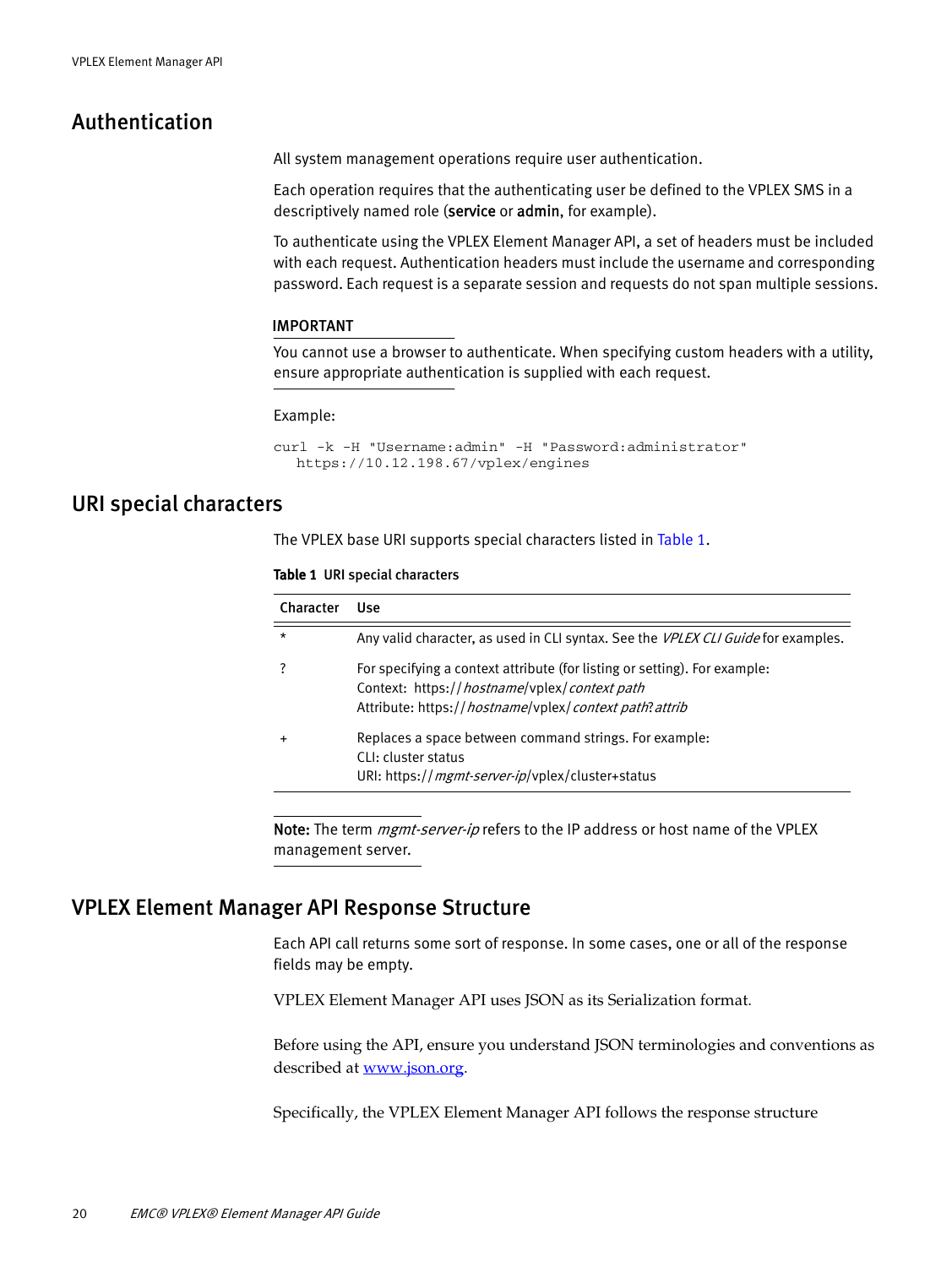definitions listed in Table 2.

| Convention        | <b>Basis for Definition</b>                                                                             |
|-------------------|---------------------------------------------------------------------------------------------------------|
| JSONObject        | Defined at http://www.json.org                                                                          |
| <b>JSONArray</b>  |                                                                                                         |
| <b>JSONString</b> |                                                                                                         |
| <b>JSONTrue</b>   | Unquoted word true defined at<br>http://www.json.org                                                    |
| <b>JSONFalse</b>  | Unquoted word false defined at<br>http://www.json.org                                                   |
| <b>JSONNumber</b> | Unquoted number defined at<br>http://www.json.org                                                       |
| <b>JSONNull</b>   | Unquoted word null defined at<br>http://www.json.org                                                    |
| <b>JSONValue</b>  | Value defined at http://www.json.org. Values<br>are any combination of the types defined in<br>Table 2. |

#### Table 2 JSON Response Structure Definitions

Two types of response structures are supported:

- ◆ F0 The original response structure, supported prior to release 5.2. F0 is the default response structure returned by the VPLEX Element Manager API.
- ◆ F1 The new response structure, supported from release 5.2 forward. The F1 response structure will co-exist with F0 for backward compatibility purposes. Obtain F1 response structure by specifying the HTTP Accept header in the request.

The response structures are selected using the Accept Header. F0 is the default if no Accept Header is specified.

See "VPLEX Element Manager API Headers" on page 25 for valid values used by the Accept Header.

#### <span id="page-20-0"></span>F0 Response Structure

The structure of an F0 response consists of four levels.

```
{
   "response": {
     "context": JSONArray(Context JSONObject)|JSONNull,
    "message": JSONString | JSONNull,
     "exception": JSONString | JSONNull,
     "custom-data": JSONString | JSONNull
  }
}
```
◆ Level 1: (**"response")** - The root JSONObject for this structure is named "response".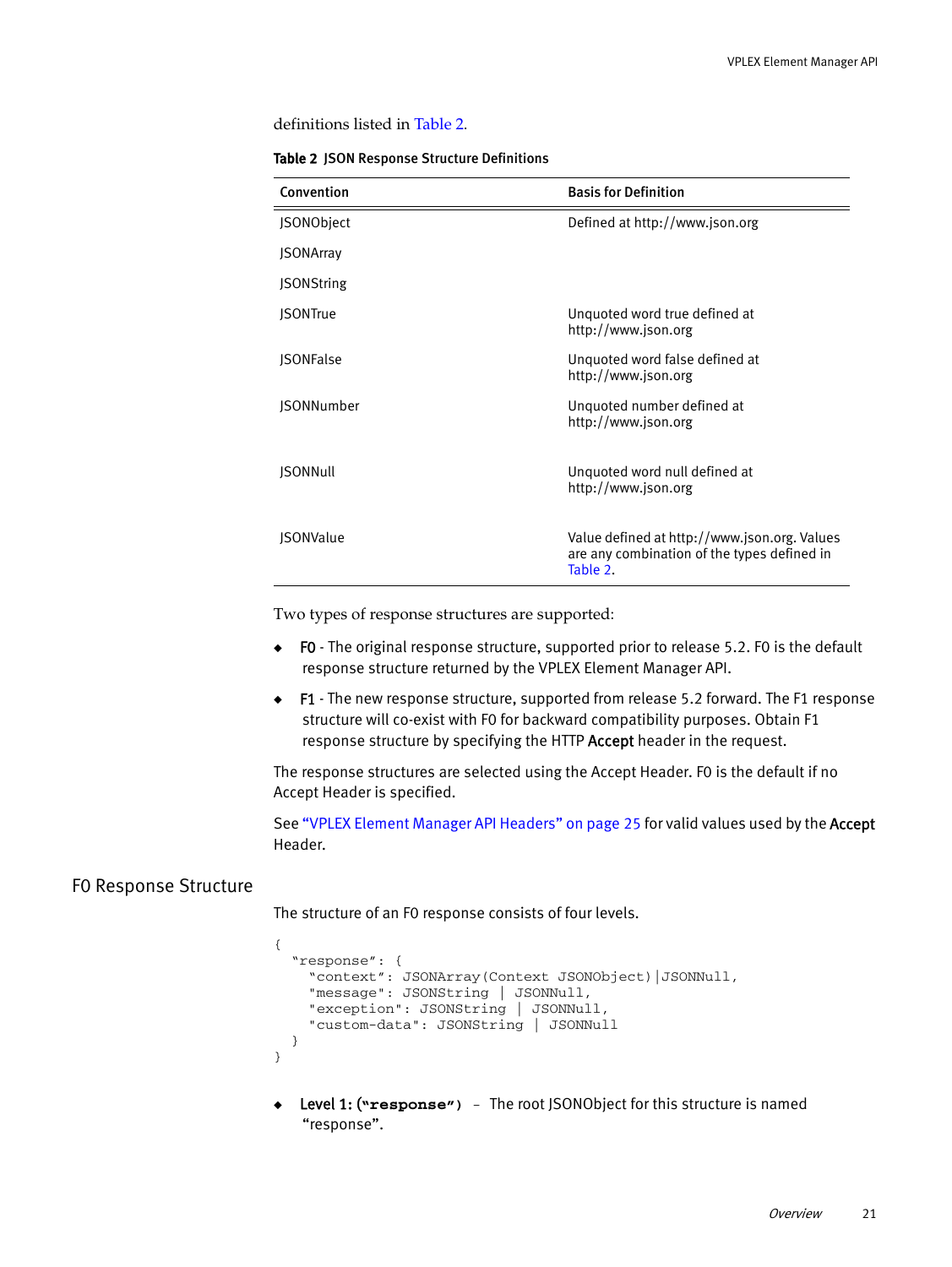- All four of the fields at level 1 (context, message, exception, custom-data) never contain non-null data at the same time. At minimum, one contains JSONNull. All four may simultaneously contain JSONNull.
- message contains Information or Warning messages related to the response. message may also contain messages printed by the CLI. message will always contain JSONNull if context is non-null.
- exception contains the exception generated during the operation. It may be non-null.
- context contains non-null data for an HTTP GET request for a valid URL.
- custom-data field contains non-null data for an HTTP POST request for a valid URI. Custom data is always the serialized result of a VPLEX CLI Command execution. Since this result does not have a constant structure, it cannot be parsed into JSON and so is the name of the field. This data sometimes has a tabular layout and, if printed over 80-columns (default width of a CLI Shell), looks like a table.
- HTTP Put does not generate any response data. It only generates a Success header, along with other relevant headers.
- ◆ Level 2: ("context") JSONObject context consists of the following:

```
{
   "name": JSONString,
   "type": JSONString,
   "parent": JSONString,
   "attributes": JSONArray(Attribute JSONObject)| JSONNull,
   "children": JSONArray(Children JSONObject)| JSONNull
}
```
◆ Level 3: (**JSONObject** A**ttribute**) - JSONObject Attribute consists of the following:

```
{
  "name": JSONString,
   "value": JSONArray(JSONString) | JSONString | JSONNull
}
```
◆ Level 4: (**JSONObject** C**hildren**) - JSONObject Children consists of the following:

```
{
   "name": JSONString,
   "type": JSONString
```
• The values of the children name fields are the child contexts of the current contexts. These values can be used to form URIs; used as such, you can recursively fetch the entire CLI context tree.

### Example: F0 Response Structure GET request for valid URI

#### IMPORTANT

}

The order in which fields are serialized is not deterministic.

```
{
   "response": {
     "context": [
```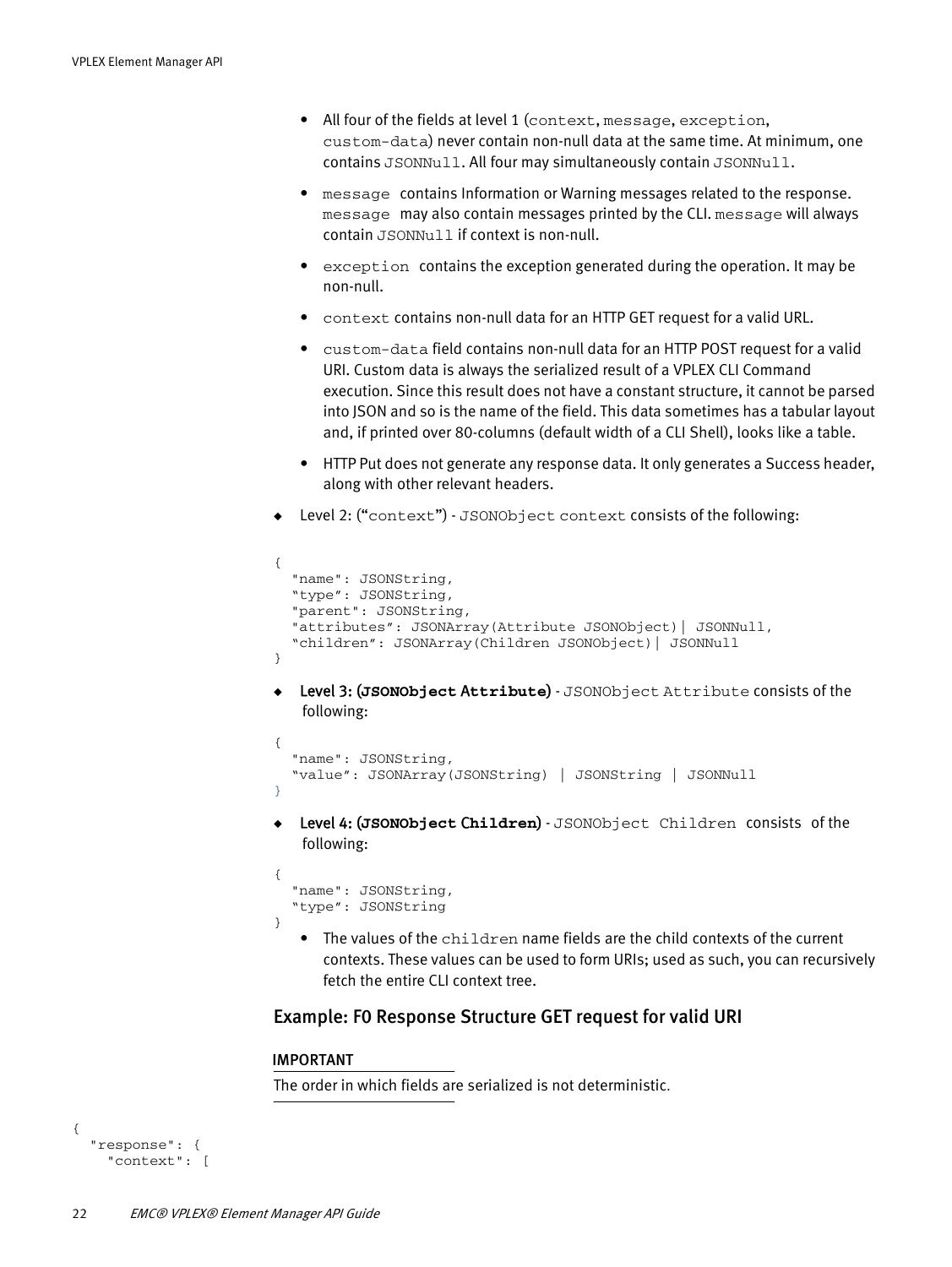```
 {
        "name":"cluster-1",
        "parent":"/clusters",
         "type":"cluster"
        "attributes": [
          {"value":"true", "name":"allow-auto-join"},
          {"value":"0", "name":"auto-expel-count"},
          {"value":"0", "name":"auto-expel-period"},
 {"value":"0", "name":"auto-join-delay"}, 
 {"value":"1", "name":"cluster-id"},
          {"value":"true", "name":"connected"},
          {"value":"synchronous", "name":"default-cache-mode"},
          {"value":"director-1-1-A", "name":"default-director"},
          {"value": ["director-1-1-B", "director-1-1-A"], "name":"director-names"},
          {"value": [], "name":"health-indications" },
 {"value":"ok", "name":"health-state" },
 {"value":"1", "name":"island-id" },
          {"value":"cluster-1", "name":"name"},
          {"value":"ok", "name":"operational-status"},
          {"value": [], "name":"transition-indications" },
          {"value":[], "name":"transition-progress" }
        ],
        "children": [
 {"type":"cluster-connectivity", "name":"cluster-connectivity"},
 {"type":"consistency-groups", "name":"consistency-groups"},
 {"type":"devices", "name":"devices"},
 {"type":"exports", "name":"exports"},
          {"type":"storage-elements", "name":"storage-elements"},
          {"type":"system-volumes", "name":"system-volumes"},
           {"type":"uninterruptible-power-supplies","name":"uninterruptible-power-supplies"},
          {"type":"virtual-volumes", "name":"virtual-volumes"}
        ]
      }
    ],
     "message": null,
    "exception": null,
    "custom-data": null
  }
```
#### <span id="page-22-0"></span>F1 Response Structure

}

F1 response structure is significantly compact compared to F0. It provides easier parsing and improves performance for both the server and client. This efficiency can be especially beneficial when working with a scaled VPLEX System.

<span id="page-22-1"></span>The structure of an F1 response consists of two levels, compared to an F0 response structure's four levels.

- Level 1: (**"response"**) The root JSONObject for this structure is named "response". See "F0 Response Structure" on page 21 for details. Level 1 structure is identical for both F0 and F1 structures.
- ◆ Level 2: (**JSONObject context**) JSONObject context consists of the following:

```
{
   "name": JSONString,
   "type": JSONString,
   "parent": JSONString,
   "attribute4": JSONValue,
   "attribute5": JSONValue,
   ?
```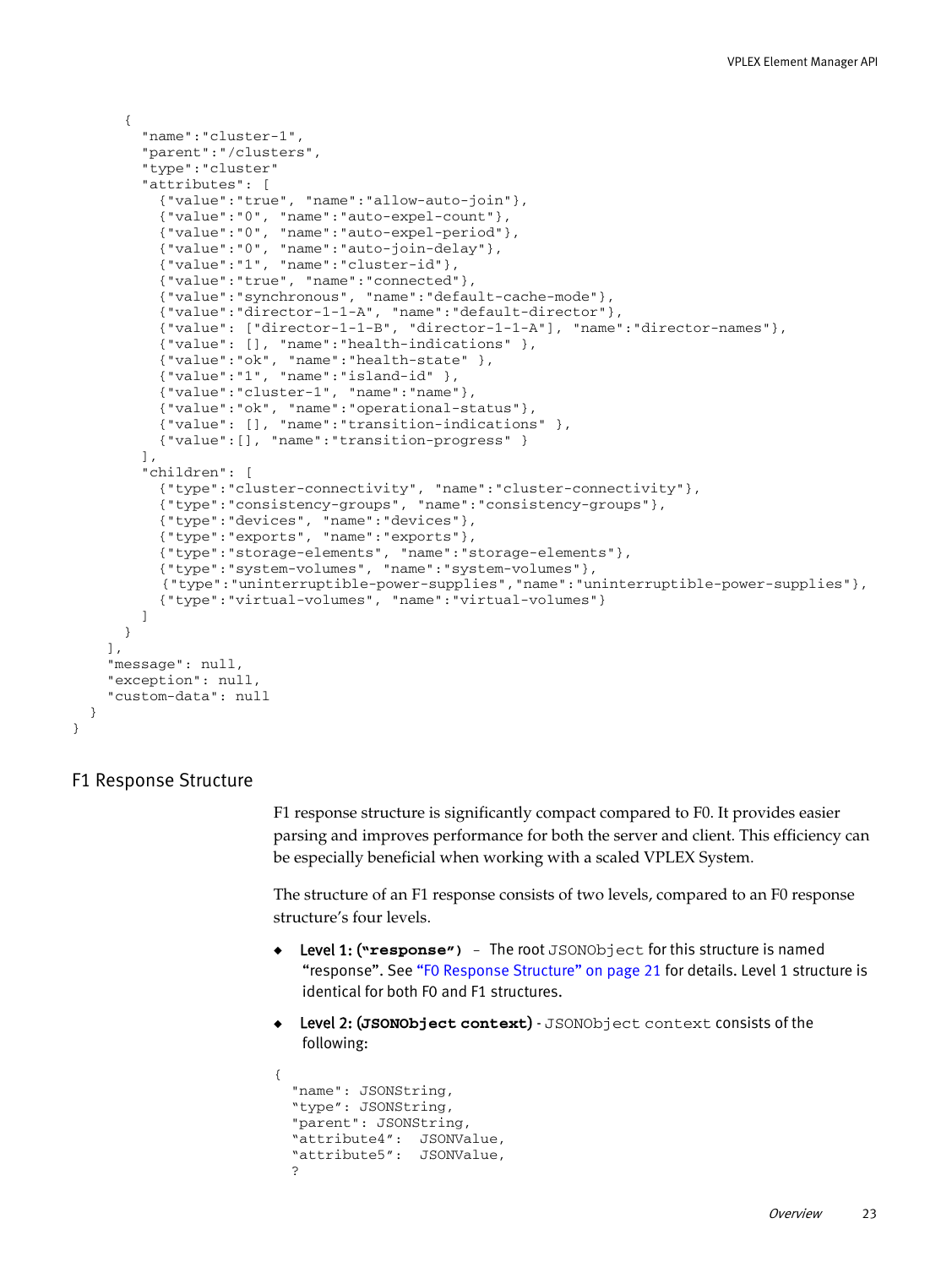```
 ?
   "children": JSONArray(JSONString)| JSONNull
}
```
- In F1 structure, the context object does not have an attributes field. What was contained within the value of attributes field in F0 is now included with the context itself in F1. At minimum, there are three non-null fields in each context (name, type, and parent).
- In F0 structure, the value types in the attributes field were specified in JSONStrings (quoted strings). In F1 structure, they are specified in J*SONValue*, rendering the response more JSON-compliant. A *JSONValue* is one of the following:
	- JSONArray(*JSONValue*)
	- JSONString
	- JSONTrue
	- JSONFalse
	- JSONNumber
	- JSONNull
- The value for the children field is now a JSONArray of JSONStrings. Each of the values is a child context for the current context and can be used to form URIs; used as such, you can recursively fetch the entire CLI context tree.

# Example: F1 Response Structure GET request for valid UR

```
{
   "response": {
     "context": [
       {
         "name":"cluster-1",
         "parent":"/clusters",
         "type":"cluster"
         "allow-auto-join": 0,
         "auto-expel-period": 0,
         "auto-join-delay": 0,
         "cluster-id": 1,
         "connected": true,
         "default-cache-mode": "synchronous",
         "default-director": "director-1-1-A",
         "director-names": ["director-1-1-B", "director-1-1-A"],
         "health-indications": [],
         "health-state": "ok",
         "island-id": 1,
         "operational-status": "ok"
         "transition-indications": [],
         "transition-progress": [],
         "children": ["cluster-connectivity", "consistency-groups", "devices", 
                        "exports", "storage-elements", "system-volumes", 
                        "uninterruptible-power-supplies, "virtual-volumes" ]
       }
    \frac{1}{2},
     "message": null,
     "exception": null,
     "custom-data": null
  }
}
```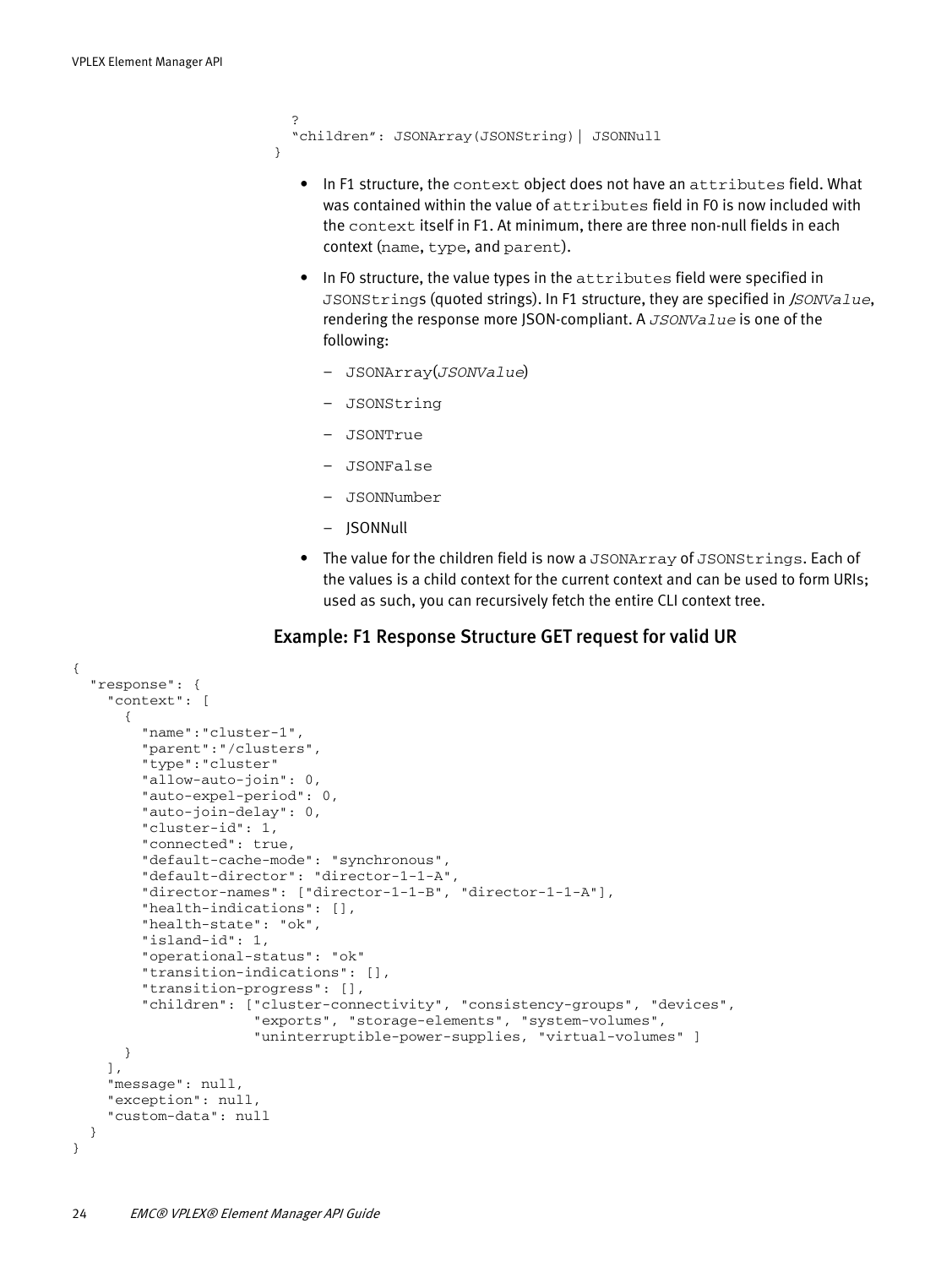#### <span id="page-24-0"></span>VPLEX Element Manager API Headers

This section provides a description of various HTTP Headers that the VPLEX Element Manager API supports.

See the HTTP specification at http://www.ietf.org/rfc/rfc2616.txt.

Note: HTTP header field *names* are case insensitive. Field *values* are case sensitive.

#### <span id="page-24-2"></span>Request Headers

Request Headers are specified by VPLEX Element Manager API clients.

When composing and sending the request to the server, additional request headers may be provided by the specific programming language, script, or tool used by the client (for example, Python, Perl, Fiddler). Some of these additional headers are used by VPLEX Element Manager API and some are ignored. Table 3 does not list such third-party headers.

#### Table 3 Request Header Fields

| <b>Header Field</b><br>Name | <b>Description</b>                                                     | Optional? | Example Header Field Value                                  |
|-----------------------------|------------------------------------------------------------------------|-----------|-------------------------------------------------------------|
| Username                    | <b>VPLEX</b> username                                                  | No        | service                                                     |
| Password                    | Password for <i>username</i>                                           | No        | password                                                    |
| Accept                      | Accept header specifying the<br>type of response the client<br>expects | Yes       | See "Accept Headers" on<br>page 25 for more<br>information. |

#### <span id="page-24-1"></span>Accept Headers

Accept Headers are optional. If not specified, VPLEX Element Manager API returns the original JSON response format. If specified, the client is able to receive the new JSON response Format 1 (F1). The F1 format is more efficient and offers better performance when response size is large, producing approximately 80% less response compared to the original JSON Format 0 (F0).

Accept Header field values are composed of: mainvalue; token1; token2

*mainvalue* is application/json per the HTTP specification at http://www.ietf.org/rfc/rfc2616.txt.

*token1* and *token2* are format=0|format=1 and prettyprint=0|prettyprint=1, respectively, separated by a semi-colon  $\left( \cdot \right)$  and can be in any order. **format=0** is the original default JSON format. To use the prettyprint feature, specify prettyprint=0.

Specifying prettyprint=0 option in your header can significantly reduce the size of the F1 response. Typically, an F1 response using prettyprint=0 can be 80% less in size, compared to the F0 response format. Therefore, F1 response structure is the preferred response structure for clients.

See Table 4 for descriptions of possible Accept Header values.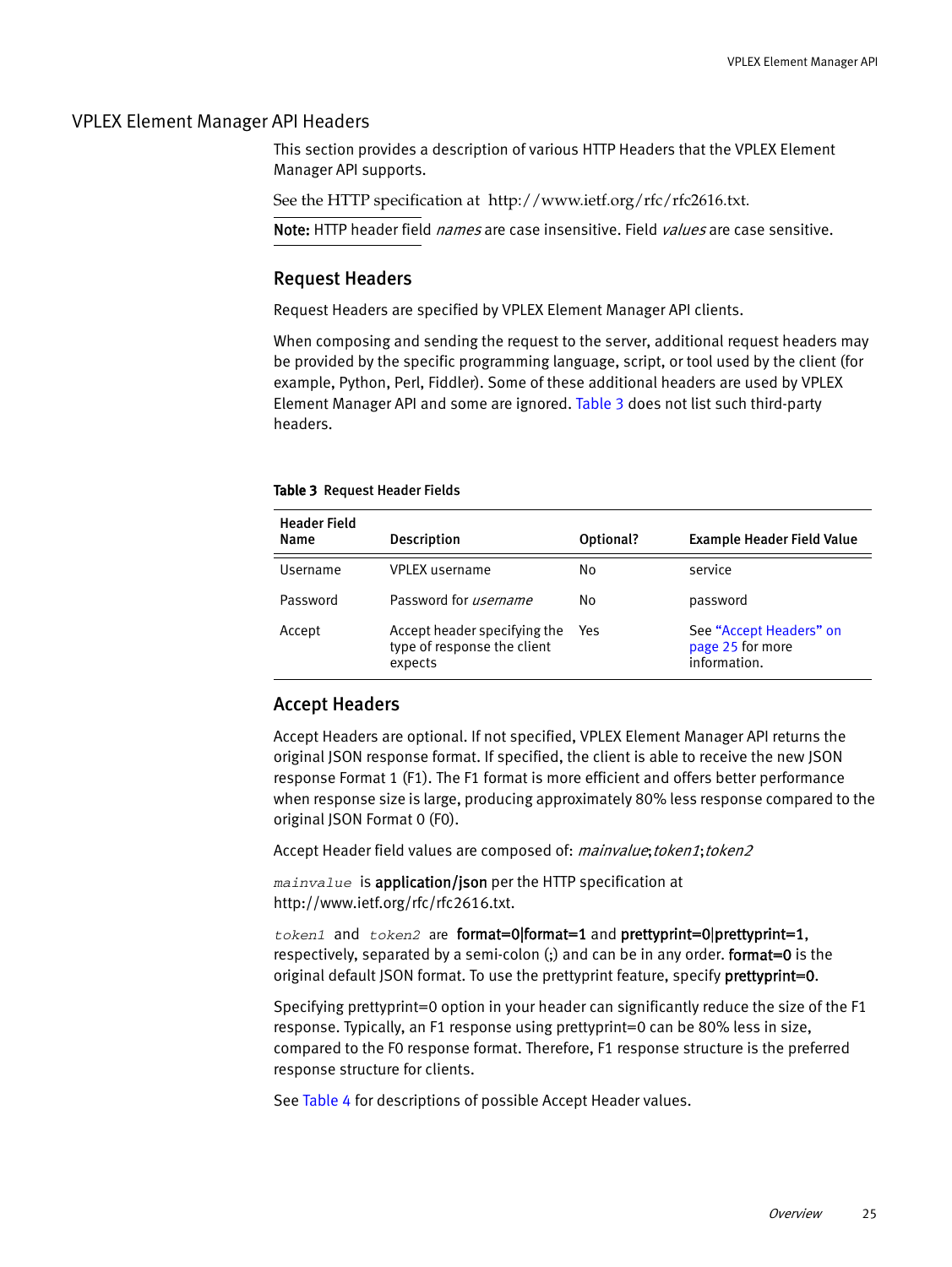#### Table 4 Accept Header Values

| <b>Accept Header Field Value</b>        | Description                                |
|-----------------------------------------|--------------------------------------------|
| None (Accept header not used)           | Accepts F0, prettyprint on                 |
|                                         |                                            |
| application/json;format=1               | Accepts F1.                                |
| $application/ison; format = 0$          | Accepts F0.                                |
| application/json;format=0;prettyprint=0 | Accepts F0, prettyprint on.                |
|                                         |                                            |
| $application/ison; pretty print=1$      | Accepts F0, prettyprint off<br>(minified). |
| application/json;format=1;prettyprint=0 | Accepts F1, prettyprint on.                |
| application/json;format=1;prettyprint=1 | Accepts F1, prettyprint off<br>(minified). |

# <span id="page-25-0"></span>Response Headers

Response Headers are headers returned by VPLEX Element Manager API in response to a client's request. Some headers will not be present in every response.

See Table 5 for descriptions of field names in Response Headers.

Table 5 Response Header Fields

| <b>Header Field Name</b> | <b>Description</b>                                                                                                                                                    |
|--------------------------|-----------------------------------------------------------------------------------------------------------------------------------------------------------------------|
| Content-Type             | MIME Type of response being returned by Server.<br>If Accept Header is specified and is a valid Accept Header,<br>٠<br>value will be same as Accept Header.           |
|                          | If DownloadFile feature is used, value is based<br>$\bullet$<br>on the type of the file. For example, a ZIP file will<br>have value as Content-Type: application/zip. |
|                          | Else, it is application/json.                                                                                                                                         |
| Content-Length           | Number of bytes in response.                                                                                                                                          |
| Content-Disposition      | Header is returned by API only when using the Downloadfile<br>feature. Header contains name of the file along with its<br>extension.                                  |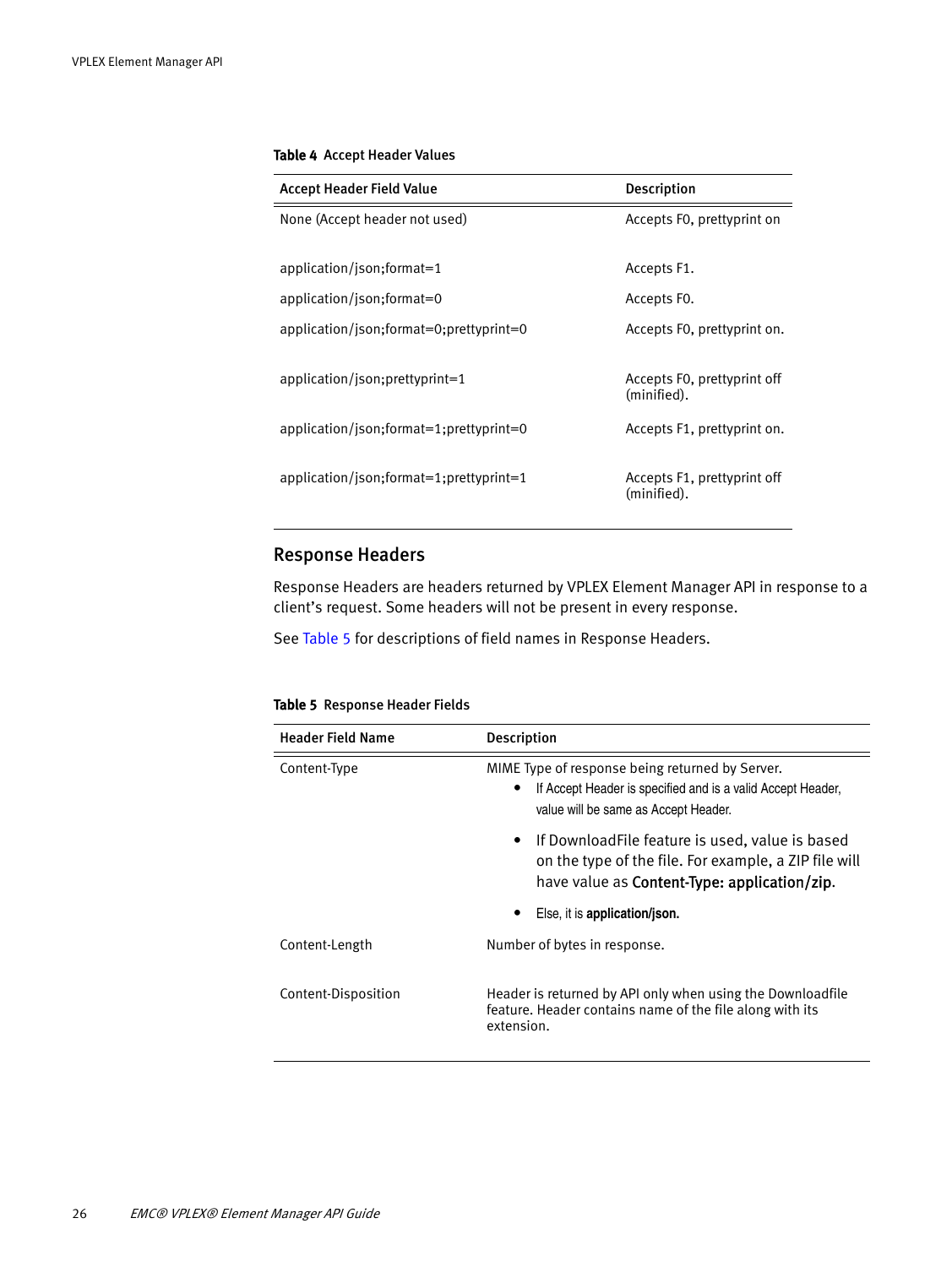| <b>Header Field Name</b> | <b>Description</b>                                                                                                                                                                                                                                                                                                               |
|--------------------------|----------------------------------------------------------------------------------------------------------------------------------------------------------------------------------------------------------------------------------------------------------------------------------------------------------------------------------|
| Location                 | If a command takes more than sixty (60) seconds to complete,<br>it is automatically converted to an asynchronous command<br>and a task ID is created for the command.<br>An HTTP 202 is returned with the Location Header. The value of<br>the Location header is a URI which may be used to check the<br>status of the command. |
| Server                   | Value will always be: Apache-Coyote/1.1.                                                                                                                                                                                                                                                                                         |
| Transfer-Encoding        | Value will always be: chunked.                                                                                                                                                                                                                                                                                                   |
| Date                     | Value will be the time stamp issued when the response was<br>generated by the server.                                                                                                                                                                                                                                            |

#### Table 5 Response Header Fields

#### JSON Response Structure

The following specific structure is intended to show syntax only. For examples of response structures you might actually create, see "Sample Message Responses" on page 30.

```
Response Syntax {
                 "response": {
                    "message": null,
                    "exception": null,
                    "context": [
             \{"name": "cluster-1",
                          "children": [
             {
                                "type": "cluster-connectivity",
                                "name": "cluster-connectivity"
              },
              {
                                "type": "consistency-groups",
                                "name": "consistency-groups"
             \},
             {
                                "type": "devices",
                                "name": "devices"
                             },
             {
                                "type": "exports",
                                "name": "exports"
              },
              {
                                "type": "storage-elements",
                                "name": "storage-elements"
                             },
             {
                                "type": "system-volumes",
                                "name": "system-volumes"
              },
             {
                                "type": "uninterruptible-power-supplies",
                                "name": "uninterruptible-power-supplies"
              },
              {
                                "type": "virtual-volumes",
```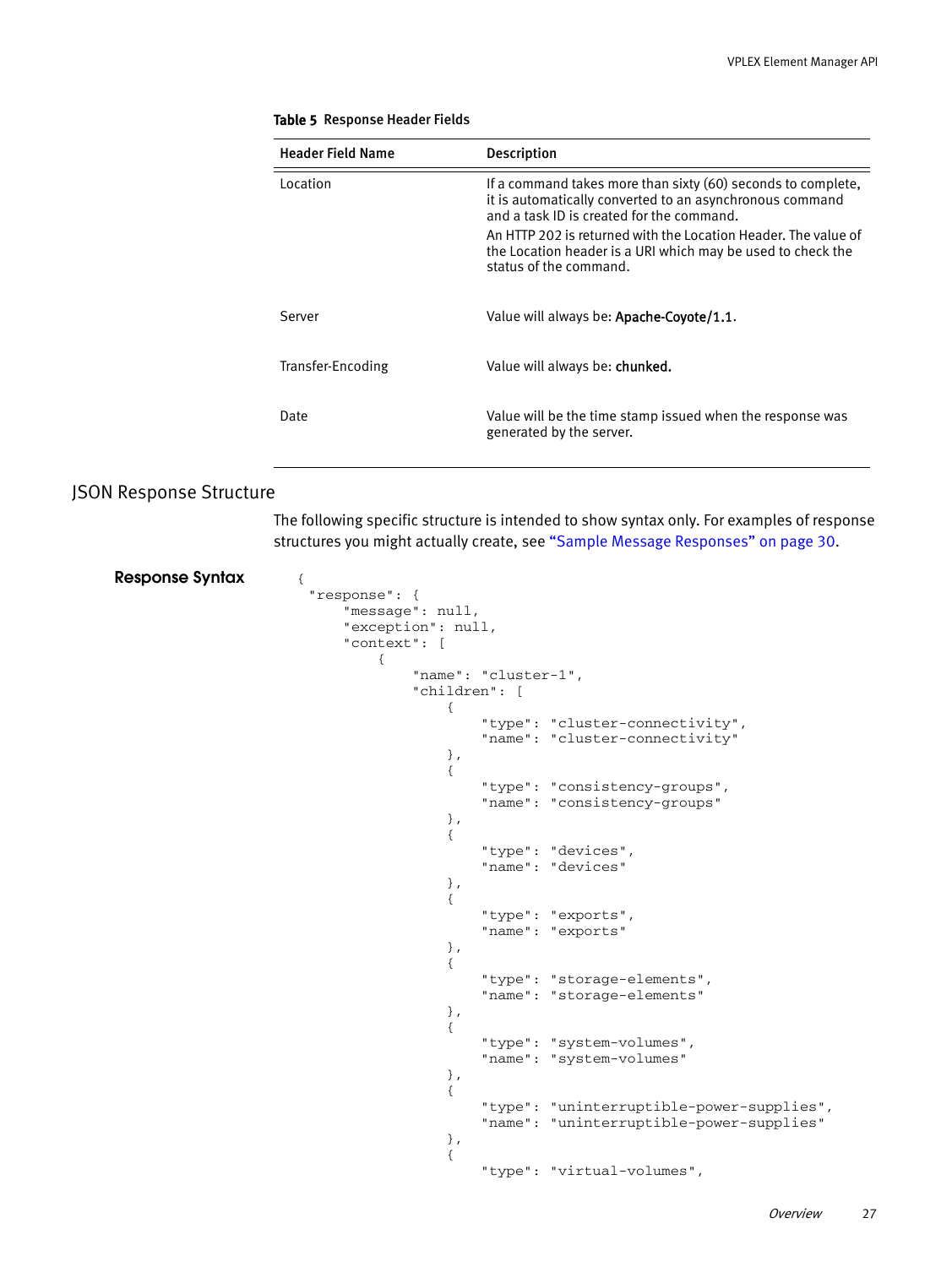```
 "name": "virtual-volumes"
 }
          \cdot "parent": "/clusters",
           "attributes": [
 {
                "value": "true",
               "name": "allow-auto-join"
\},
{
                "value": "0",
                "name": "auto-expel-count"
 },
{
                "value": "0",
                "name": "auto-expel-period"
             },
 {
               "value": "0",
                "name": "auto-join-delay"
             },
{
                "value": "1",
                "name": "cluster-id"
 },
{
               "value": "true",
                "name": "connected"
 },
 {
 "value": "synchronous",
 "name": "default-cache-mode"
\},
{
                "value": "director-1-1-A",
                "name": "default-director"
 },
{
                "value": [
                  "director-1-1-B",
                  "director-1-1-A"
\sim 1.
                "name": "director-names"
             },
 {
               "value": [
\sim 1.
                "name": "health-indications"
             },
 {
                "value": "ok",
                "name": "health-state"
\},
{
               "value": "1",
               "name": "island-id"
             },
{
 "value": "cluster-1",
 "name": "name"
             },
 {
                "value": "ok",
               "name": "operational-status"
             },
```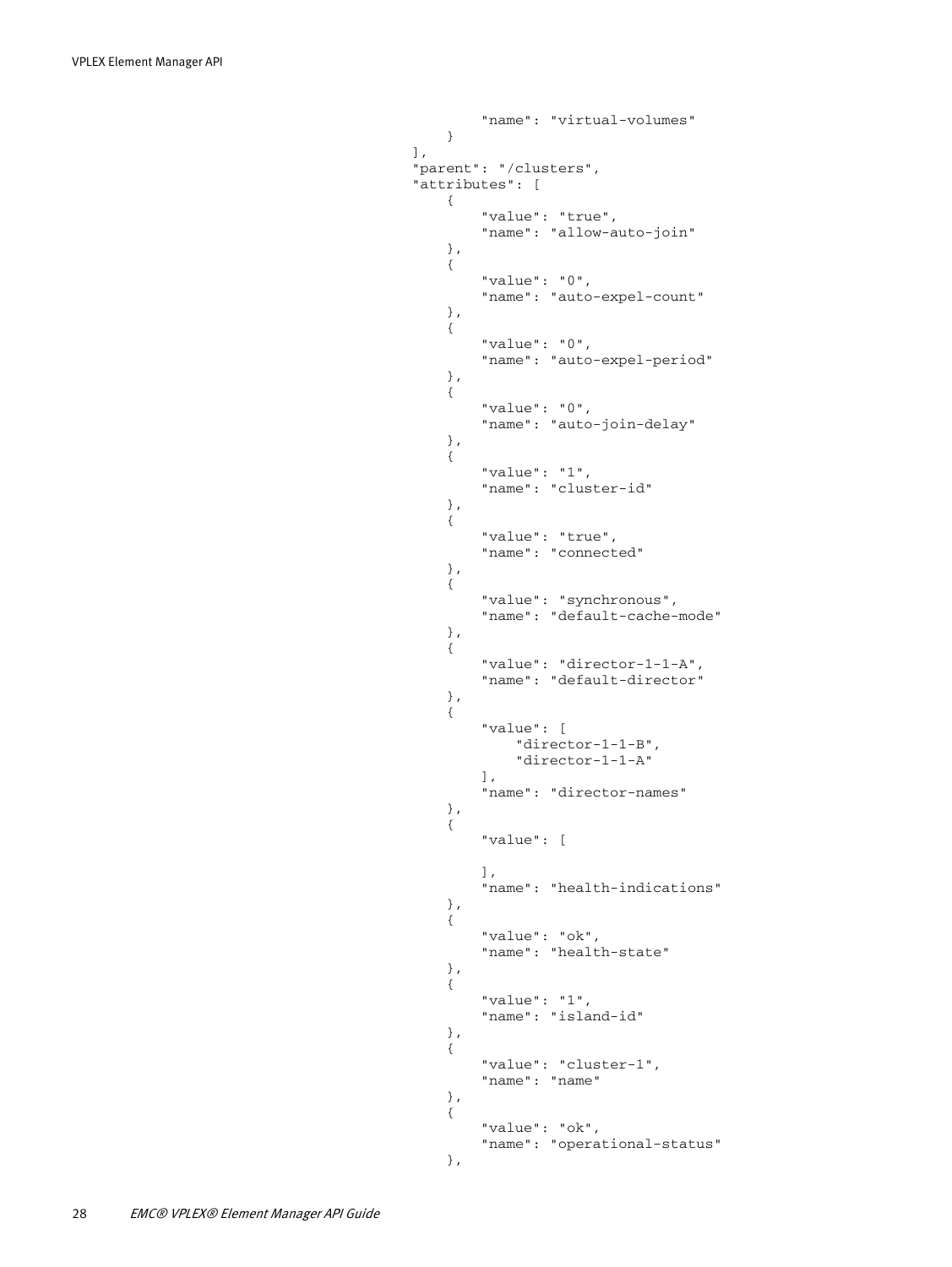```
{
                    "value": [
\mathbf{I}, \mathbf{I}, \mathbf{I} "name": "transition-indications"
\},
{
                    "value": [
\mathbf{I}, \mathbf{I}, \mathbf{I} "name": "transition-progress"
 }
              ],
              "type": "cluster"
 }
       ],
       "custom-data": null
   }
}
```
### <span id="page-28-0"></span>GET response structure

```
HTTP/1.1 200 OK
Server: Apache-Coyote/1.1
Content-Type: application/json
Date: Wed, 16 Feb 2011 07:09:35 GMT
{
    "response": {
        "context": [
           "name": "...",
           "type": "...",
            "parent": "...",
            "attributes": [...],
             "children" : [...]
        }
      ],
 "message": "...",
 "exception": "...",
 "custom-data": "..."
    }
}
```
## <span id="page-28-1"></span>PUT response structure

HTTP/1.1 200 OK Server: Apache-Coyote/1.1 Content-Type: application/json Date: Wed, 16 Feb 2011 07:11:49 GMT

# <span id="page-28-2"></span>POST response structure

```
HTTP/1.1 200 OK
Server: Apache-Coyote/1.1
Content-Type: application/json
Date: Wed, 16 Feb 2011 07:24:06 GMT
{
     "response": {
         "message": null,
         "exception": null,
         "context": null,
```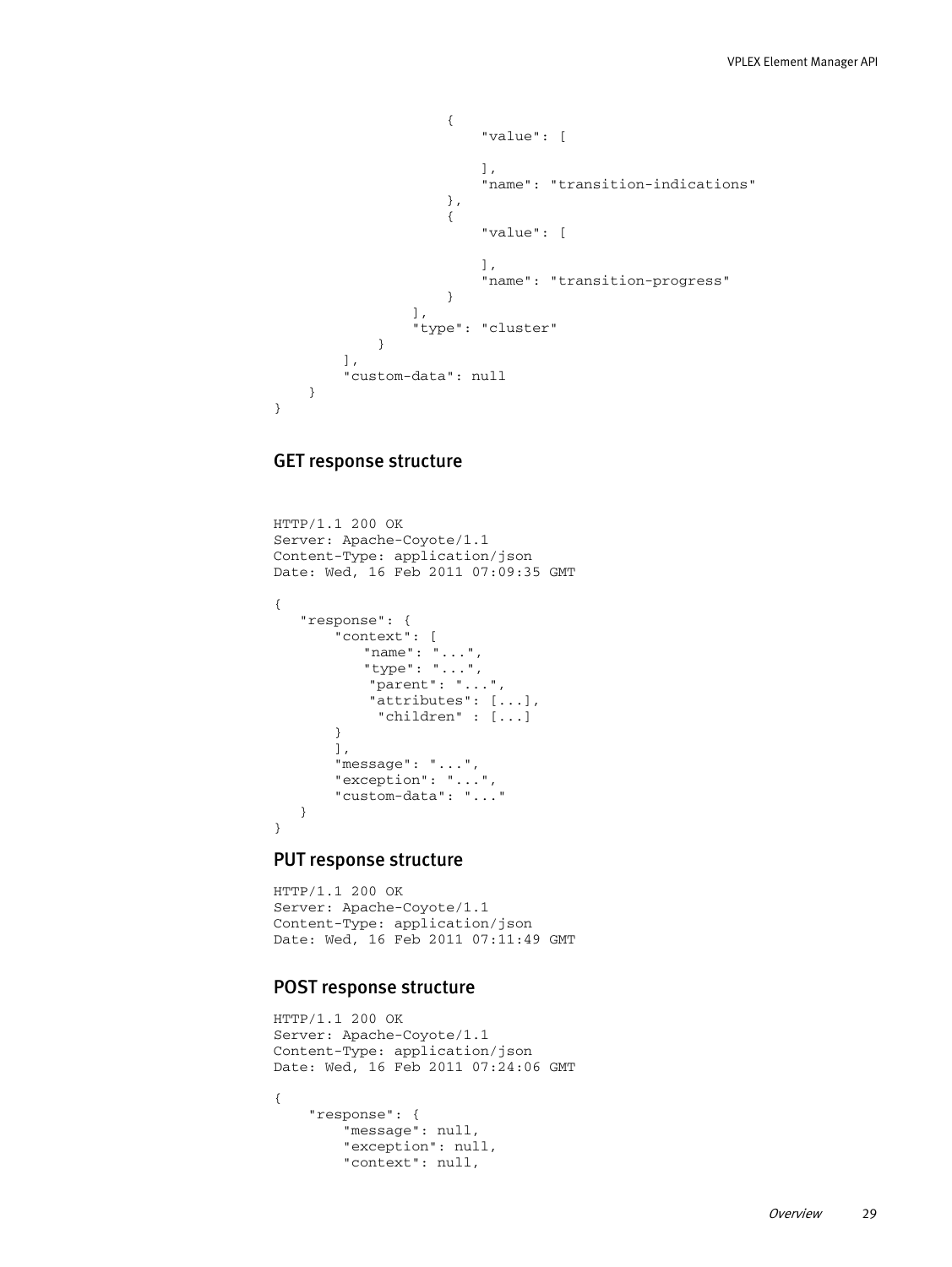"custom-data": "" }

#### Sample Message Responses

#### **Message 1**

}

```
$ curl -K curls.cfg -d '{"args":" -l /clusters/Boston/exports/storage-views/AFTEST"}' -X POST 
https://10.12.160.184/vplex/ls
{
     "response": {
        "message": "WARNING: The initiator target ports and unregistered initiators information 
is from the last completed discovery on [Mon Aug 29 16:58:45 UTC 2011]. Please use the 'export 
initiator-port discovery' command to manually initiate discovery.",
         "exception": null,
         "context": null,
       "custom-data": "\n/clusters/Boston/exports/storage-views/AFTEST: \nName 
Value\n------------------------ 
-----------------------------------------------------\ncontroller-tag -\ninitiators 
[]\noperational-status stopped\nport-name-enabled-status 
[P0000000046E00709-A0-FC00,true,ok,\n 
P0000000046E00709-A0-FC02,true,ok]\nports [P0000000046E00709-A0-FC00,\n 
P0000000046E00709-A0-FC02]\nvirtual-volumes []\n\n"
    }
}
```
#### **Message 2**

\$ curl -K curls.cfg -d '{"args":"-c Boston -v AFTEST AF\_c2\_r0\_01\_1\_vol --force"}' -X POST https://10.12.160.184/vplex/export+storage-view+removevirtualvolume { "response": { "message": "INFO: Removed the following volumes: [AF\_c2\_r0\_01\_1\_vol].", "exception": null, "context": null, "custom-data": "WARNING: The initiator target ports and unregistered initiators information is\nfrom the last completed discovery on [Mon Aug 29 16:58:45 UTC 2011]. Please use\nthe 'export initiator-port discovery' command to manually initiate discovery.\n\nRemoved the following volumes: [AF\_c2\_r0\_01\_1\_vol].\n\n" } }

### Sample Exception Responses

#### **Exception 1**

```
$ curl -K curls.cfg -d '{"args":"-c Boston -v AFTEST AF_c2_r0_01_1_vol --force"}' -X POST 
https://10.12.160.184/vplex/export+storage-view+removevirtualvolume
{
     "response": {
         "message": null,
         "exception": "export storage-view removevirtualvolume: No such option -c.\nSee 'help 
export storage-view removevirtualvolume' or 'export storage-view\nremovevirtualvolume --help' 
for information about required input formats.\n",
         "context": null,
         "custom-data": null
     }
}
```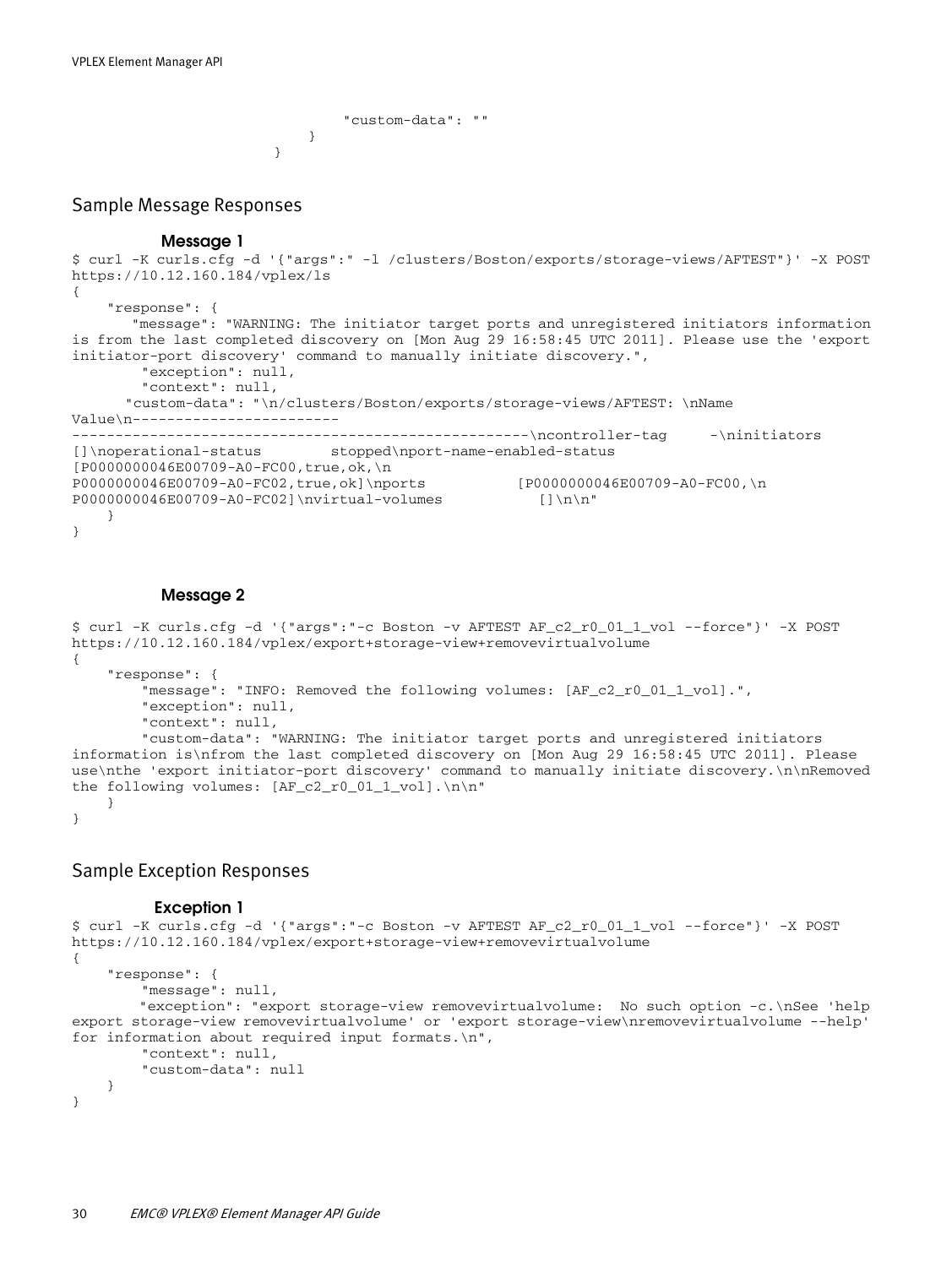#### **Exception 2**

```
$ curl -K curls.cfg -d '{"args":" -h"}' -X POST 
https://10.241.164.103/vplex/export+storage-view+remfovevirtualvolume
{
     "response": {
         "message": null,
         "exception": "Need to include -f or --force option in the command arguments.",
         "context": null,
         "custom-data": null
     }
}
```
#### **Exception 3**

```
$ curl -K curls.cfg -d '{"args":" -h"}' -X POST 
https://10.241.164.103/vplex/exports+storage-views+r+storage-views+removevirtualvolume
{
     "response": {
         "message": null,
        "exception": "Invalid URI in POST request. Not one among context,command or attribute.",
         "context": null,
         "custom-data": null
     }
}
```
## Sample Custom Data (POST) Responses

#### **Custom Data 1**

```
$ curl -K curls.cfg -d '{"args":" -l /clusters/cluster-1/exports/storage-views"}' -X POST 
https://10Custom.241.164.103/vplex/ls
{
     "response": {
         "message": null,
         "exception": null,
         "context": null,
```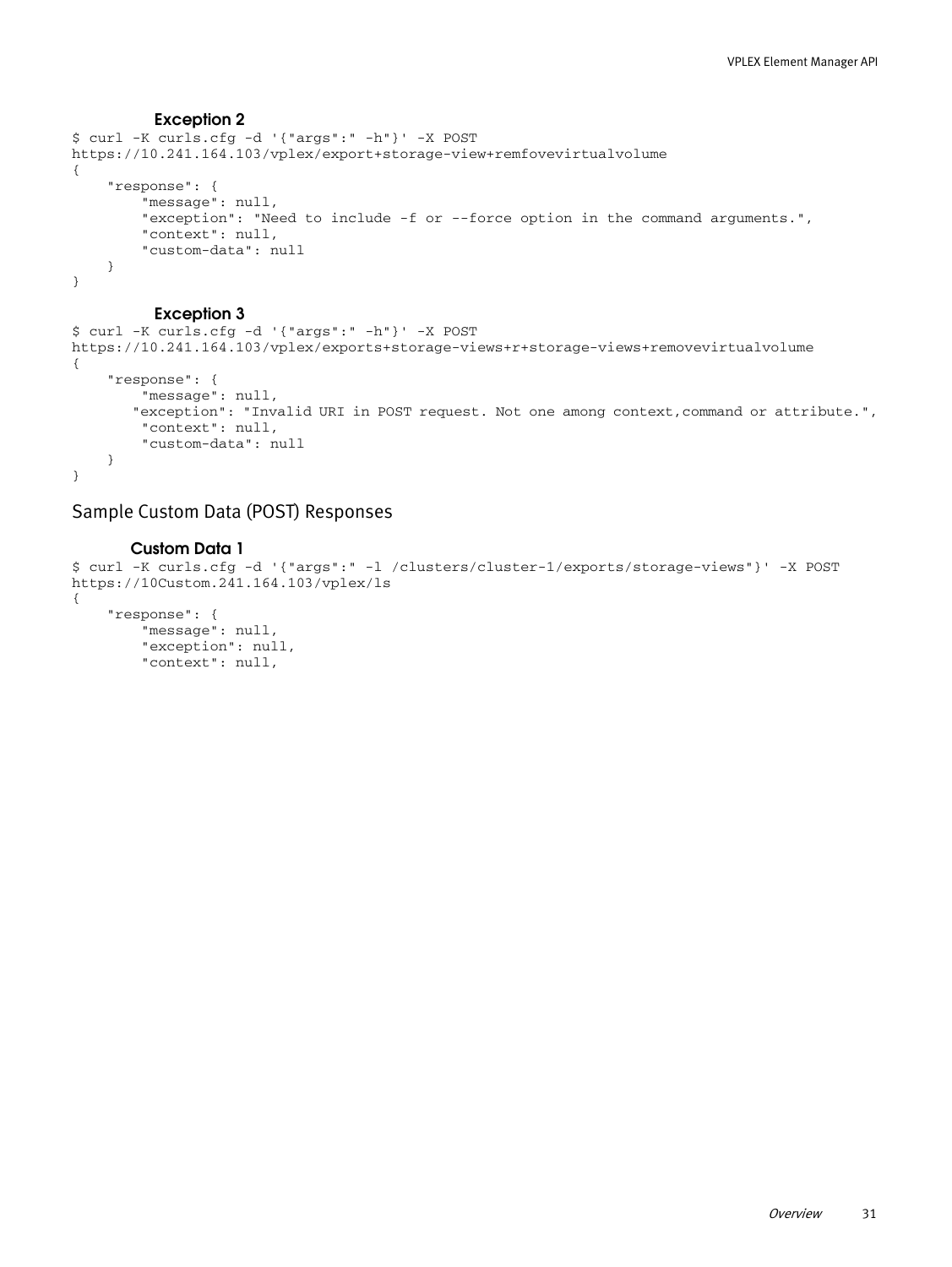"custom-data": "\n/clusters/cluster-1/exports/storage-views: \nName Operational initiator-ports virtual-volumes **point in the set of the set of the set of the set of the set of the set of the** name, enabled, export status\n------------- Status ---------------------------------------------------------------------------------------------------- -----------------------------------------\n------------- ----------- --------------------- ----------------------------------------------------------------------------- -----------------------------------------\nVPLEX\_Windows ok vplex-windows\_3198e2, (0,DEVICETEST\_1\_vol,VPD83T3:6000144000000010a00896d9579f6417,20G), P000000003CA00896-A0-FC00,true,ok,\n vplex-windows\_3198e3 (1,device\_CLAR0145\_0050\_1\_vol,VPD83T3:6000144000000010a00896d9579f6495,100M), P000000003CA00896-A0-FC01, true, ok, \n (2,device\_CLAR0145\_0051\_1\_vol,VPD83T3:6000144000000010a00896d9579f6496,100M), P000000003CA00896-A1-FC00,true,ok,\n (3,device\_CLAR0145\_0052\_1\_vol,VPD83T3:6000144000000010a00896d9579f6497,100M), P000000003CA00896-A1-FC01, true, ok, \n (4,device\_CLAR0145\_0053\_1\_vol,VPD83T3:6000144000000010a00896d9579f6498,100M), P000000003CB00896-B0-FC00,true,ok,\n (5,device\_CLAR0145\_0054\_1\_vol,VPD83T3:6000144000000010a00896d9579f6499,100M), P000000003CB00896-B0-FC01,true,ok,\n (6,testdev\_vol,VPD83T3:6000144000000010a00896d9579f6454,20G), P000000003CB00896-B1-FC00,true,ok,\n (7,test\_device\_1\_vol,VPD83T3:6000144000000010a00896d9579f63fc,10G) P000000003CB00896-B1-FC01, true, ok\ntest stopped P000000003CA00896-A0-FC00,true,ok,\n P000000003CA00896-A0-FC01,true,ok,\n P000000003CA00896-A0-FC02, true, suspended, \n P000000003CA00896-A0-FC03, true, suspended, \n P000000003CA00896-A1-FC00,true,ok,\n P000000003CA00896-A1-FC01, true, ok, \n P000000003CA00896-A1-FC02, true, suspended, \n P000000003CA00896-A1-FC03, true, suspended, \n P000000003CB00896-B0-FC00,true,ok,\n P000000003CB00896-B0-FC01,true,ok, ...\n  $(16 \text{total}) \n\times$ " } }

```
Custom Data 2
```

```
 "response": {
     "message": null,
     "exception": null,
```
{

```
 "context": null,
```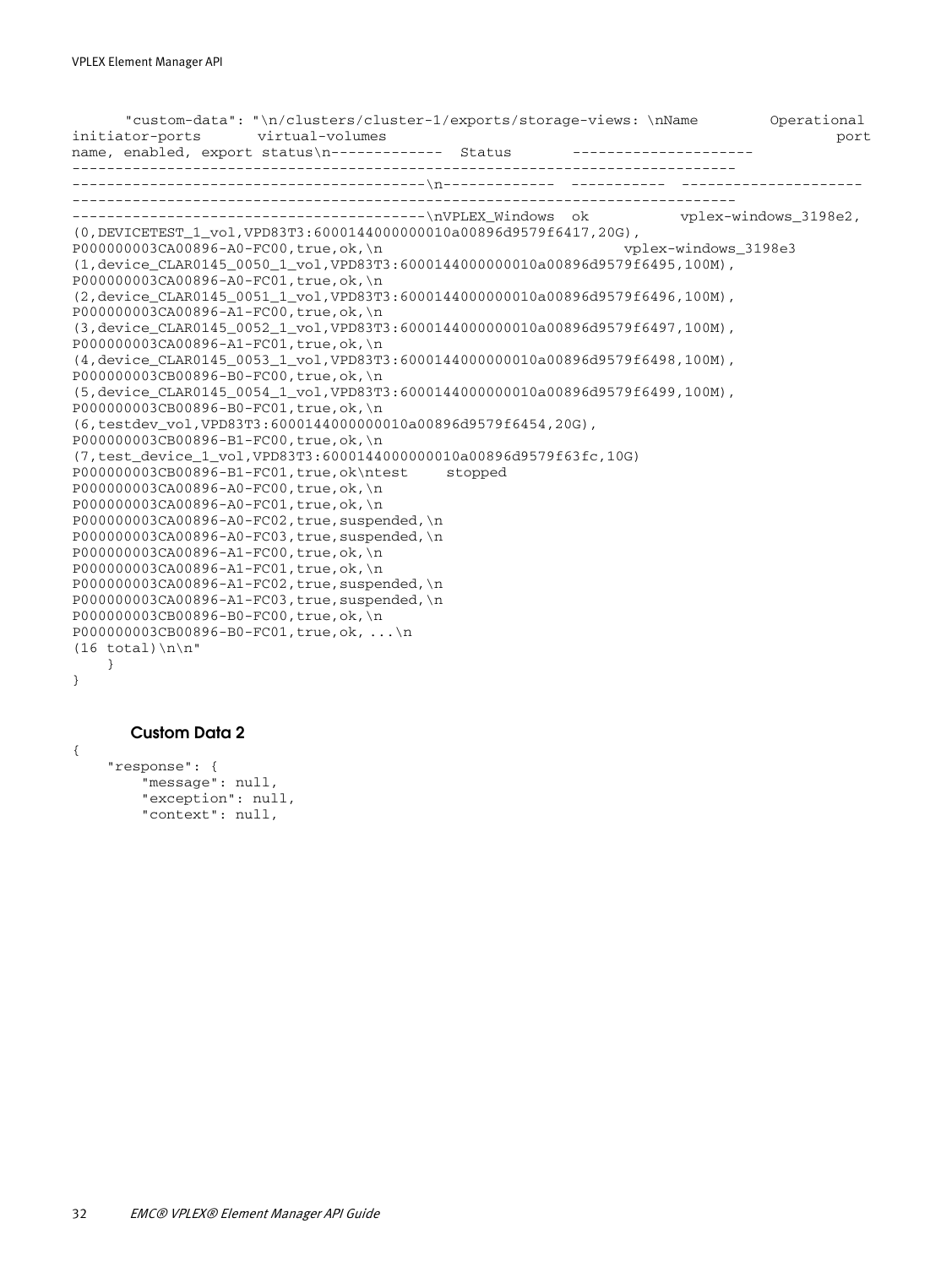"custom-data": "\n/engines/engine-2-1/directors/shinigami\_68/hardware/ports/B0-FC00: \nName Value\n------- -----\nenabled true\n\n\n/engines/engine-1-1/directors/marta\_35/hardware/ports/A3-FC01: \nName Value\n------- -----\nenabled true\n\n\n/engines/engine-1-1/directors/marta\_35/hardware/ports/A2-FC03: \nName Value\n------- -----\nenabled true\n\n\n/engines/engine-1-1/directors/marta\_36/hardware/ports/B1-FC02: \nName Value\n------- -----\nenabled true\n\n\n/engines/engine-2-1/directors/shinigami\_68/hardware/ports/B0-FC01: \nName Value\n------- -----\nenabled true\n\n\n/engines/engine-1-1/directors/marta\_35/hardware/ports/A3-FC02: \nName Value\n------- -----\nenabled true\n\n\n/engines/engine-1-1/directors/marta\_35/hardware/ports/A2-FC02: \nName Value\n------- -----\nenabled true\n\n\n/engines/engine-1-1/directors/marta\_36/hardware/ports/B1-FC01: \nName Value\n------- -----\nenabled true\n\n\n/engines/engine-2-1/directors/shinigami 68/hardware/ports/B0-FC02: \nName Value\n------- -----\nenabled true\n\n\n/engines/engine-2-1/directors/shinigami\_68/hardware/ports/B0-FC03: \nName Value\n------- -----\nenabled true\n\n\n/engines/engine-1-1/directors/marta\_35/hardware/ports/A3-FC00: \nName Value\n------- -----\nenabled true\n\n\n/engines/engine-1-1/directors/marta\_36/hardware/ports/B1-FC03: \nName Value\n------- -----\nenabled true\n\n\n/engines/engine-2-1/directors/shinigami\_67/hardware/ports/A4-FC03: \nName Value\n------- -----\nenabled true\n\n\n/engines/engine-1-1/directors/marta\_36/hardware/ports/B2-FC02: \nName Value\n------- -----\nenabled true\n\n\n/engines/engine-2-1/directors/shinigami\_67/hardware/ports/A4-FC02: \nName Value\n------- -----\nenabled true\n\n\n/engines/engine-1-1/directors/marta\_36/hardware/ports/B2-FC03: \nName e Value\n------- -----\nenabled true\n\n" } }

### Attribute Lists

{

Attributes are lists.

See http://www.json.org for complete syntax details.

#### **Attribute List Examples**

```
 "value": [
                            "(Palazzo,{ summary:: ok, details:: [] })",
                            "(Venetian,{ summary:: ok, details:: [] })"
\mathbf{I}, \mathbf{I}, \mathbf{I} "name": "operational-status"
 },
 {
                        "value": [
                            "Venetian_Palazzo_Distributed1",
                            "Venetian_Palazzo_Distributed2"
\mathbf{I}, \mathbf{I}, \mathbf{I} "name": "virtual-volumes"
 },
                        "value": [
                            "{3,Oracle_Demo_Nodes,device_Ora_data_1_vol,ok}",
                            "{6,Oracle_Demo_Nodes,device_Ora_data_4_vol,ok}",
                            "{0,Palazzo_ESX_212_View,Venetian_Palazzo_Distributed1,ok}",
                        "value": [
                            "0x5000144260061110/0x50000972c00d2998/0",
                            "0x5000144260061110/0x50000972c00d299c/0",
```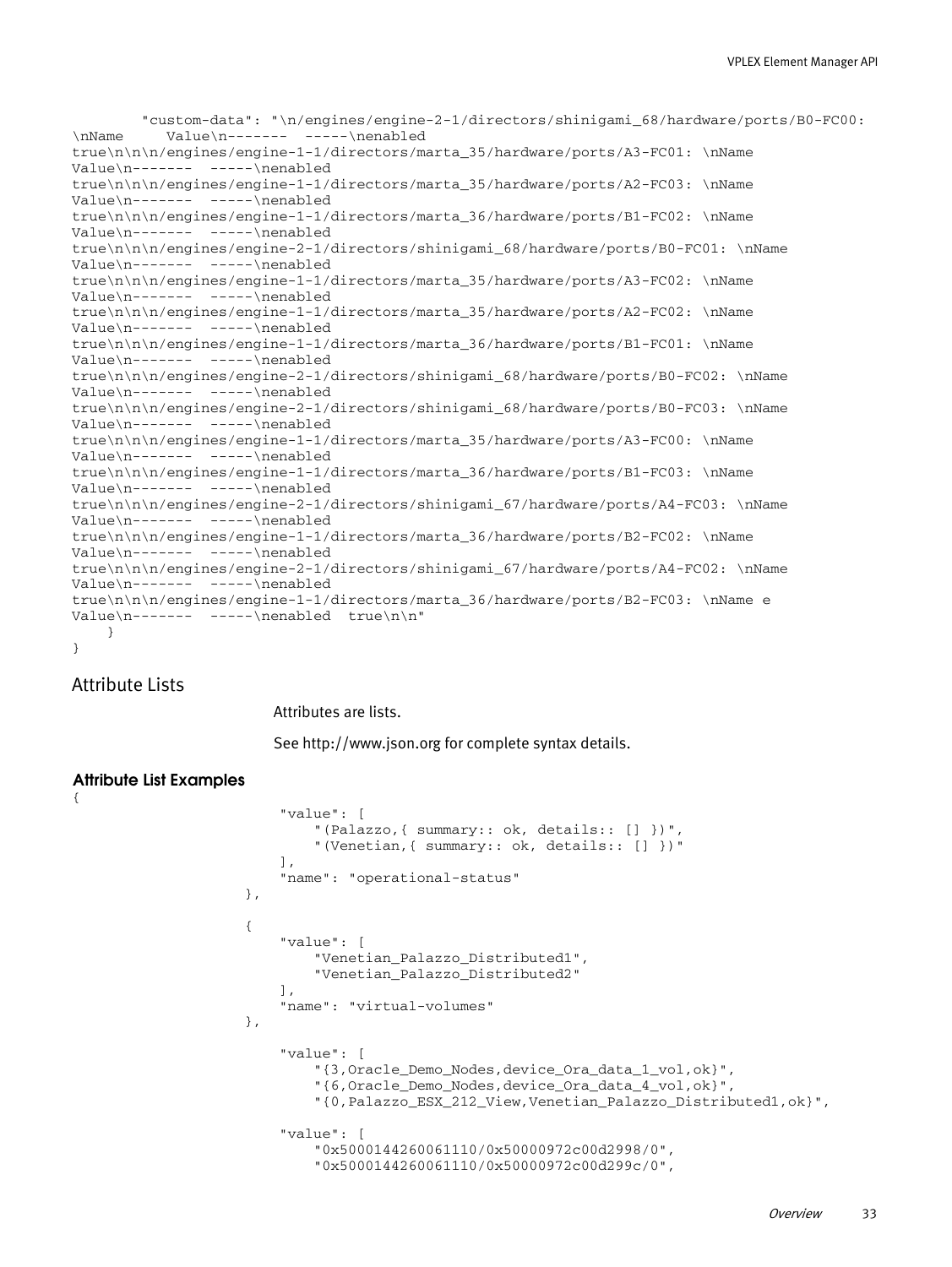|          | $"0x5000144260061112/0x50000972c00d2998/0"$<br>$"0x5000144260061112/0x50000972c00d299c/0",$ |
|----------|---------------------------------------------------------------------------------------------|
| Source)" | "value": [<br>"(Meditech RP Test Vol 1, CDP DEMO, VPLEX Left, 10.12.160.21, Production      |
|          | "name": "recoverpoint-information"                                                          |

# <span id="page-33-1"></span><span id="page-33-0"></span>Error responses

When the server cannot fulfill a request, it generates and returns an error. VPLEX Element Manager API returns a status code in the header of the returned error. For HTTP status codes that indicate failure, the response body includes an error message.

| <b>Failed response</b><br>header | $HTTP/1.1$ #{statusCode}<br>Date: date<br>Content-Type: type<br>Content-Length: length<br>Connection: close<br>Server: server name                                                                                                                               |
|----------------------------------|------------------------------------------------------------------------------------------------------------------------------------------------------------------------------------------------------------------------------------------------------------------|
| <b>Failed response body</b>      | HTTP/1.1 516<br>Server: Apache-Coyote/1.1<br>Content-Type: application/json<br>Date: Wed, 03 Nov 2010 03:31:10 GMT<br>"response": $\{$<br>"message": $null,$<br>"exception": "Invalid argument(s) for help command.",<br>"context": null,<br>"custom-data": null |

Table 6 HTTP status codes returned for errors

| HTTP status code Error message |                                                                                             |
|--------------------------------|---------------------------------------------------------------------------------------------|
| 401                            | Authentication has failed. The client did not provide the correct username<br>and password. |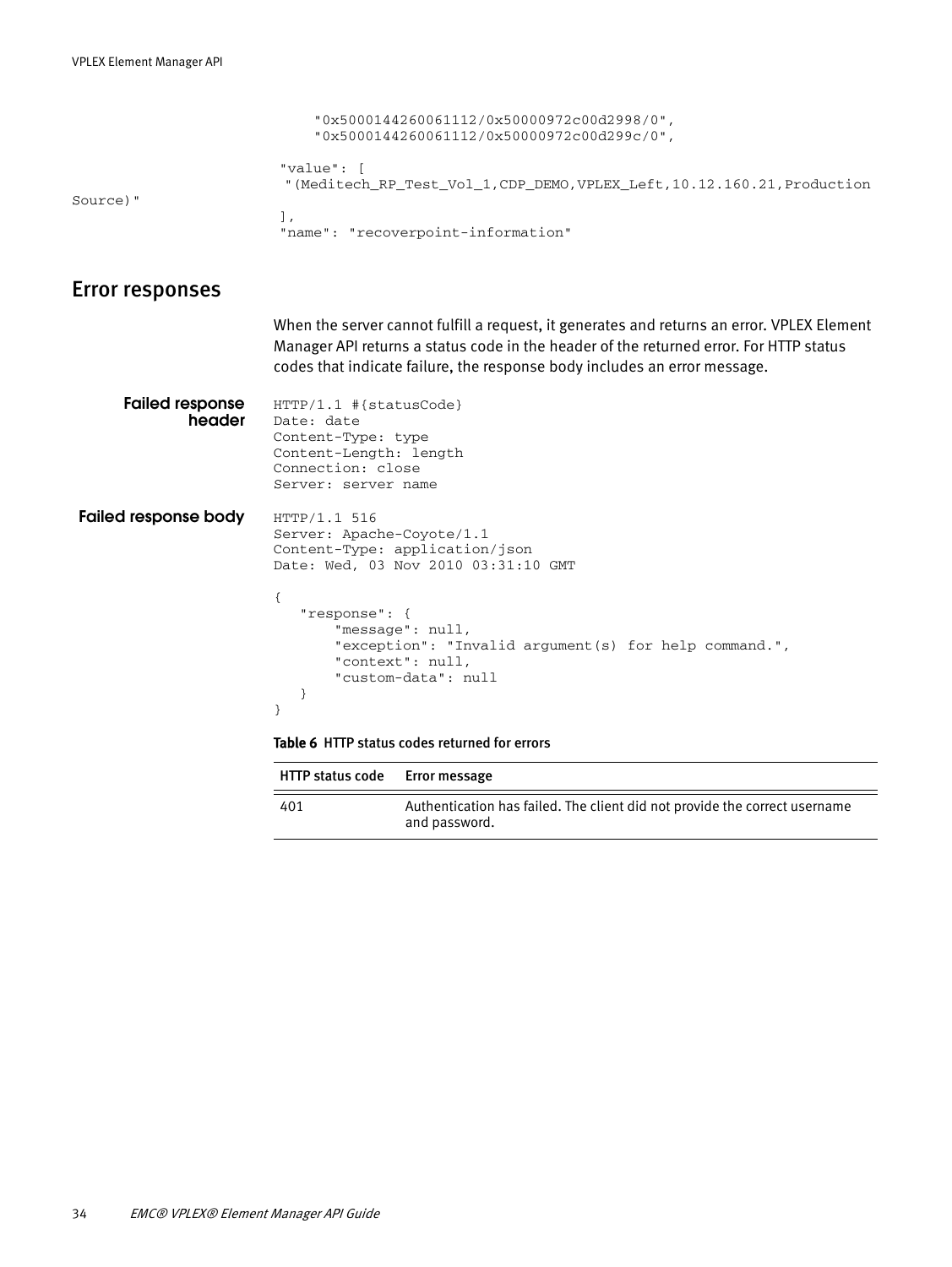|  |  | <b>Table 6 HTTP status codes returned for errors</b> |  |
|--|--|------------------------------------------------------|--|
|--|--|------------------------------------------------------|--|

| <b>HTTP status code</b> | Error message                                                                                                     |
|-------------------------|-------------------------------------------------------------------------------------------------------------------|
| 404                     | Nonexistent URI. Context or command not found.                                                                    |
| 403                     | Forbidden for PUT request to change a read-only attribute.                                                        |
| 5xx                     | Server internal error. The error message in the response body provides the<br>details of the error. Specifically: |
|                         | 551 - 560: Tower Area                                                                                             |
|                         | 551 : No Such Component                                                                                           |
|                         | 552 : Extra Parameters Given                                                                                      |
|                         | 553 : No Healthy Directors                                                                                        |
|                         | 554 : No Such Command                                                                                             |
|                         | 555 : Already Connected To Tower                                                                                  |
|                         | 556 : Command Cancelled                                                                                           |
|                         | 541 - 550: SMS Business Layer                                                                                     |
|                         | 541-550:smsbusinesslayer                                                                                          |
|                         | 541 : Business Error                                                                                              |
|                         | 531-540:smstowercommunicationarea                                                                                 |
|                         | 531 : Sms To Tower Communication Error                                                                            |
|                         | 532: No Such Host                                                                                                 |
|                         | 533 : No Route To Host                                                                                            |
|                         | 534 : Connection Refused                                                                                          |
|                         | 535 : No Running Firmware                                                                                         |
|                         | 536 : Firmware Busy                                                                                               |
|                         | 537: System Error                                                                                                 |
|                         | 521-530:sms-clilayer                                                                                              |
|                         | 521 : Command Error                                                                                               |
|                         | 522: Command Shell Error                                                                                          |
|                         | 523 : Command Syntax Error                                                                                        |
|                         | 524 : Command Execution Error                                                                                     |
|                         | 511-520: Webapplication Layer                                                                                     |
|                         | 511 : Restful System Error                                                                                        |
|                         | 512 : Command Execution Failed                                                                                    |
|                         | 513 : Invalid Input                                                                                               |
|                         | 514 : No Force Option Specified                                                                                   |
|                         | 515 : Invalid Json                                                                                                |
|                         | 516 : Command Not Supported                                                                                       |
|                         | 517 : Command Execution Timed Out                                                                                 |

# <span id="page-34-1"></span><span id="page-34-0"></span>Supported VPLEX CLI commands

The following CLI commands can be executed using the VPLEX Element Manager API.

This is not a comprehensive list of supported commands on every system. To display a list of commands specifically supported by your system, see ["Display supported commands"](#page-43-0)  [on page 44](#page-43-0).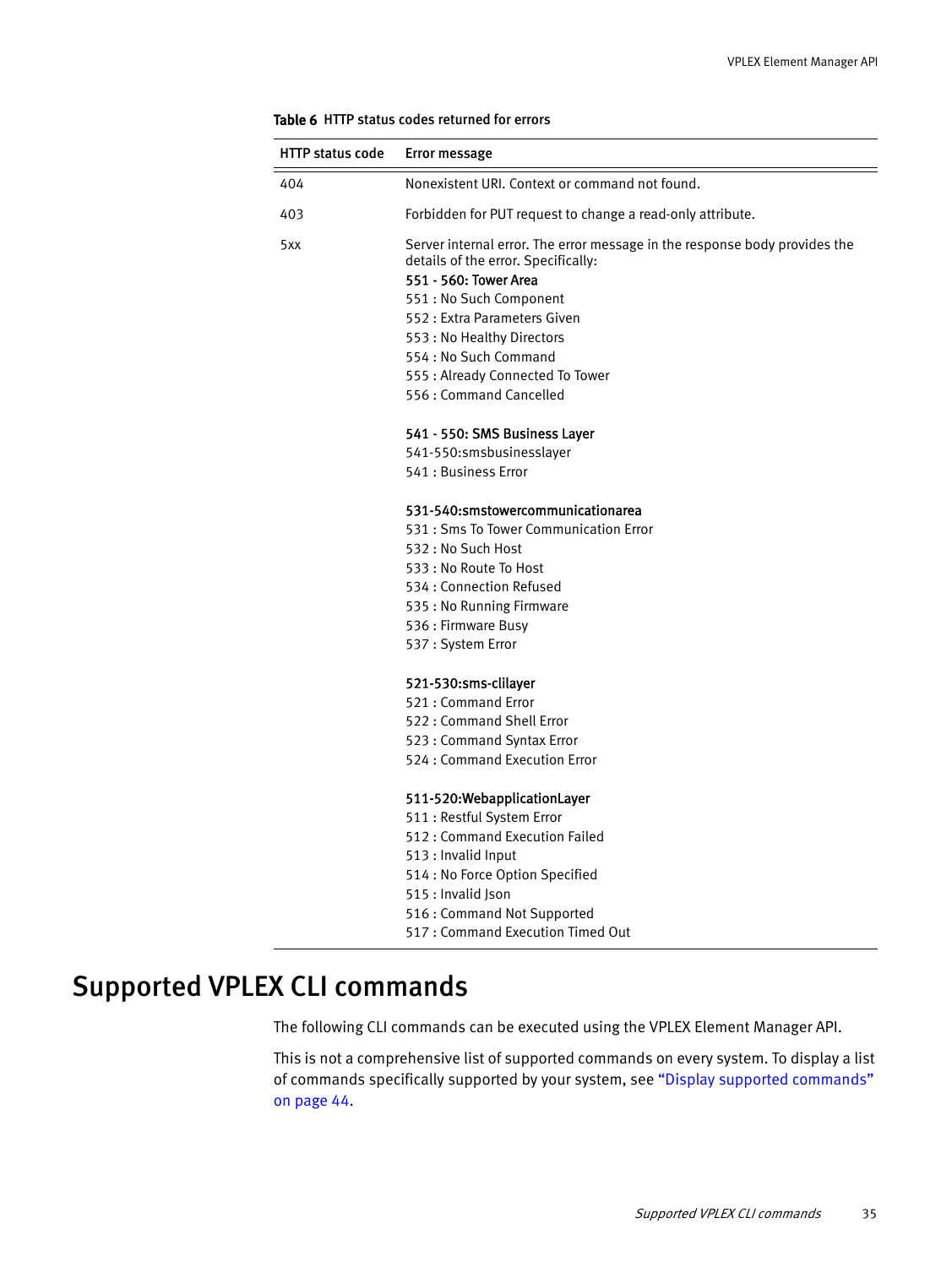Note: Many of these commands require a --force option, particularly those that normally require a prompted response in the CLI.

| <b>VPLEX CLI command</b>                               | Description                                                                                                        |
|--------------------------------------------------------|--------------------------------------------------------------------------------------------------------------------|
| advadm dismantle                                       | Dismantles VPLEX storage objects down to the storage-volume level,<br>and optionally unclaims the storage volumes. |
| array claim                                            | Claims and names unclaimed storage volumes for a given array                                                       |
| array re-discover                                      | Re-discovers an array, and makes the array's storage volumes visible<br>to the VPLEX.                              |
| array used-by                                          | Displays the components that use a specified storage-array.                                                        |
| authentication<br>directory-service configure          | Configures a directory service on the VPLEX cluster to authenticate<br>users against a remote directory server.    |
| authentication<br>directory-service map                | Maps a directory server user or a user group to a VPLEX cluster.                                                   |
| authentication<br>directory-service show               | Displays configuration of the directory service used to authenticate<br>users.                                     |
| authentication<br>directory-service<br>unconfigure     | Unconfigures a directory service on the VPLEX cluster.                                                             |
| authentication<br>directory-service unmap              | Unmaps the specified directory server user or group from the cluster.                                              |
| batch-migrate cancel                                   | Cancels an active migration and returns the source volumes to their<br>state before the migration.                 |
| batch-migrate check-plan                               | Checks a batch migration plan.                                                                                     |
| batch-migrate clean                                    | Cleans the specified batch migration and deletes the source devices.                                               |
| batch-migrate commit                                   | Commits the specified batch migration.                                                                             |
| batch-migrate create-plan                              | Creates a batch migration plan file.                                                                               |
| batch-migrate pause                                    | Pauses the specified batch migration.                                                                              |
| batch-migrate remove                                   | Removes the record of the completed batch migration.                                                               |
| batch-migrate resume                                   | Attempts to resume every migration in the specified batch.                                                         |
| batch-migrate start                                    | Starts the specified batch migration.                                                                              |
| batch-migrate summary                                  | Displays a summary of the batch migration.                                                                         |
| battery-conditioning<br>disable                        | Disables battery conditioning on the specified backup battery<br>$unit(s)$ .                                       |
| battery-conditioning<br>enable                         | Enables conditioning on the specified backup battery unit(s).                                                      |
| battery-conditioning<br>manual-cycle<br>cancel-request | Cancels a manually requested battery conditioning cycle on the<br>specified backup battery unit.                   |

#### Table 7 Supported VPLEX CLI commands (page 1 of 9)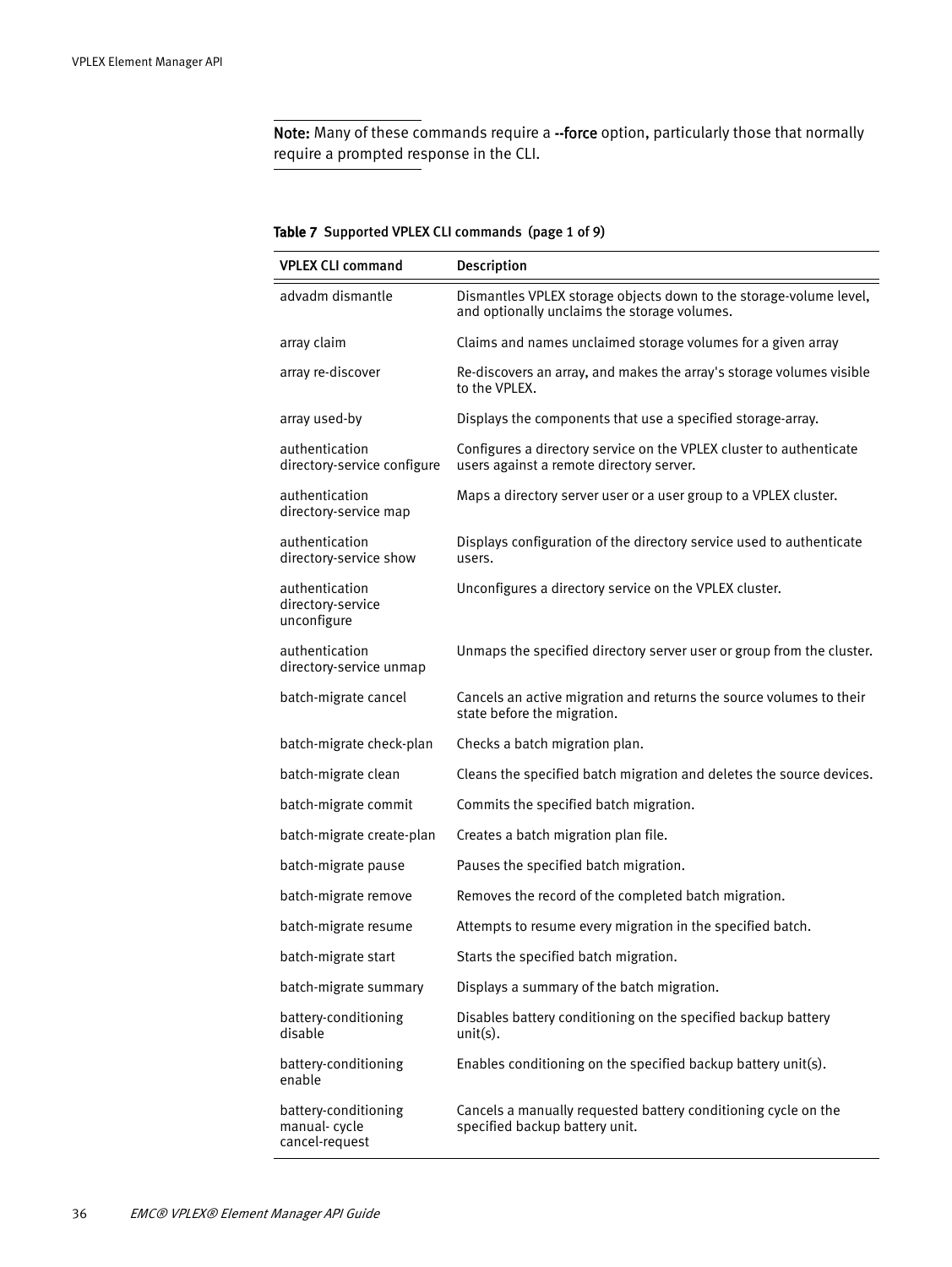| <b>VPLEX CLI command</b>                         | Description                                                                                                   |
|--------------------------------------------------|---------------------------------------------------------------------------------------------------------------|
| battery-conditioning<br>manual-cycle request     | Manually request a battery conditioning cycle on the specified<br>backup battery unit.                        |
| battery-conditioning<br>set-schedule             | Set the battery conditioning schedule (day of week) for backup<br>battery units on a cluster.                 |
| battery-conditioning<br>summary                  | Displays a summary of the battery conditioning schedule for all<br>devices, grouped by type and cluster.      |
| cluster add                                      | Adds a cluster to a running VPLEX.                                                                            |
| cluster cacheflush                               | Flushes the cache on directors at the specified clusters to the<br>back-end storage volumes.                  |
| cluster configdump                               | Dumps cluster configuration in an XML format, optionally directing it<br>to a file.                           |
| cluster expel                                    | Expels a cluster from its current island.                                                                     |
| cluster forget                                   | Tells VPLEX and VPLEX Management Console to forget the specified<br>cluster.                                  |
| cluster shutdown                                 | Initiates the orderly shutdown of all directors at the specified cluster.                                     |
| cluster status                                   | Displays a cluster's operational status and health state.                                                     |
| cluster summary                                  | Displays a summary of all clusters and the connectivity between<br>them.                                      |
| cluster unexpel                                  | Allows a cluster to rejoin the VPLEX.                                                                         |
| cluster-witness configure                        | Creates the cluster-witness context for enabling VPLEX Witness<br>functionality and configuration commands.   |
| cluster-witness disable                          | Disables Cluster Witness on both management servers and on<br>Cluster Witness Server.                         |
| cluster-witness enable                           | Enables Cluster Witness and Cluster Witness Server on both clusters<br>in a VPLEX Metro or Geo configuration. |
| collect-diagnostics                              | Collects logs, cores, and configuration information from the<br>management server and directors.              |
| configuration<br>configure-auth-service          | Configures the authentication service selected by the user for<br>authenticating the users of VPLEX.          |
| configuration<br>connect-local-directors         | Connects to the directors in the local cluster.                                                               |
| configuration<br>connect-remote-directors        | Connects the local cluster to directors in the remote cluster.                                                |
| configuration<br>enable-front-end-ports          | After the meta-volume is created, continues the EZ-Setup wizard.                                              |
| configuration<br>event-notices-reports<br>config | Configure call-home and SYR settings after the initial configuration of<br>VPLEX.                             |
| configuration<br>event-notices-reports reset     | Resets the current event notification and reporting configuration.                                            |
| configuration<br>get-product-type                | Displays the VPLEX product type (Local, Metro, or Geo).                                                       |

Table 7 Supported VPLEX CLI commands (page 2 of 9)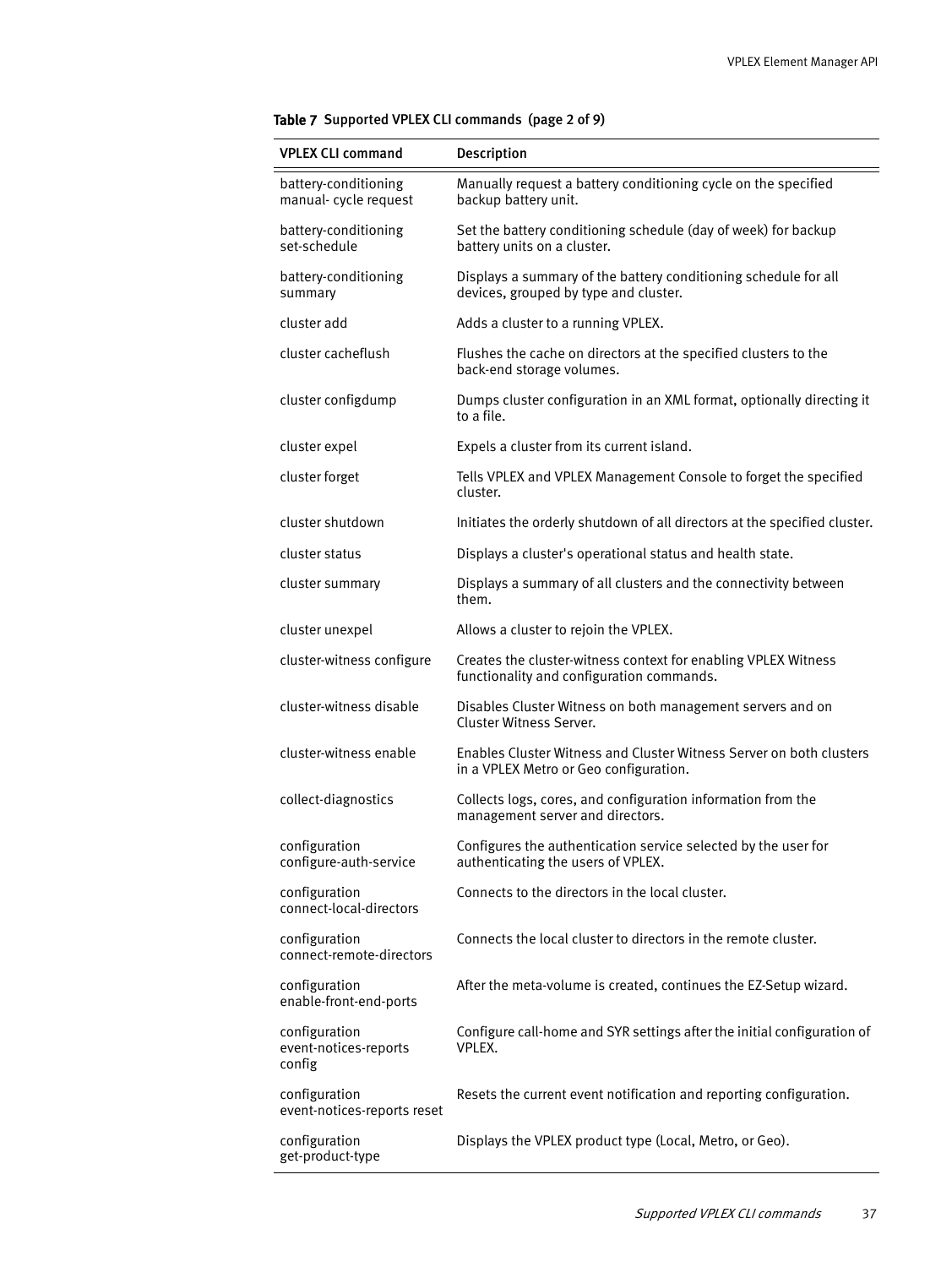| <b>VPLEX CLI command</b>                                | <b>Description</b>                                                                                                                                                                                                                    |
|---------------------------------------------------------|---------------------------------------------------------------------------------------------------------------------------------------------------------------------------------------------------------------------------------------|
| configuration join-clusters                             | Completes setup of VPLEX Metro or Geo using the EZ-Setup wizard.                                                                                                                                                                      |
| configuration metadata<br>backup                        | Configures and schedules the daily backup of VPLEX metadata.                                                                                                                                                                          |
| configuration<br>register-product                       | Registers the VPLEX product with EMC.                                                                                                                                                                                                 |
| configuration<br>show-meta-volume-candid<br>ates        | Display the volumes which meet the criteria for a VPLEX<br>meta-volume.                                                                                                                                                               |
| configuration sync-time                                 | Synchronizes the time of the local management server with a remote<br>management server.                                                                                                                                              |
| connect                                                 | Connects to a director.                                                                                                                                                                                                               |
| connectivity director                                   | Displays connections from the specified director through data<br>(non-management) ports.                                                                                                                                              |
| connectivity show                                       | Displays the communication endpoints that can see each other.                                                                                                                                                                         |
| connectivity validate-be                                | Checks that the back-end connectivity is correctly configured.                                                                                                                                                                        |
| connectivity<br>validate-wan-com                        | Verifies the expected IP WAN COM connectivity.                                                                                                                                                                                        |
| connectivity window set                                 | Sets values that control the operation of communications.                                                                                                                                                                             |
| connectivity window show                                | Displays values that control the generic operation of<br>communications for one or more directors.                                                                                                                                    |
| connectivity window stat                                | Displays the current bandwidth statistics for all directors.                                                                                                                                                                          |
| consistency-group<br>add-virtual-volumes                | Adds one or more virtual volumes to a consistency group.                                                                                                                                                                              |
| consistency-group<br>choose-winner                      | Selects a winning cluster during an inter-cluster link failure.                                                                                                                                                                       |
| consistency-group create                                | Creates and names an empty consistency group.                                                                                                                                                                                         |
| consistency-group destroy                               | Destroys the specified empty consistency group(s).                                                                                                                                                                                    |
| consistency-group<br>list-eligible-volumes              | Displays the virtual volumes that are eligible to be added to a<br>specified consistency group.                                                                                                                                       |
| consistency-group<br>remove-virtual-volumes             | Removes one or more virtual volumes from the consistency group.                                                                                                                                                                       |
| consistency-group<br>resolve-conflicting-detach         | Select a winning cluster on a consistency group on which there has<br>been a conflicting detach.                                                                                                                                      |
| consistency-group<br>resume-after-data-loss-fail<br>ure | Resumes I/O on an asynchronous consistency group when there are<br>data loss failures.                                                                                                                                                |
| consistency-group<br>resume-after-rollback              | Resume I/O to the volumes on the winning cluster in a consistency<br>group after:<br>• The losing cluster(s) have been detached, and<br>• Data has been rolled back to the last point at which all clusters<br>had a consistent view. |

#### Table 7 Supported VPLEX CLI commands (page 3 of 9)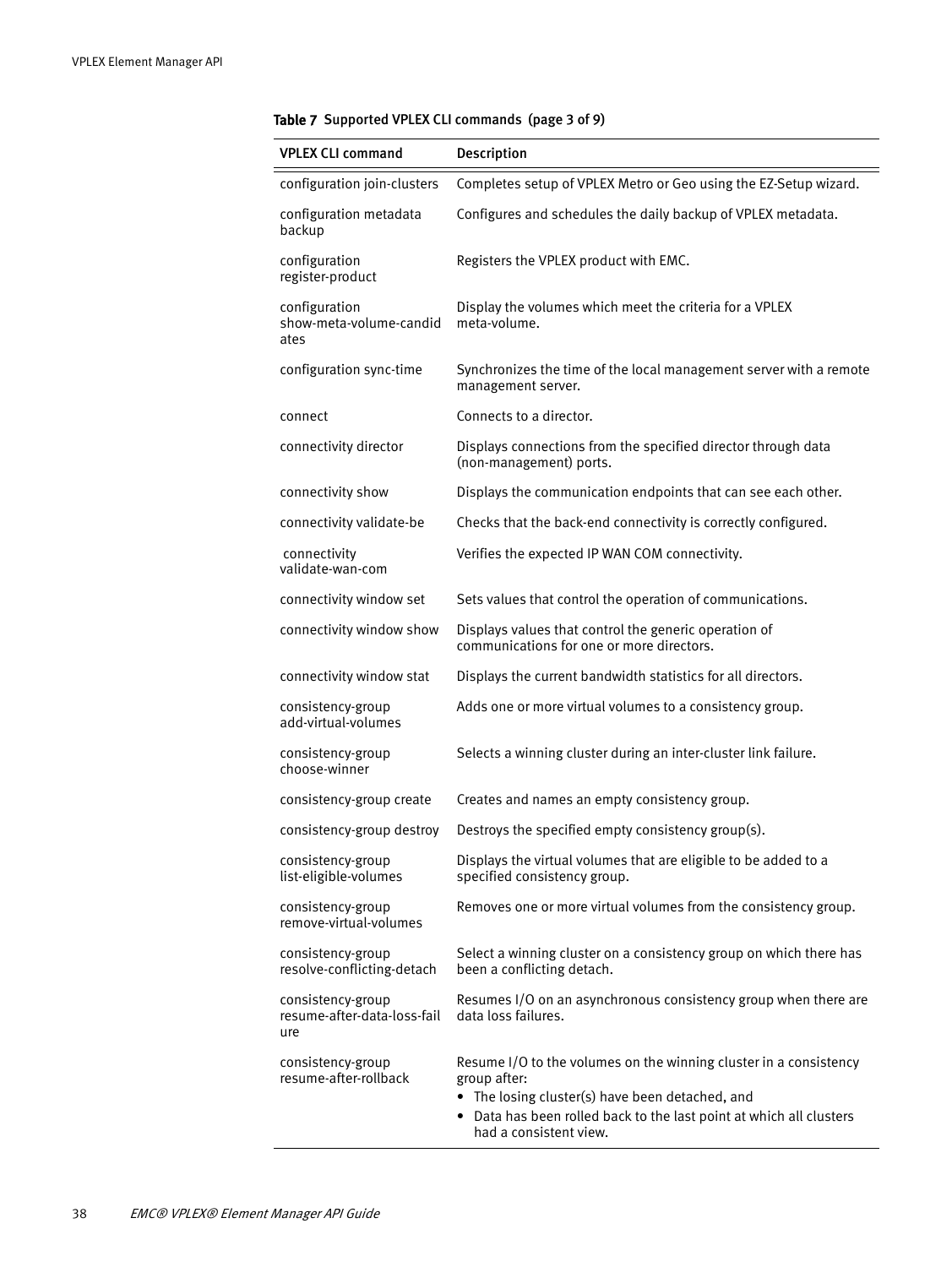| <b>VPLEX CLI command</b>                                    | <b>Description</b>                                                                                                 |
|-------------------------------------------------------------|--------------------------------------------------------------------------------------------------------------------|
| consistency-group<br>resume-at-loser                        | If I/O is suspended due to a data change, resumes I/O at the<br>specified cluster and consistency group.           |
| consistency-group<br>set-detach-rule<br>active-cluster-wins | Sets the detach-rule for one or more asynchronous consistency<br>groups to "active-cluster-wins"                   |
| consistency-group<br>set-detach-rule<br>no-automatic-winner | Sets the detach-rule for one or more asynchronous consistency<br>groups to "no-automatic-winner".                  |
| consistency-group<br>set-detach-rule winner                 | Sets the detach-rule for one or more synchronous consistency groups<br>to "winner".                                |
| consistency-group<br>summary                                | Displays all the consistency groups with a state other than 'OK".                                                  |
| device attach-mirror                                        | Attaches a mirror as a RAID 1 child to another (parent) device, and<br>starts a rebuild to synchronize the mirror. |
| device collapse                                             | Collapses a one-legged device until a device with two or more<br>children is reached.                              |
| device detach-mirror                                        | Detaches an up-to-date child from the parent RAID 1 or removes the<br>child from a parent RAID 1.                  |
| device resume-link-down                                     | Resumes I/O for devices on the winning island during a link outage.                                                |
| device resume-link-up                                       | Resumes I/O on suspended top level devices, virtual volumes, or all<br>virtual volumes in the system.              |
| director appcon                                             | Runs the application console on Linux systems.                                                                     |
| director appdump                                            | Downloads an application dump from one or more boards.                                                             |
| director appstatus                                          | Displays the status of the application on one or more boards.                                                      |
| director commission                                         | Starts the director's participation in the cluster.                                                                |
| director decommission                                       | Decommissions a director. The director stops participating in cluster<br>activities.                               |
| director fc-port-stats                                      | Displays/resets Fibre Channel port statistics for a specific director.                                             |
| director forget                                             | Removes a director from the VPLEX.                                                                                 |
| director ping                                               | Displays the round-trip latency from a given director to the target<br>machine, excluding any VPLEX overhead.      |
| director tracepath                                          | Displays the route taken by packets from a specified director to the<br>target machine.                            |
| director uptime                                             | Prints the uptime information for all connected directors.                                                         |
| disconnect                                                  | Disconnects one or more connected directors.                                                                       |
| dm migration cancel                                         | Cancels an existing data migration.                                                                                |
| dm migration clean                                          | Cleans a committed data migration.                                                                                 |
| dm migration commit                                         | Commits a completed data migration allowing for its later removal.                                                 |
| dm migration pause                                          | Pauses the specified in-progress or queued data migrations.                                                        |

Table 7 Supported VPLEX CLI commands (page 4 of 9)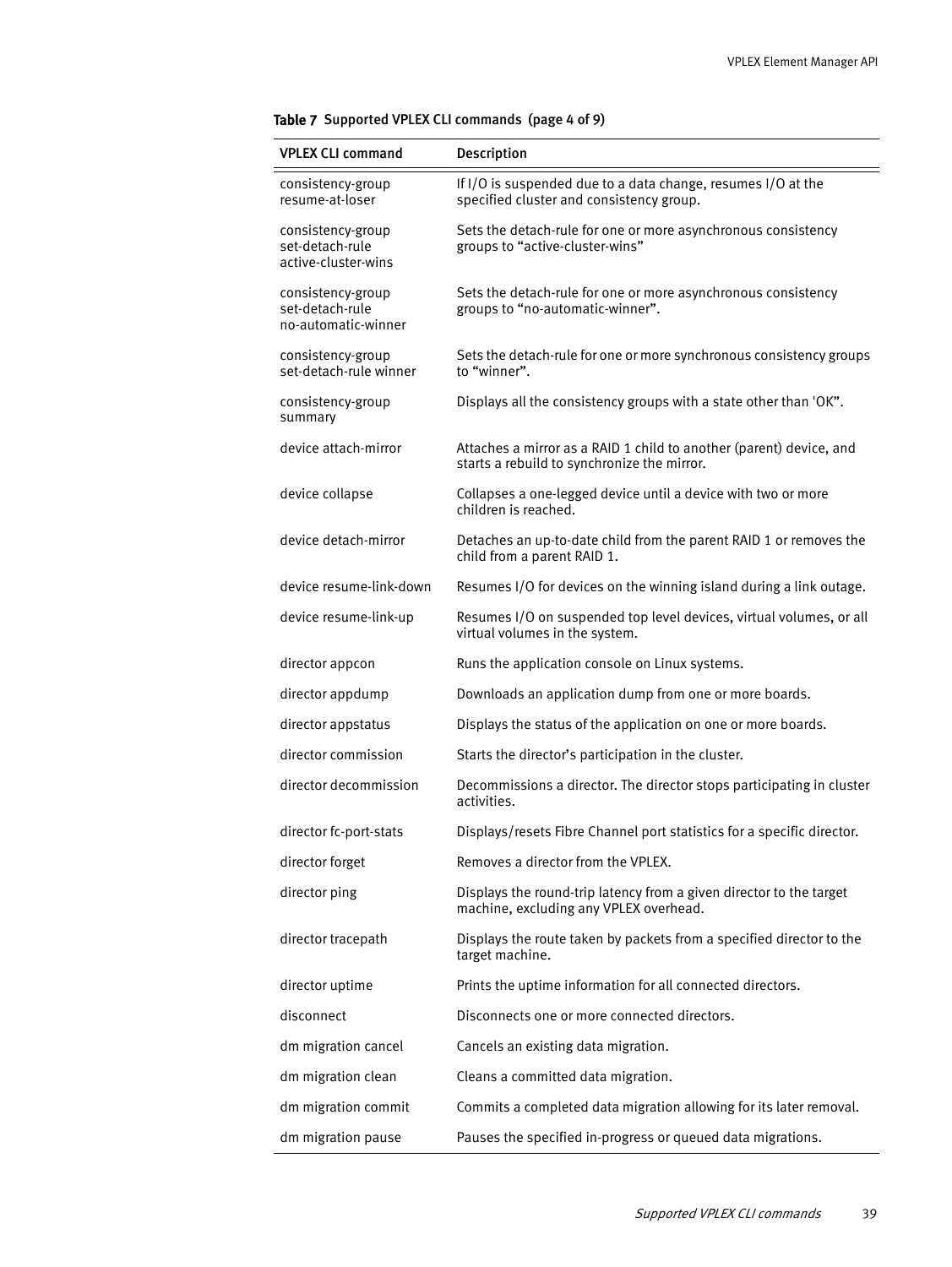| <b>VPLEX CLI command</b>                | <b>Description</b>                                                                                                    |
|-----------------------------------------|-----------------------------------------------------------------------------------------------------------------------|
| dm migration remove                     | Removes the record of canceled or committed data migrations.                                                          |
| dm migration resume                     | Resumes a previously paused data migration.                                                                           |
| dm migration start                      | Starts the specified migration.                                                                                       |
| drill-down                              | Displays the components of a view, virtual volume or device, down to<br>the storage-volume context.                   |
| ds dd create                            | Creates a new distributed-device.                                                                                     |
| ds dd declare-winner                    | Declares a winning cluster for a distributed-device that is in conflict<br>after a link outage.                       |
| ds dd destroy                           | Destroys the specified distributed-device(s).                                                                         |
| ds dd remove-all-rules                  | Removes all rules from all distributed devices.                                                                       |
| ds dd set-log                           | Allocates/unallocates segments of a logging volume to a distributed<br>device or a component of a distributed device. |
| ds rule destroy                         | Destroys an existing rule.                                                                                            |
| ds rule island-containing               | Adds a island-containing rule to an existing rule-set.                                                                |
| ds rule-set copy                        | Copy an existing rule-set.                                                                                            |
| ds rule-set create                      | Creates a new rule-set with the given name and encompassing<br>clusters.                                              |
| ds rule-set destroy                     | Destroys an existing rule-set.                                                                                        |
| ds rule-set what-if                     | Tests if/when I/O is resumed at individual clusters, according to the<br>current rule-set.                            |
| ds summary                              | Display summary information about distributed-devices.                                                                |
| event-test                              | Verifies that the SMS can receive events from a director.                                                             |
| export initiator-port<br>discovery      | Discovers initiator ports on the front-end fabric.                                                                    |
| export initiator-port<br>register       | Registers an initiator-port and associates one WWN pair with it                                                       |
| export initiator-port<br>register-host  | Creates a view, and registers each port WWN /name pair as an<br>initiator port in that view.                          |
| export initiator-port<br>unregister     | Unregisters the specified initiator-port(s).                                                                          |
| export port summary                     | Displays a summary of unhealthy exported ports.                                                                       |
| export storage-view<br>addinitiatorport | Adds the specified initiator port(s) to a storage view.                                                               |
| export storage-view<br>addport          | Adds the specified port(s) to the storage view.                                                                       |
| export storage-view<br>addvirtualvolume | Adds a virtual volume to a storage view.                                                                              |
| export storage-view<br>checkconfig      | Checks the configuration of the views.                                                                                |

#### Table 7 Supported VPLEX CLI commands (page 5 of 9)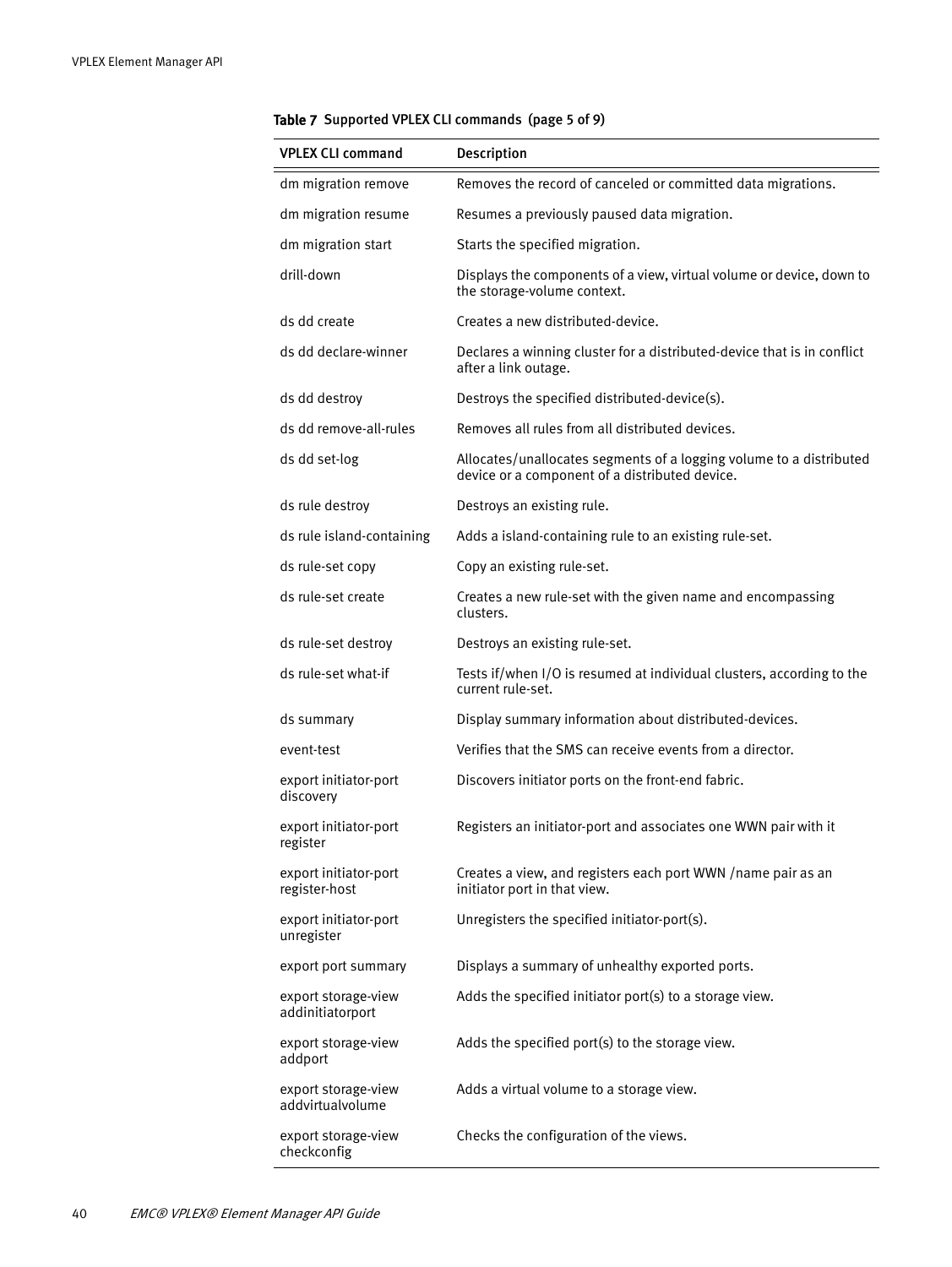| <b>VPLEX CLI command</b>                             | <b>Description</b>                                                                                                                     |
|------------------------------------------------------|----------------------------------------------------------------------------------------------------------------------------------------|
| export storage-view create                           | Creates a view with the given ports.                                                                                                   |
| export storage-view<br>destroy                       | Destroys the specified storage view.                                                                                                   |
| export storage-view find                             | Displays export views for a specified volume, LUN, initiator, or<br>cluster. Displays next available LUN number for all storage views. |
| export storage-view<br>find-unmapped-volumes         | Display unexported virtual volumes in the specified cluster.                                                                           |
| export storage-view map                              | Displays only storage volumes with an I/O status other than 'Alive'.                                                                   |
| export storage-view<br>removeinitiatorport           | Removes the specified initiator-port(s) from the view.                                                                                 |
| export storage-view<br>removeport                    | Removes the specified port(s) from a storage view.                                                                                     |
| export storage-view<br>removevirtualvolume           | Removes the specified virtual volume from the view.                                                                                    |
| export storage-view<br>show-powerpath-interface<br>S | Displays the mapping between PowerPath® interfaces and the<br>VPLEX system ports.                                                      |
| export storage-view<br>summary                       | Lists each view and the number of virtual volumes and initiators that<br>it contains.                                                  |
| export target-port<br>renamewwns                     | Renames a target port's WWN pair.                                                                                                      |
| extent create                                        | Creates one or more storage-volume extents.                                                                                            |
| extent destroy                                       | Destroys one or more storage-volume extents.                                                                                           |
| extent summary                                       | Displays a list of a cluster's unhealthy extents.                                                                                      |
| getsysinfo                                           | Returns information about the current system.                                                                                          |
| health-check                                         | Displays overall hardware/software health.                                                                                             |
| help                                                 | Displays help on one or more commands.                                                                                                 |
| local-device create                                  | Creates a new local-device.                                                                                                            |
| local-device destroy                                 | Destroys existing local-devices.                                                                                                       |
| local-device summary                                 | Displays unhealthy local devices and a summary of all local devices.                                                                   |
| logical-unit forget                                  | Forgets the specified logical units (LUNs).                                                                                            |
| logging-volume add-mirror                            | Adds a logging volume mirror.                                                                                                          |
| logging-volume create                                | Creates a new logging volume in a cluster.                                                                                             |
| logging-volume destroy                               | Destroys an existing logging volume.                                                                                                   |
| ls                                                   | Displays information about the current object or context.                                                                              |
| management-server set-ip                             | Assigns IP address, net-mask, and gateway IP address to the<br>management port connected to customer networks.                         |
| manifest version                                     | Displays the version of the currently loaded manifest file.                                                                            |

# Table 7 Supported VPLEX CLI commands (page 6 of 9)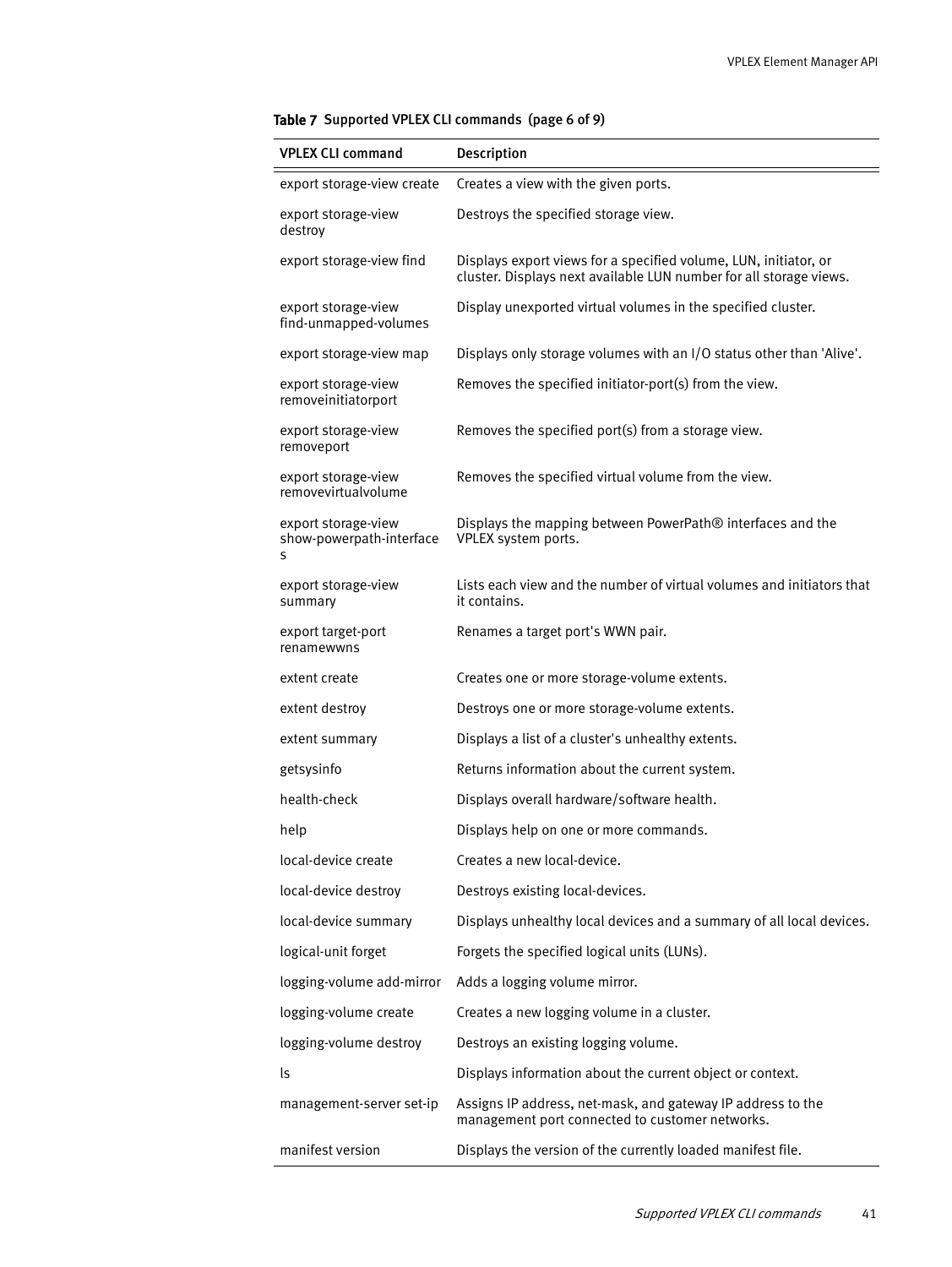| <b>VPLEX CLI command</b>                                  | Description                                                                                                                      |
|-----------------------------------------------------------|----------------------------------------------------------------------------------------------------------------------------------|
| meta-volume attach-mirror                                 | Attaches a storage-volume as a mirror to a meta-volume.                                                                          |
| meta-volume backup                                        | Creates a new meta-volume and writes the current in-memory system<br>data to the new meta-volume without activating it.          |
| meta-volume create                                        | Creates a new meta-volume in a cluster when there is no existing<br>active meta-volume.                                          |
| meta-volume destroy                                       | Destroys a meta-volume, and frees its storage volumes for other uses                                                             |
| meta-volume<br>detach-mirror                              | Detaches a storage-volume/mirror from a meta-volume.                                                                             |
| meta-volume move                                          | Writes the current in-memory system data to the specified target<br>meta-volume, then activates it.                              |
| meta-volume<br>verify-on-disk-consistency                 | Analyzes a meta-volume's committed (on-disk) header slots for<br>consistency across all mirrors/components.                      |
| ndu pre-config-upgrade                                    | Disruptively upgrades a VPLEX Geo that has not been fully installed<br>and configured.                                           |
| ndu rolling-upgrade<br>c4lx-to-sles                       | Performs a rolling upgrade of each director's operating system from<br>C4LX to SLES11.                                           |
| ndu rolling-upgrade ssd-fw                                | Starts a rolling upgrade of SSD firmware on the directors.                                                                       |
| notifications call-home<br>import-event-modification<br>S | Imports and applies a modified call-home notification file.                                                                      |
| notifications call-home<br>remove-event-modification<br>S | Removes customized call-home events files, including<br>customer-specific<br>modifications and modifications recommended by EMC. |
| notifications call-home<br>view-event-modifications       | Displays any customized call-home events.                                                                                        |
| notifications call-home<br>test                           | Passes a test event through the call-home.                                                                                       |
| notifications snmp-trap<br>create                         | Creates an SNMP trap sink for call-home events.                                                                                  |
| notifications snmp-trap<br>destroy                        | Destroys one or more SNMP traps.                                                                                                 |
| rebuild set-transfer-size                                 | Changes the transfer-size of the given devices.                                                                                  |
| rebuild show-transfer-size                                | Shows the transfer-size of specified RAID 1 devices.                                                                             |
| rebuild status                                            | Displays all global and cluster-local rebuilds along with their<br>completion status.                                            |
| remote-clusters<br>add-addresses                          | Adds one or more address: subnet mask configurations for the<br>specified remote-cluster entry for this cluster.                 |
| remote-clusters<br>clear-addresses                        | Clear one, several or all address: subnet maskpairs for the specified<br>remote-cluster entry for this cluster.                  |
| report aggregate-monitors                                 | Aggregate the reports generated by the report create-monitors or<br>monitor commands.                                            |
| report capacity-arrays                                    | Generates a capacity report.                                                                                                     |

#### Table 7 Supported VPLEX CLI commands (page 7 of 9)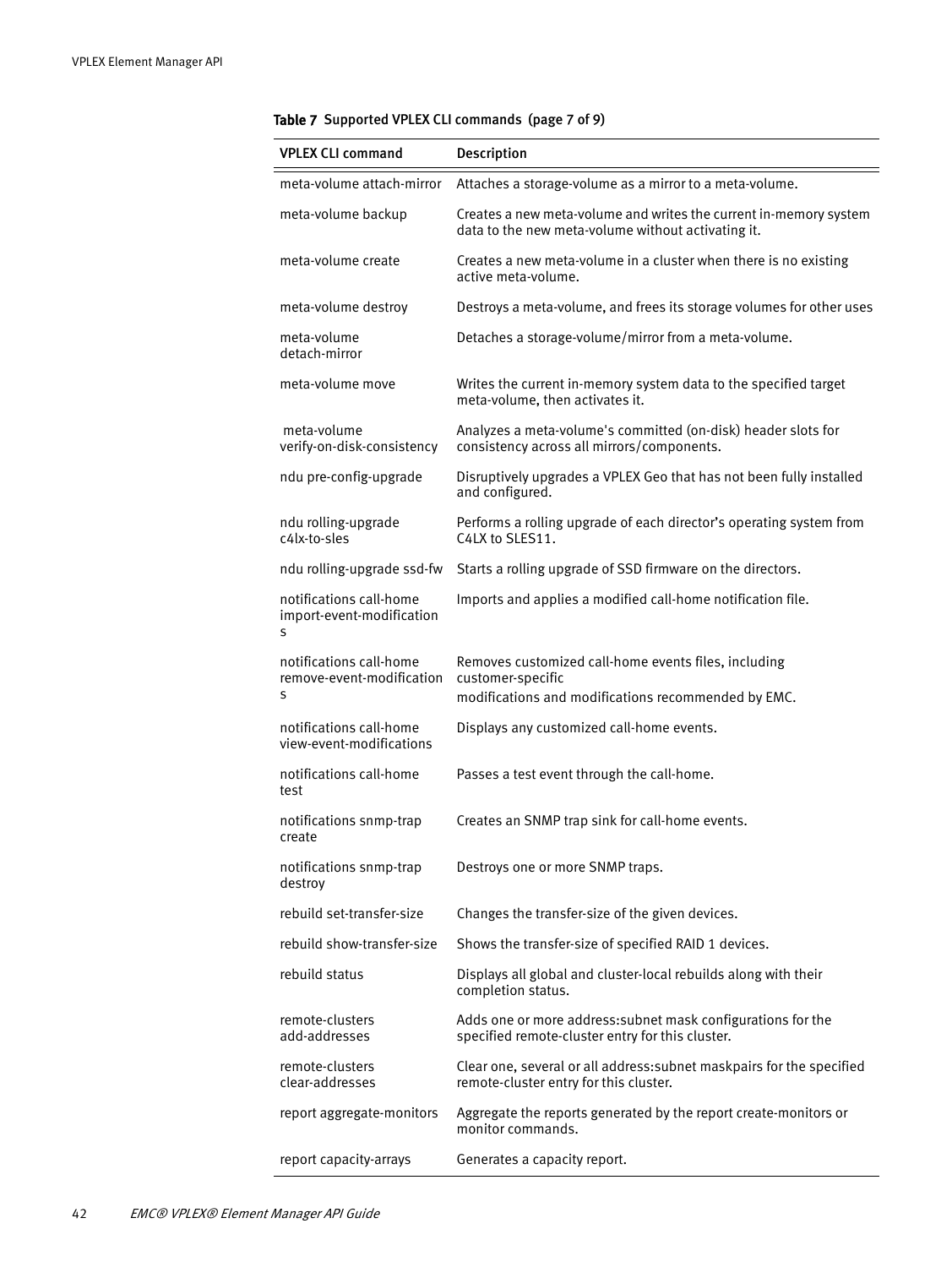| <b>VPLEX CLI command</b>                 | <b>Description</b>                                                                                               |
|------------------------------------------|------------------------------------------------------------------------------------------------------------------|
| report capacity-clusters                 | Generates a capacity report for every cluster.                                                                   |
| report capacity-hosts                    | Generates a host capacity report.                                                                                |
| report create-monitors                   | Creates three performance monitors for each director in the VPLEX:                                               |
|                                          | storage-volume performance, port performance, and virtual volume<br>performance. Each monitor has one file sink. |
| report poll-monitors                     | Polls the report monitors created by the report create-monitors<br>command.                                      |
| rp rpa-cluster remove                    | Removes information about a RecoverPoint Appliance from VPLEX.                                                   |
| rp summary                               | Displays a summary of replication information for each RecoverPoint<br>Appliance.                                |
| rp validate-configuration                | Validates the RecoverPoint splitter configuration.                                                               |
| schedule list                            | Lists all scheduled jobs.                                                                                        |
| security<br>delete-ca-certificate        | Deletes the specified CA certificate and its key.                                                                |
| security<br>delete-host-certificate      | Deletes the specified host certificate.                                                                          |
| security<br>remove-login-banner          | Removes the login banner from the management server.                                                             |
| security<br>renew-all-certificates       | Renews CA and host security certificates.                                                                        |
| security set-login-banner                | Applies a text file as the login banner on the management server.                                                |
| sessions                                 | Displays active VPLEX Management Console sessions.                                                               |
| set                                      | Changes the value of a writable attribute(s) in the given context.                                               |
| show-use-hierarchy                       | Display the usage hierarchy for a storage element down to the<br>storage-array.                                  |
| sms dump                                 | Collects the logs files on the management server.                                                                |
| snmp-agent configure                     | Configures the SNMP agent service on the local cluster.                                                          |
| snmp-agent start                         | Starts the SNMP agent service.                                                                                   |
| snmp-agent status                        | Displays the SNMP agent service on the local cluster.                                                            |
| snmp-agent stop                          | Stops the SNMP agent service.                                                                                    |
| snmp-agent unconfigure                   | Destroys the SNMP agent.                                                                                         |
| storage-volume<br>auto-unbanish-interval | Displays or changes auto-unbanish interval on a single director.                                                 |
| storage-volume claim                     | Claims the specified storage volumes.                                                                            |
| storage-volume find-array                | Searches storage arrays for the specified storage-volume(s).                                                     |
| storage-volume forget                    | Tells the cluster that a storage-volume or a set of storage volumes are<br>physically removed.                   |

# Table 7 Supported VPLEX CLI commands (page 8 of 9)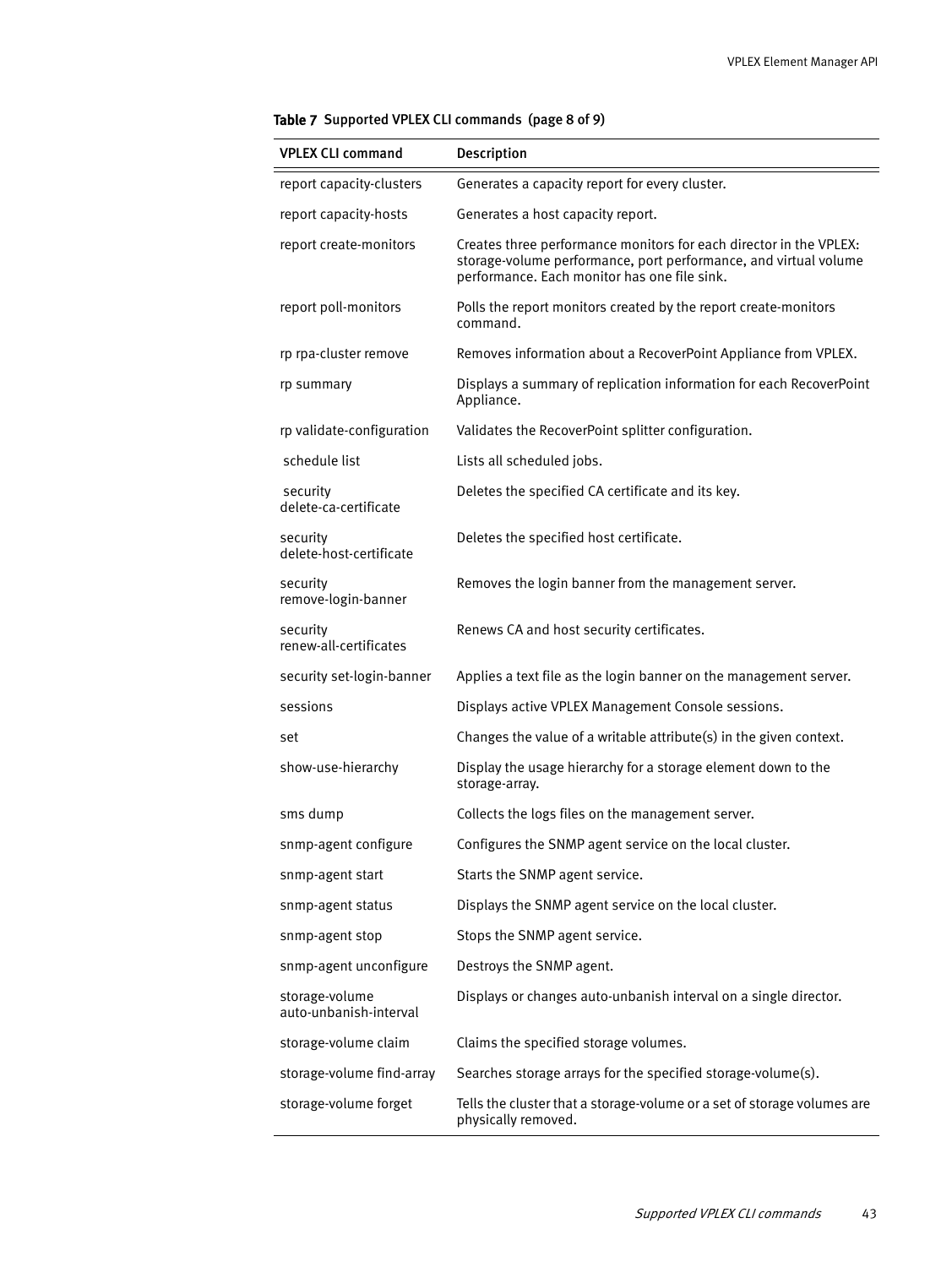| <b>VPLEX CLI command</b>           | <b>Description</b>                                                                                       |
|------------------------------------|----------------------------------------------------------------------------------------------------------|
| storage-volume<br>list-banished    | Displays banished storage-volumes on a director.                                                         |
| storage-volume resurrect           | Resurrect the specified storage-volume(s).                                                               |
| storage-volume summary             | Displays a list of a cluster's storage volumes.                                                          |
| storage-volume unclaim             | Unclaims the specified previously claimed storage volumes.                                               |
| storage-volume unbanish            | Unbanishes a storage-volume on one or more directors.                                                    |
| storage-volume used-by             | Displays the components that use the specified storage volumes.                                          |
| subnet clear                       | Clears one or more attributes of an existing subnet configuration.                                       |
| subnet create                      | Creates a new subnet.                                                                                    |
| subnet destroy                     | Destroys a subnet configuration.                                                                         |
| subnet modify                      | Modifies an existing subnet configuration.                                                               |
| user reset                         | Allows an Administrator user to reset the password for any<br>username.                                  |
| validate-system-configurat<br>ion  | Performs a basic system configuration check.                                                             |
| vault go                           | Initiates a manual vault of all dirty pages in the cache for every<br>director in the cluster            |
| vault<br>overrideUnvaultQuorum     | Allows the cluster to proceed with the recovery of the vault(s) without<br>all the required director(s). |
| vault status                       | Displays the current cache vault/unvault status of the cluster.                                          |
| version                            | Display version information for connected directors.                                                     |
| virtual-volume<br>cache-invalidate | Invalidates the cache of the specified virtual volume.                                                   |
| virtual-volume create              | Creates a virtual volume with synchronous cache mode on a host<br>device.                                |
| virtual-volume destroy             | Destroys existing virtual volumes.                                                                       |
| virtual-volume expand              | Non-disruptively increases the capacity of an existing virtual volume.                                   |
| virtual-volume summary             | Displays a summary of all virtual volumes.                                                               |

#### Table 7 Supported VPLEX CLI commands (page 9 of 9)

# <span id="page-43-0"></span>Display supported commands

Use the POST command to return an up-to-date list of all VPLEX CLI commands that can be executed using VPLEX Element Manager API.

The POST command also supports the Help command for a specific command as described in ["Getting help for a supported command" on page 45.](#page-44-3)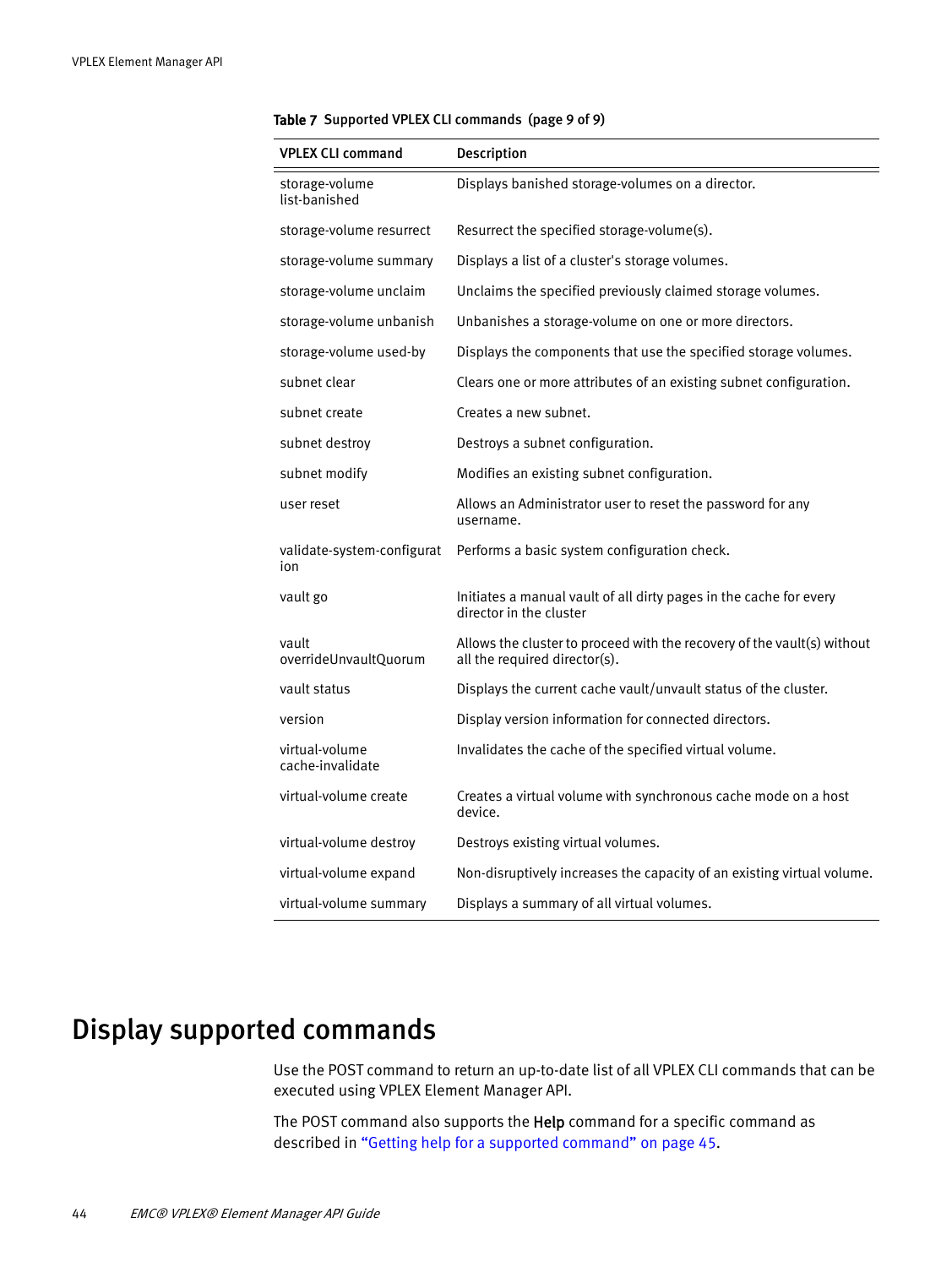# <span id="page-44-0"></span>Header request

#### Example:

```
POST https://mgmt-server-ip/vplex/help 
HTTP/1.1
Username: service
Password: password
Content-Length: 0
```
#### <span id="page-44-1"></span>Response

```
The following example is a partial list of the output. 
{
     "response": {
         "message": null,
         "exception": null,
         "context": null,
         "custom-data": "[advadm dismantle, array claim, array 
  re-discover, authentication directory-service configure, 
  authentication directory-service map, authentication 
  directory-service show, authentication directory-service
```
unconfigure, authentication directory-service unmap, batch-migrate cancel, batch-migrate check-plan, batch-migrate clean, batch-migrate commit, batch-migrate create-plan, batch-migrate pause, batch-migrate remove, batch-migrate resume, batch-migrate start, batch-migrate summary, cache clear all, cache clear olderthan, cache dump, cache refresh olderthan, cache stats, cache style, cache use existing, cache use newerthan, cache use off, cluster add, cluster cacheflush, cluster configdump, cluster expel, cluster forget, cluster shutdown, cluster status, cluster

" }

}

: : : :

# <span id="page-44-2"></span>Process Help Output

The following example uses awk, curl, and the VPLEX CLI help command (via REST POST request).

```
curl -k -H "Username:service" -H "Password:service" -s -g -d 
   '{"args":""}' -X POST https://<ipaddress>/vplex/help
|awk -F, '/custom-data/ {for (x=1; x \le NF; x++) {printf "%s\n", $x}}'
  |sed -e 's/\iota|. * $//' -e 's/^*. * \iota!/'
```
# <span id="page-44-4"></span><span id="page-44-3"></span>Getting help for a supported command

You can issue the Help command for any supported command by using the args parameter in the request as described below.

Note: The Help command issued from VPLEX Element Manager API provides a subset of the information displayed when issued from the VPLEX CLI.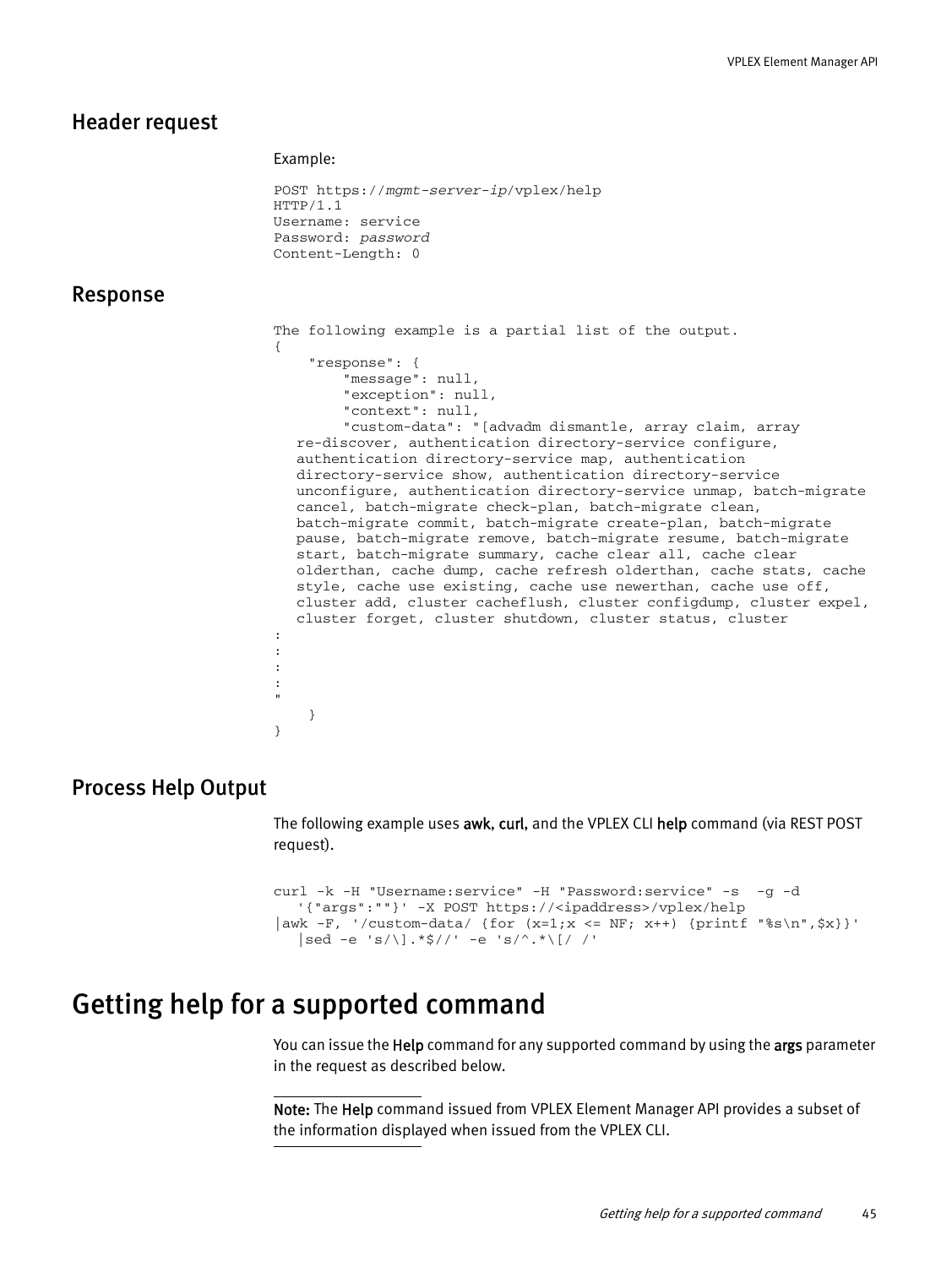# <span id="page-45-0"></span>Header request

```
POST https://mgmt-server-ip/vplex/help 
HTTP/1.1Username: service
Password: password
Content-Length: 30
{ "args" : "cluster status" }
```
# <span id="page-45-1"></span>Response

```
HTTP/1.1 200 OK
Server: Apache-Coyote/1.1
Content-Type: application/json
Transfer-Encoding: chunked
Date: Thu, 17 Feb 2011 05:42:48 GMT
```

```
{
     "response": {
         "message": null,
         "exception": null,
         "context": null,
```

```
 "custom-data": "synopsis: status [<options>]\r\n\r\nDisplays a 
cluster's operational-status and health-state.\rm\ln\rm\ln\rm\ln\rm\ln\rm\ln\, (* =
required):\r \n\cdot h, --help\r \cdot h Displays the usage for this
command.\r\n --verbose\r\n Provide more output during
command execution. This may not have any effect for some 
commands.\r\nu -c, --clusters= <clusters>\r\nuwhose operational-status to display.\r\n\r\n\pi\nAlong with the
operational-status, an indication of why it could be non-nominal and 
a progress indicator are displayed.\r\nHealth-state has a similar 
indicator.\r\n\r\n"
```
# <span id="page-45-2"></span>Cluster-contexts RESTful command

}

The cluster-contexts command returns a comma separated list of all the clusters contexts for each VPLEX SMS cluster. The result of this command is available in the custom data of the JSON response.

Note: The use of the cluster-contexts command is supported only through the RESTful API.

# <span id="page-45-3"></span>Command Syntax

The request type is GET.

GET https://*IP\_address\_of\_SMS*/vplex/cluster-contexts

# <span id="page-45-4"></span>Header

 $HTTP/1.1$ Username:service Password:password Content-Length: 0

# <span id="page-45-5"></span>Response

The following is an example of the output.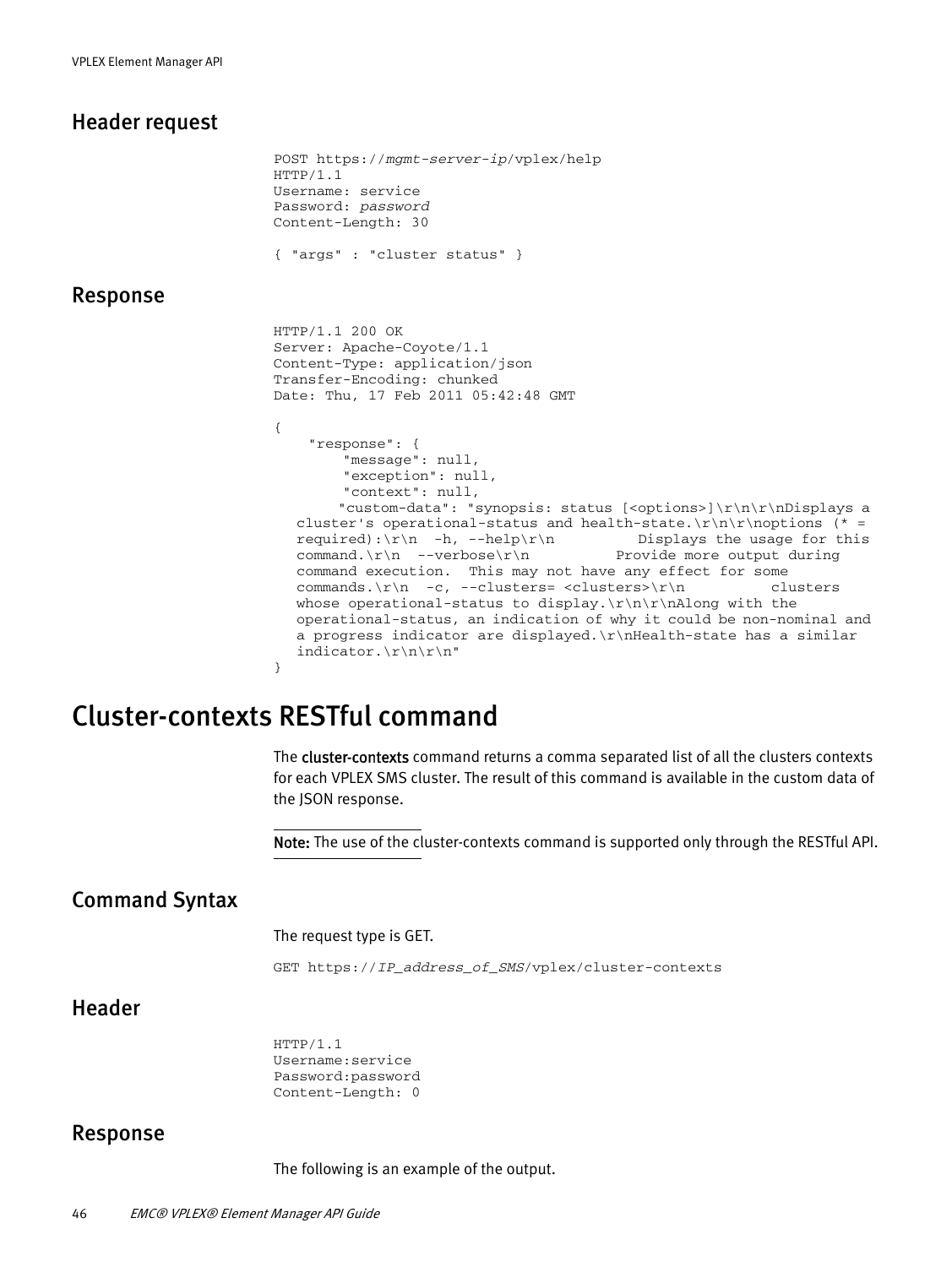"response": {

"context": null,

 "message": "cluster-contexts Command - review specified context paths for clusters",

"exception": null,

"custom-data":

"[[/clusters/cluster-1/cluster-connectivity,/clusters/cluster-1 /consistency-groups,/clusters/cluster-1/devices,/clusters/cluster-1/ exports,/clusters/cluster-1/exports/initiator-ports,/clusters/cluster-1/exports/ports,/clusters/cluster-1/exports/storage-views,/clusters /cluster-1/storage-elements,/clusters/cluster-1/storage-elements/ extents,/clusters/cluster-1/storage-elements/storage-arrays,/clusters/ cluster-1/storage-elements/storage-volumes,/clusters/cluster-1/ system-volumes,/clusters/cluster-1/virtual-volumes,/clusters/ cluster-1/uninterruptible-power-supplies],[/clusters/shanghai/ cluster-connectivity,/clusters/shanghai/consistency-groups,/clusters/s hanghai/devices,/clusters/shanghai/exports,/clusters/shanghai/ exports/initiator-ports,/clusters/shanghai/exports/ports,/clusters/ shanghai/exports/storage-views,/clusters/shanghai/storage-elements,/cl usters/shanghai/storage-elements/extents,/clusters/shanghai/ storage-elements/storage-arrays,/clusters/shanghai/storage-elements/ storage-volumes,/clusters/shanghai/system-volumes,/clusters/shanghai/v irtual-volumes,/clusters/shanghai/uninterruptible-power-supplies]]" }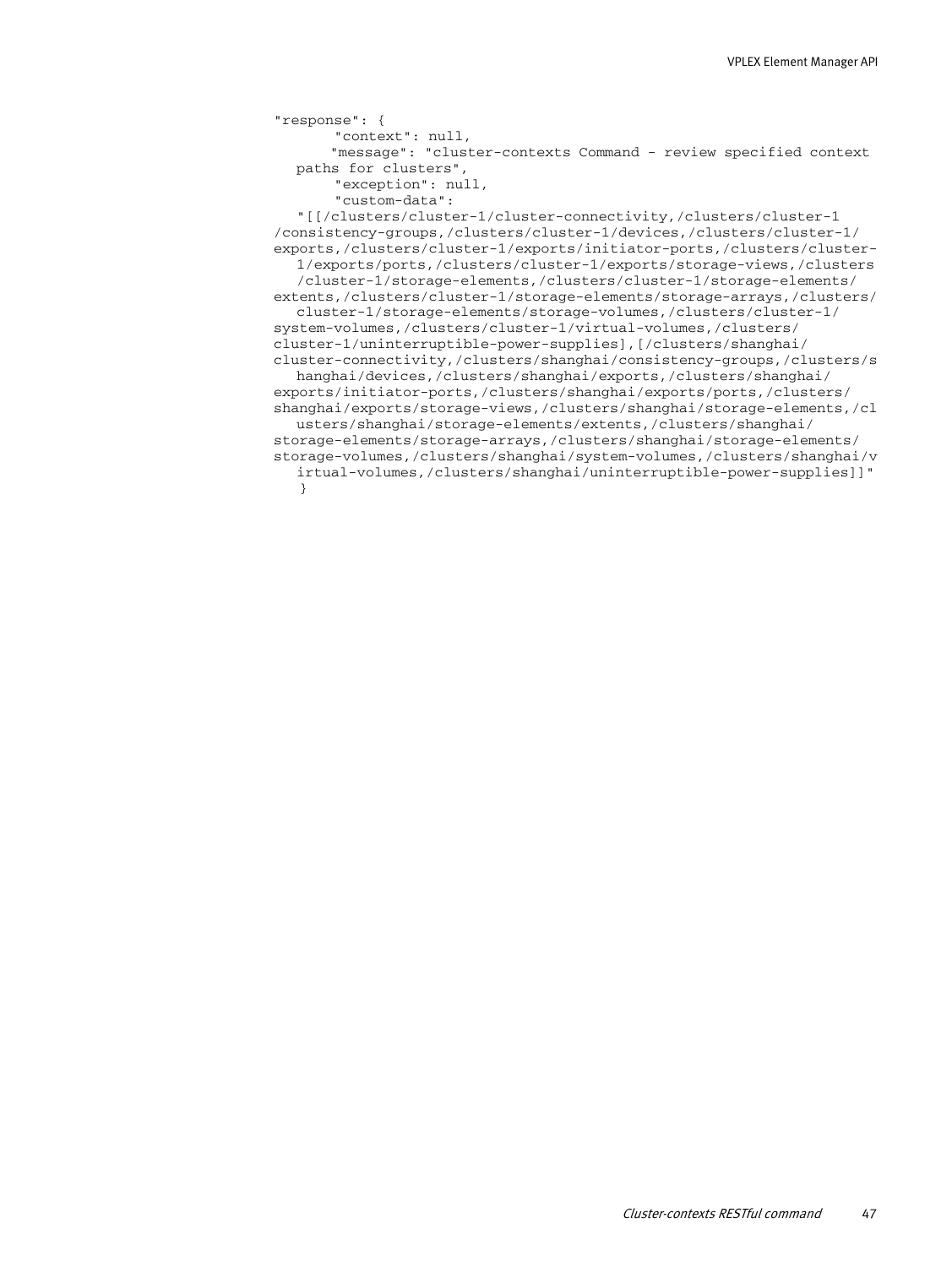VPLEX Element Manager API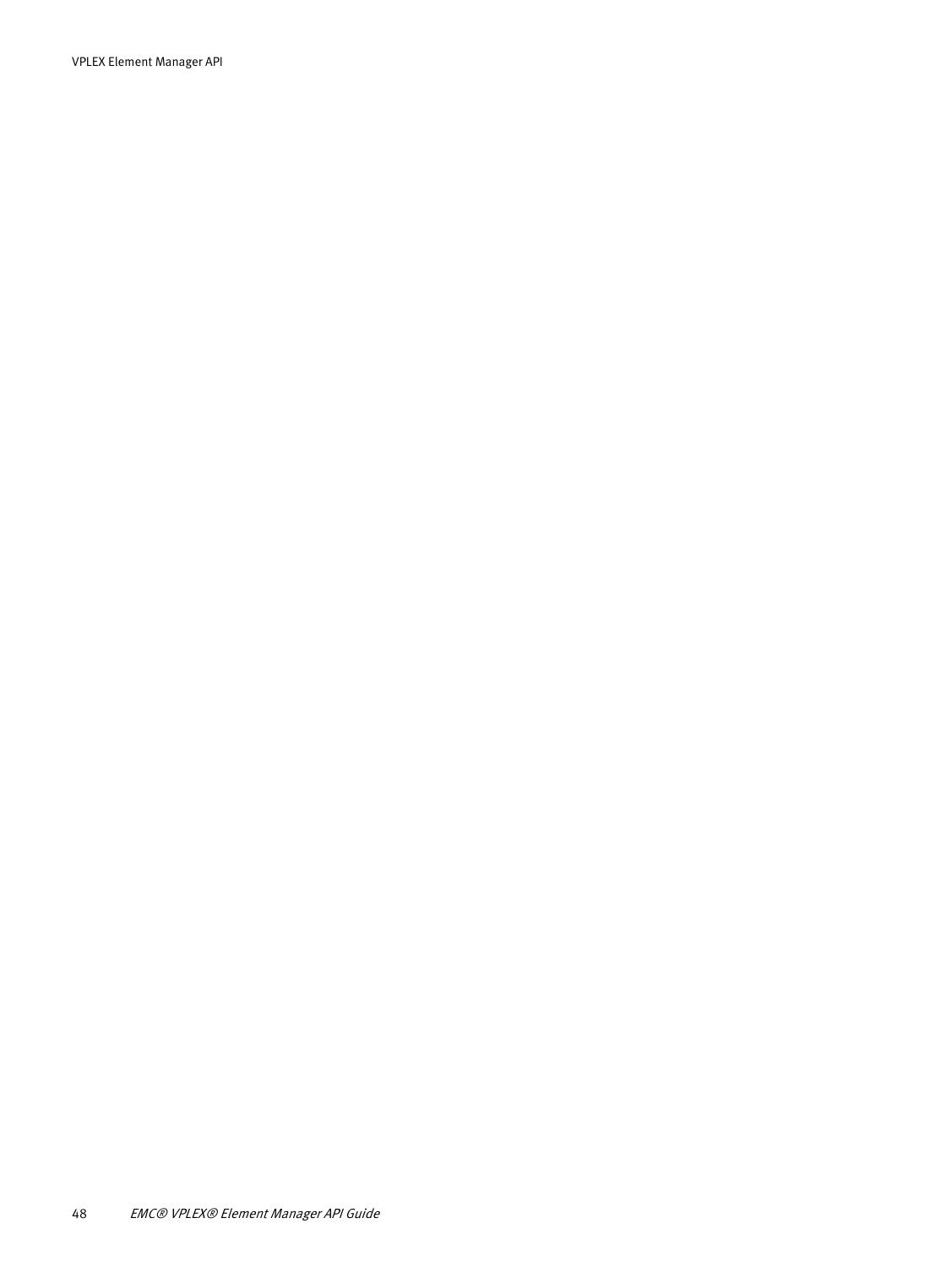# <span id="page-48-0"></span>CHAPTER 2 API commands

This chapter describes VPLEX Element Manager API commands:

# <span id="page-48-4"></span><span id="page-48-1"></span>**GFT**

Performs an ls of a context and shows the context and attributes, and sub-contexts.

# <span id="page-48-2"></span>URI rules

# VPLEX URI (root)

https://*mgmt-server-ip*/vplex/

Returns the attributes and child contexts available at the root context.

# VPLEX context

URI root/*context*

### Example:

https://*mgmt-server-ip*/vplex/clusters/cluster-1*/*

Returns the attributes and child contexts available at the specified cluster context.

# **Attribute**

URI root/*context*?*attribute*

#### Example:

https://*mgmt-server-ip*/vplex/clusters/cluster-1?*cluster-id*

If an attribute does not exist, returns HTTP error 404.

# <span id="page-48-3"></span>Header request

#### Example:

GET https://*mgmt-server-ip*/vplex/clusters/*cluster-name* HTTP/1.1 Username: service Password: *password*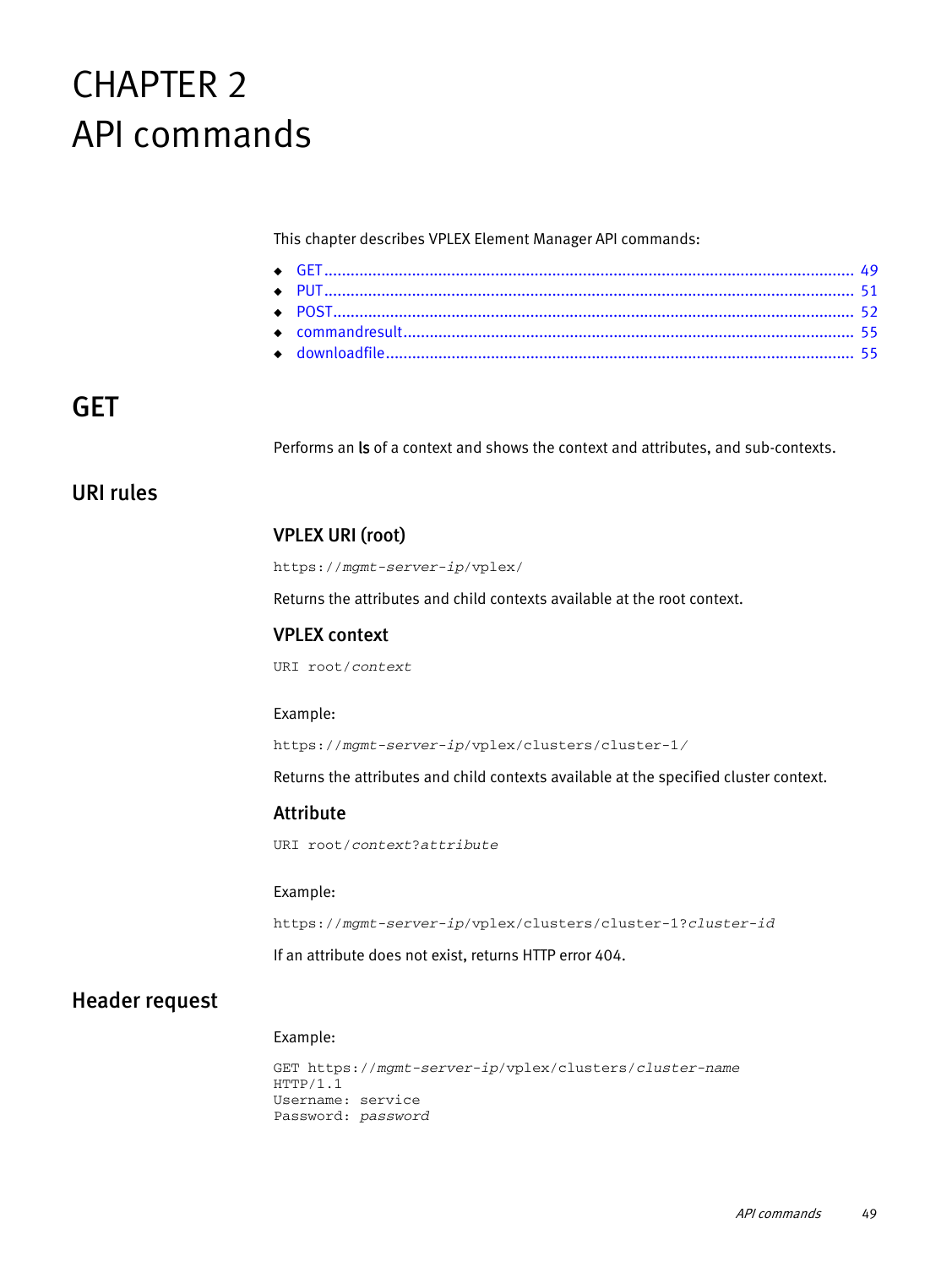# <span id="page-49-0"></span>Response

#### Example:

{

```
HTTP/1.1 200 OK
Server: Apache-Coyote/1.1
Content-Type: application/json
Date: Wed, 16 Feb 2011 07:24:06 GMT
    "response": {
       "message": null,
       "exception": null,
 "context": {
         "name": "cluster-1",
         "children": [
 {
                 "type": "cluster-connectivity",
                 "name": "cluster-connectivity"
              },
 {
                 "type": "devices",
                 "name": "devices"
              },
 {
                 "type": "exports",
                 "name": "exports"
              },
 {
                 "type": "storage-elements",
                 "name": "storage-elements"
              },
 {
                 "type": "system-volumes",
                 "name": "system-volumes"
              },
 {
 "type": "uninterruptible-power-supplies",
 "name": "uninterruptible-power-supplies"
              },
 {
                 "type": "virtual-volumes",
                 "name": "virtual-volumes"
              },
 {
 "type": "volume-sets",
 "name": "volume-sets"
 }
           ],
           "parent": "/clusters",
           "attributes": [
 {
                 "value": "true",
                 "name": "allow-auto-join"
              },
 {
                 "value": "0",
                 "name": "auto-expel-count"
              },
 {
                 "value": "0",
                 "name": "auto-expel-period"
              },
 {
                 "value": "0",
                 "name": "auto-join-delay"
```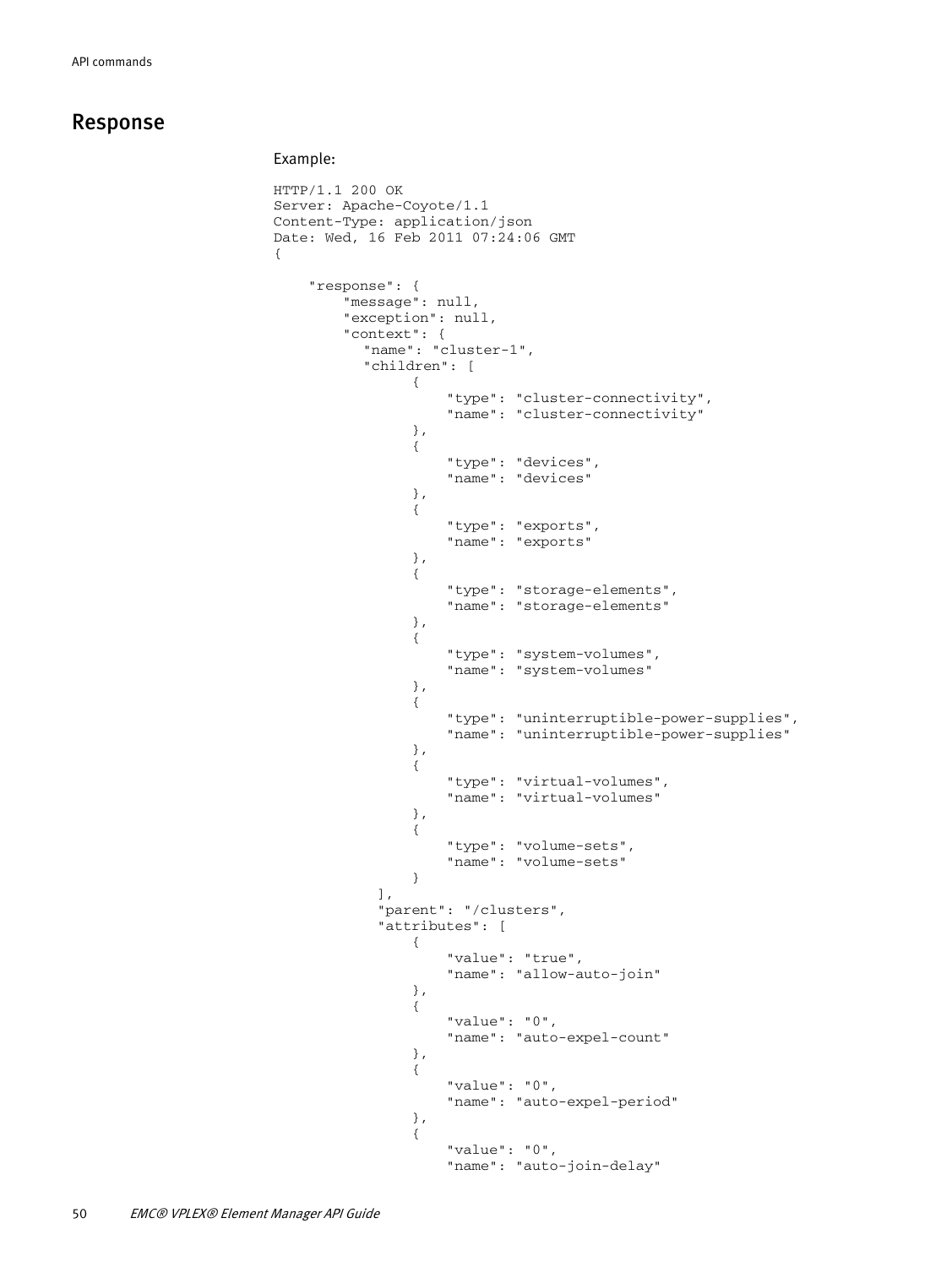```
 },
 {
                  "value": "1",
                  "name": "cluster-id"
              },
 {
                  "value": "true",
                  "name": "connected"
              },
 {
                  "value": "synchronous",
                  "name": "default-cache-mode"
              },
 {
                  "value": "director-1-1-B",
                  "name": "default-director"
              },
 {
                  "value": "[director-1-1-B, director-1-1-A]",
                  "name": "director-names"
              },
 {
                  "value": "[engine-1-1 : director-1-1-A : 
  stand-by-power-supply-A : The SPS is in a faulted state. ]"
                  "name": "health-indications"
              },
 {
                  "value": "major-failure",
                  "name": "health-state"
              },
 {
                  "value": "1",
                  "name": "island-id"
              },
 {
                  "value": "cluster-1",
                  "name": "name"
              },
 {
 "value": "ok",
 "name": "operational-status"
              },
 {
                  "value": "[]",
                  "name": "transition-indications"
              },
 {
                  "value": "[]",
                  "name": "transition-progress"
 }
           ],
           "type": "cluster"
       },
       "custom-data": null
    }
}
```
# <span id="page-50-1"></span><span id="page-50-0"></span>PUT

Sets a value for a writeable attribute. Performs the same function as the VPLEX CLI set command with the exception that it does not accept options (for example: set --force).

Note: To use options, use set command using POST method.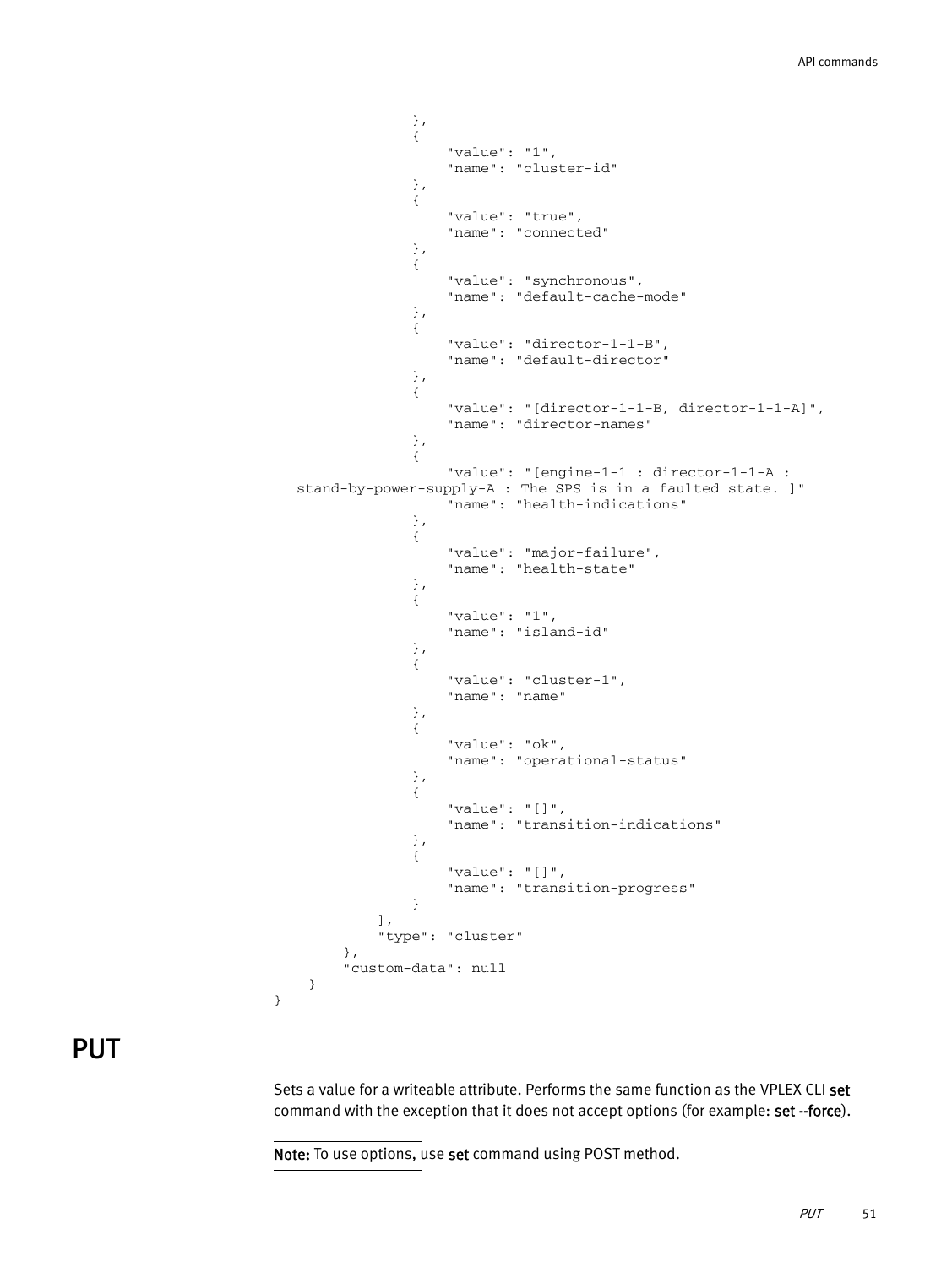# <span id="page-51-0"></span>URI rules

# Base URI (root)

https://*mgmt-server-ip*/vplex/

# VPLEX context

URI root/*context*?*attribute*=value

#### Example:

```
https://mgmt-server-ip/vplex/clusters/cluster-1? 
  cluster-attribute=value
```
#### Attribute

```
https://mgmt-server-ip/vplex/clusters/cluster-1? 
  allow-auto-join=new-value
```
Updates the attribute with the new value. Note that the value can be a number or text string; no spaces. If the attribute is read-only, returns HTTP error 403.

# <span id="page-51-1"></span>Header request

### Example:

```
PUT https://mgmt-server-ip/vplex/clusters/cluster-
  id?allow-auto-join=true
HTTP/1.1Username: service
Password: password
```
# <span id="page-51-2"></span>Response

#### Example:

HTTP/1.1 200 OK Server: Apache-Coyote/1.1 Content-Type: application/json Transfer-Encoding: chunked Date: Wed, 16 Feb 2011 07:15:42 GMT

# <span id="page-51-5"></span><span id="page-51-3"></span>POST

Executes a VPLEX CLI command.

# <span id="page-51-4"></span>URI rules

# Base URI (root)

https://*mgmt-server-ip*/vplex/*xyz*

Where "*xyz*" is a VPLEX CLI command. Note that commands with spaces use "+" instead of spaces.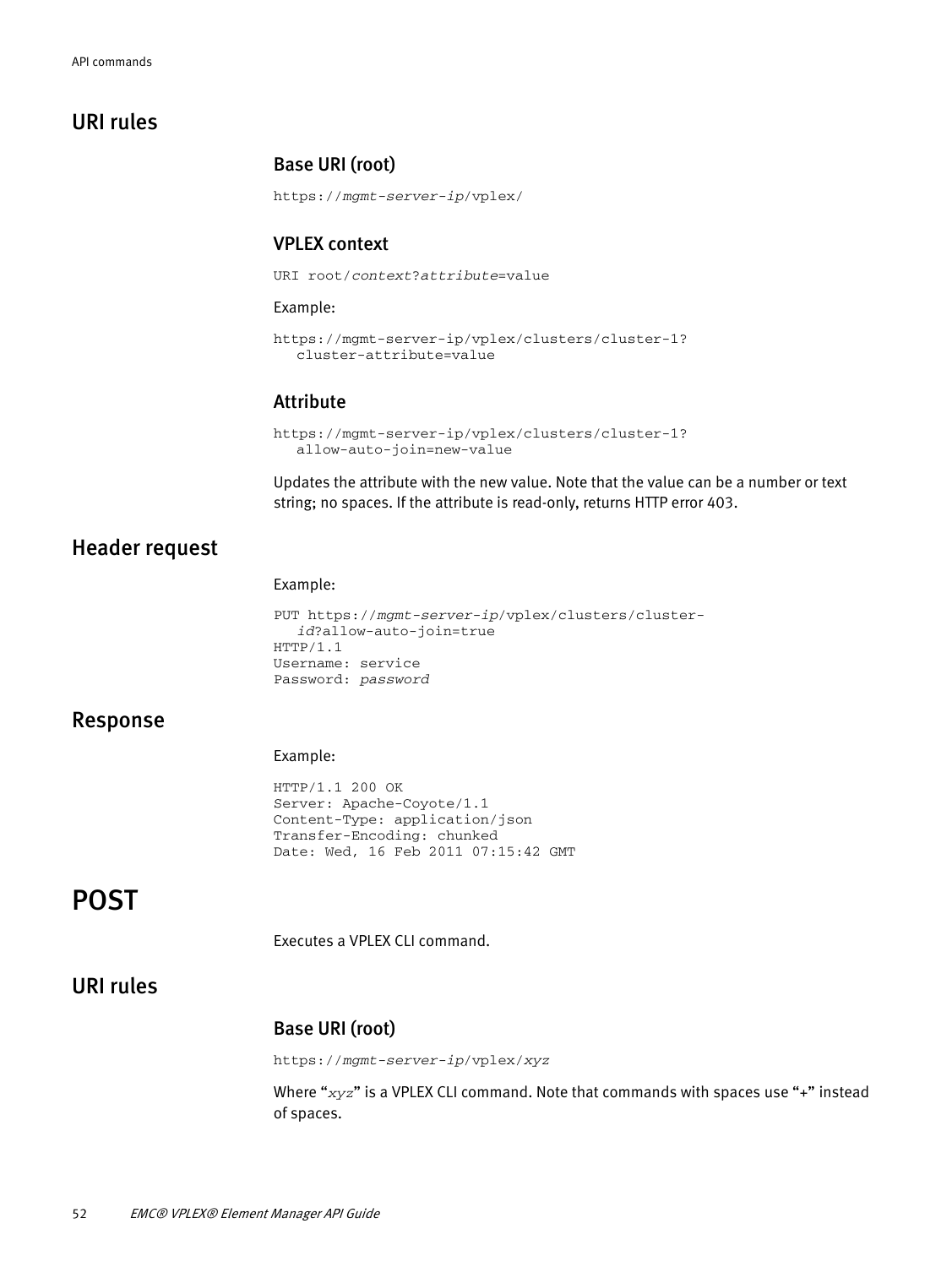#### <u>WARNING</u>

If the CLI command includes --force as an optional argument, the --force argument MUST be included when the command is used in VPLEX Element Manager API.

Most instances of the --force argument allow commands that would otherwise require confirmation to be run without confirmation. Since VPLEX Element Manager API is non-interactive, make sure to include --force if it is an available argument for a CLI command.

If a command takes longer than 60 seconds to complete, the server returns a HTTP error 202. The return includes a Location header. The Location header provides a URI that can be used to determine the status of the command. The location information is part of the response header and not part of the response structure itself.

The command then completes asynchronously.

See ["commandresult" on page 55](#page-54-0) and ["downloadfile" on page 55](#page-54-4) for more information.

#### VPLEX context

Not applicable.

#### Attribute

https://*mgmt-server-ip*/vplex/extent+create

Note: Command arguments are placed in the request body of the POST method.

# <span id="page-52-0"></span>Header request

#### Example:

POST https://*mgmt-server-ip*/vplex/extent+create HTTP/1.1 Username: service Password: *password*

{ "args" : "-d test -s 1G"}

Example for asynchronous commands:

```
POST https://mgmt-server-ip/vplex/sms+dump 
HTTP/1.1
Username: service
Password: password
Content-Length: 34
```
{"args" : "-d /var/log/VPlex/cli/wwwroot/outgoing"}

# <span id="page-52-1"></span>Request body

The command arguments is in JSON format with the following pattern:

{"args":user\_supplied command\_arguments}

where "args" is a key word understood by the VPLEX Element manager server.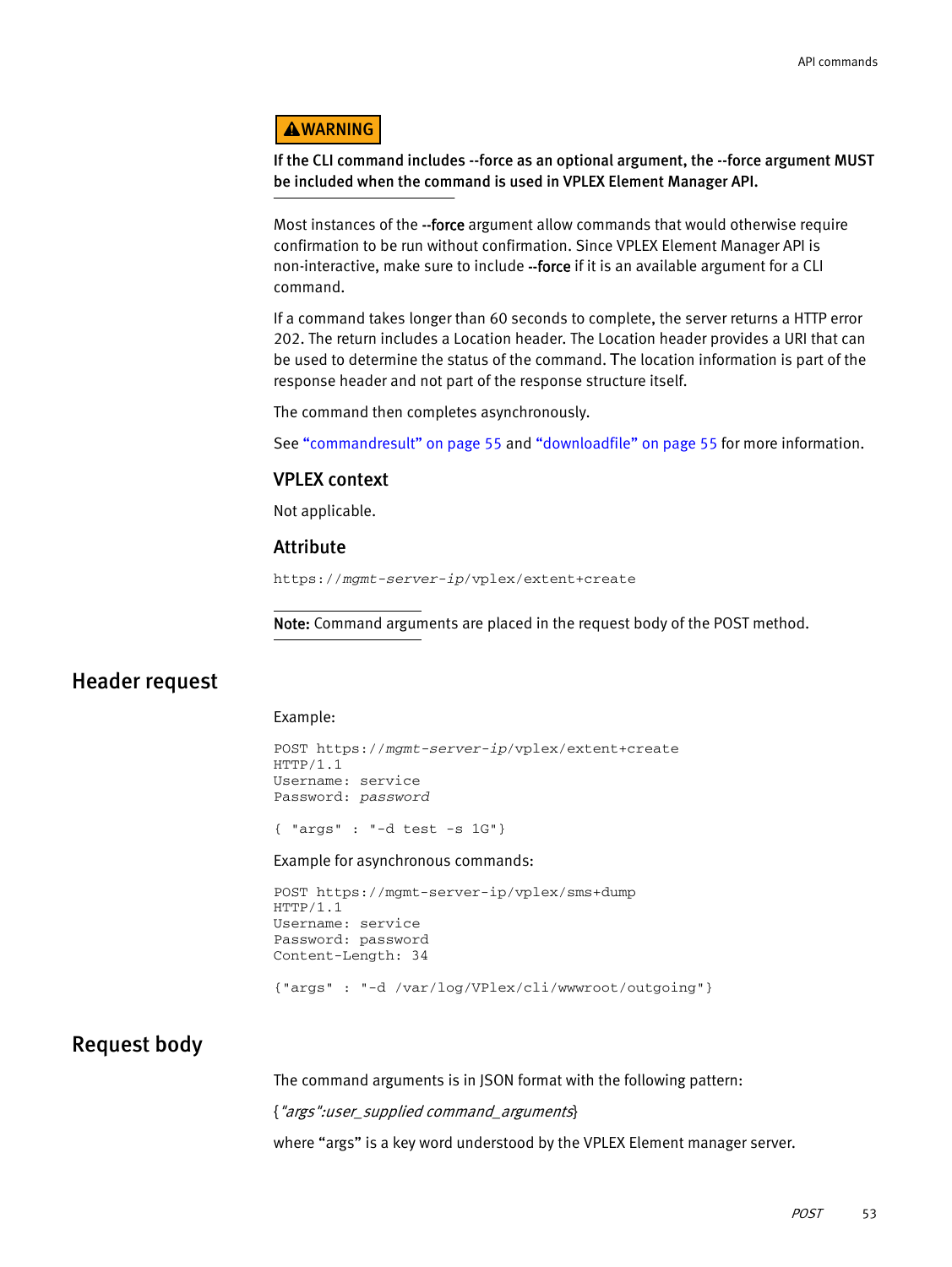Depending on your programming language, scripting language, or tool you may have to escape the Request Body appropriately. For example, when using Python the string for the Request body is:

"{\"args\" : \"user\_supplied command arguments\"}"

Note: The Request body of the POST method can be empty if the command takes no arguments.

# <span id="page-53-0"></span>Response

Example:

```
HTTP/1.1 200 OK
Server: Apache-Coyote/1.1
Content-Type: application/json
Transfer-Encoding: chunked
Date: Wed, 16 Feb 2011 07:24:06 GMT
{
     "response": {
         "message": null,
         "exception": null,
         "context": null,
         "custom-data": ""
     }
}
```
Example for asynchronous commands:

```
HTTP/1.1 202 Accepted
Server: Apache-Coyote/1.1
Location: https://mgmt-server-ip/vplex/commandresult/1326192320937
Content-Type: text/json
Date: Tue, 10 Jan 2012 10:45:20 GMT
Content-Length: 271
{
     "response": {
         "message": "Command execution taking longer than 60 seconds. 
  Command will be executed Asynchronously. Check command status at URL 
  specified in Location",
         "exception": null,
         "context": null,
         "custom-data": null
     }
}
```
Note: Use the Location URL to get asynchronous response text at a later time.

#### IMPORTANT

After running an asynchronous command such as listed above, you then need to issue a GET on the location header URI to obtain the asynchronous output. If the Asynchronous command is slow in response, the client may retry using the URI at the Location header several times.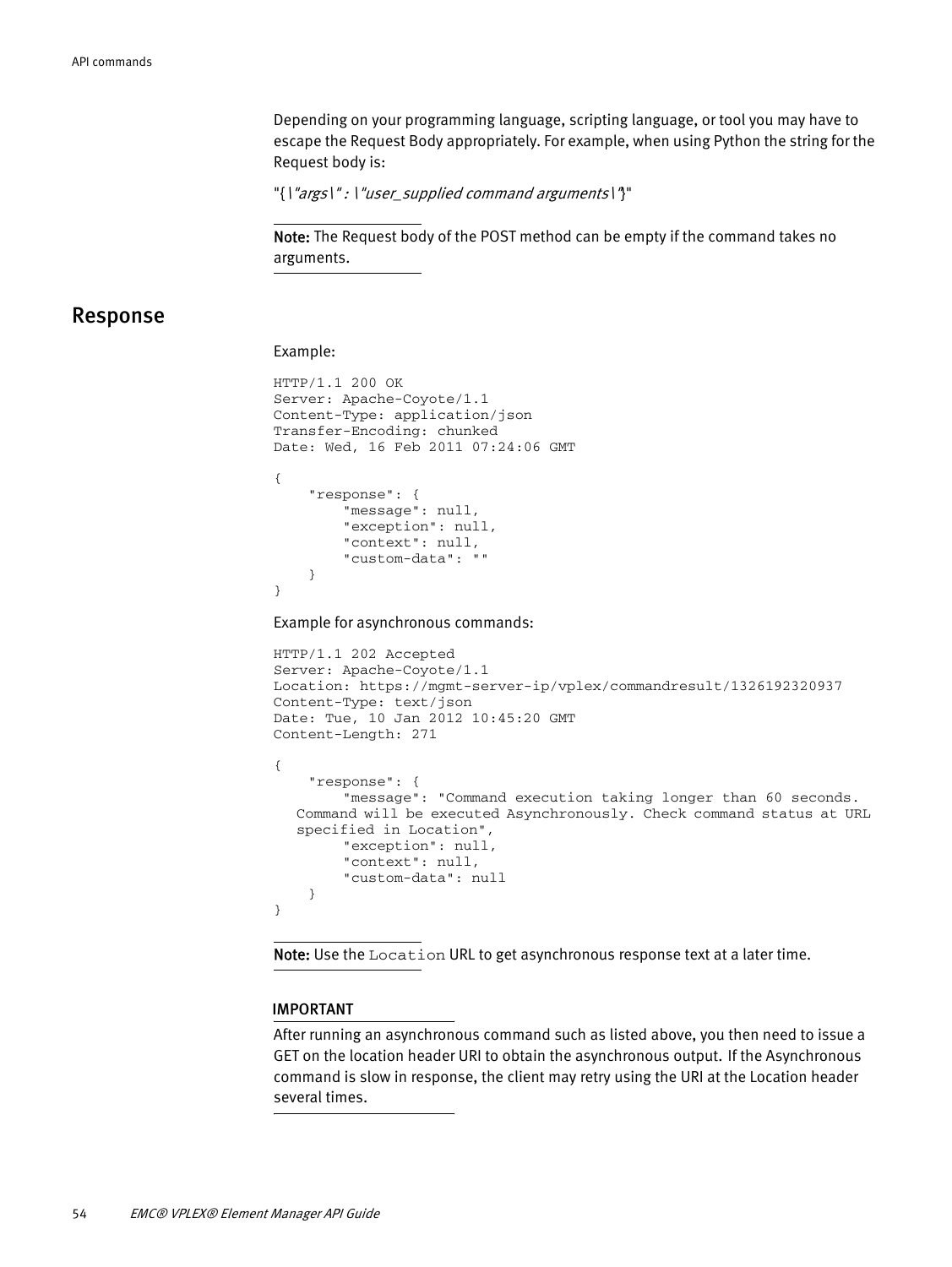# <span id="page-54-5"></span><span id="page-54-0"></span>commandresult

For VPLEX commands that take more than 60 seconds to execute, returns the status of the command.

# <span id="page-54-1"></span>URI rules

# BaseURI(root)

https://mgmt-server-ip/vplex/commandresult/xyz

Where "xyz" is a command result ID obtained by a previous asynchronous command invocation.

Note: Asynchronous command results are only cached for 24 hours. If the above request is issued after 24 hours have passed, the command returns HTTP error 404.

# <span id="page-54-2"></span>Header request

Example:

https://mgmt-server-ip/vplex/commandresult/1323445837220 GET HTTP/1.1 Username: service Password: *password*

# <span id="page-54-3"></span>Response

#### Example:

HTTP/1.1 200 OK Server: Apache-Coyote/1.1 Content-Type: application/json Transfer-Encoding: chunked Date: Wed, 16 Feb 2011 07:24:06 GMT

If the command is still in progress, the response is as follows:

```
HTTP/1.1 517
Server: Apache-Coyote/1.1
Content-Type: application/json
Transfer-Encoding: chunked
Date: Wed, 04 Jan 2012 12:01:03 GMT
{
     "response": {
         "message": "Command execution continues to be under progress",
         "exception": null,
         "context": null,
         "custom-data": null
     }
}
```
# <span id="page-54-6"></span><span id="page-54-4"></span>downloadfile

Downloads files from the management server over HTTP.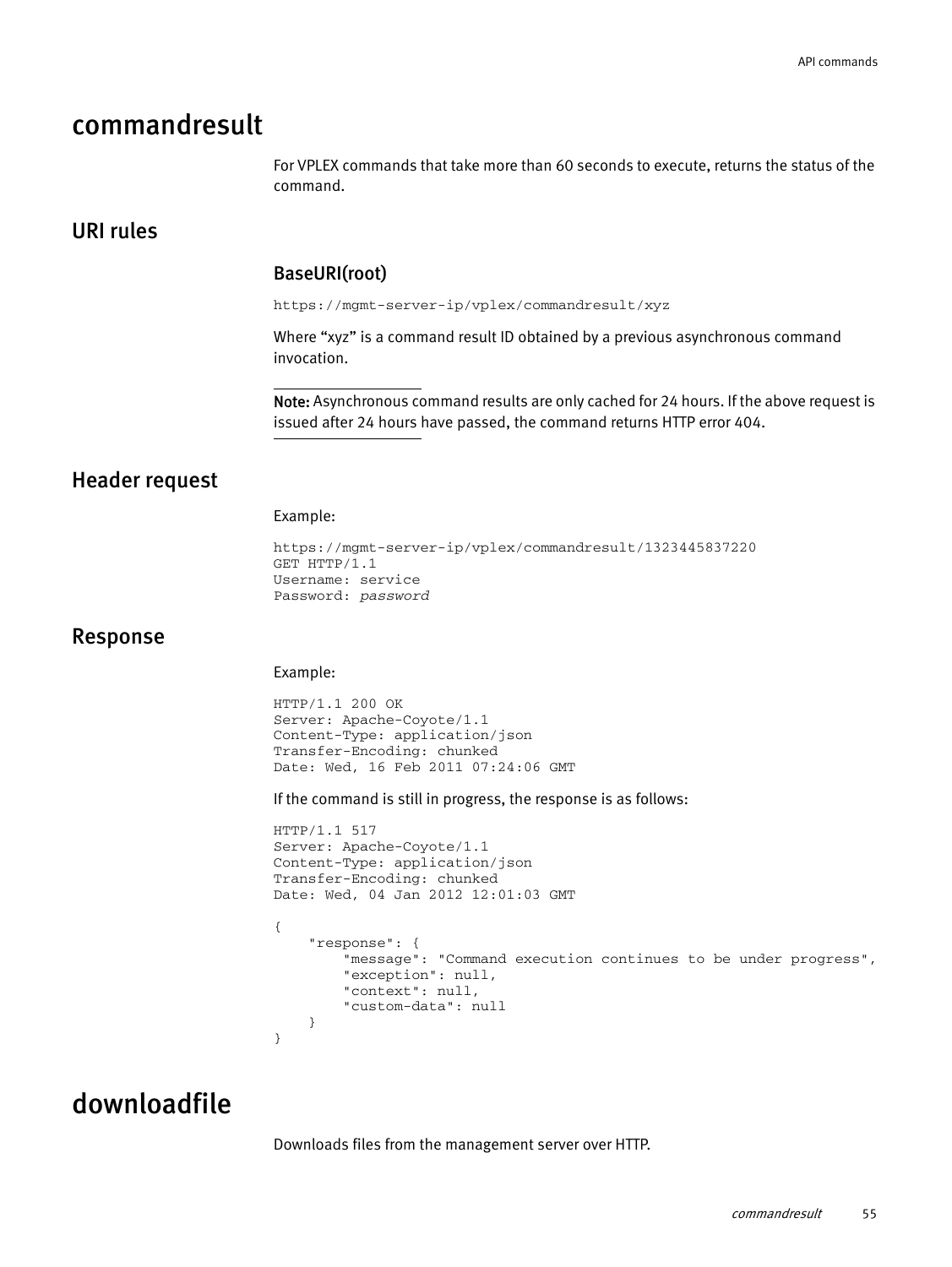Some VPLEX CLI commands that produce output as a file can be instructed to place the file in a folder designated by the user.

This command downloads only those output files that can be directed to the folder:

/var/log/VPlex/cli/wwwroot/outgoing

VPLEX CLI commands whose output can be directed to /var/log/VPlex/cli/wwwroot/outgoing include:

- ◆ cluster configdump
- ◆ collect-diagnostics
- ◆ connectivity director
- ◆ getsysinfo
- ◆ report aggregate-monitors
- ◆ report capacity-arrays
- ◆ report capacity-clusters
- ◆ report capacity-hosts
- ◆ report create-monitors
- ◆ sms dump
- ◆ syrcollect

For example, to direct the output of the **sms dump** command to the folder:

```
POST https://mgmt-server-ip/vplex/sms+dump 
HTTP/1.1
Username: service
Password: password
Content-Length: 34
```
{"args" : "-d /var/log/VPlex/cli/wwwroot/outgoing"}

Note: For commands that produce a file as an output, client scripts should specify only paths to which they have write access or the command will fail. Additionally, if client scripts attempt to download the file (using the downloaded file URI) after the command has completed, you must use the path /var/log/VPlex/cli/wwwroot/outgoing.

# <span id="page-55-0"></span>URI rules

# BASE URI:

https://mgmt-server-ip/vplex/downloadfile/file-name

Example:

https://mgmt-server-ip/vplex/downloadfile/smsDump.zip

The specified file is expected to be in: /var/log/VPlex/cli/wwwroot/outgoing

If the file does not exist, this command returns HTTP error 404.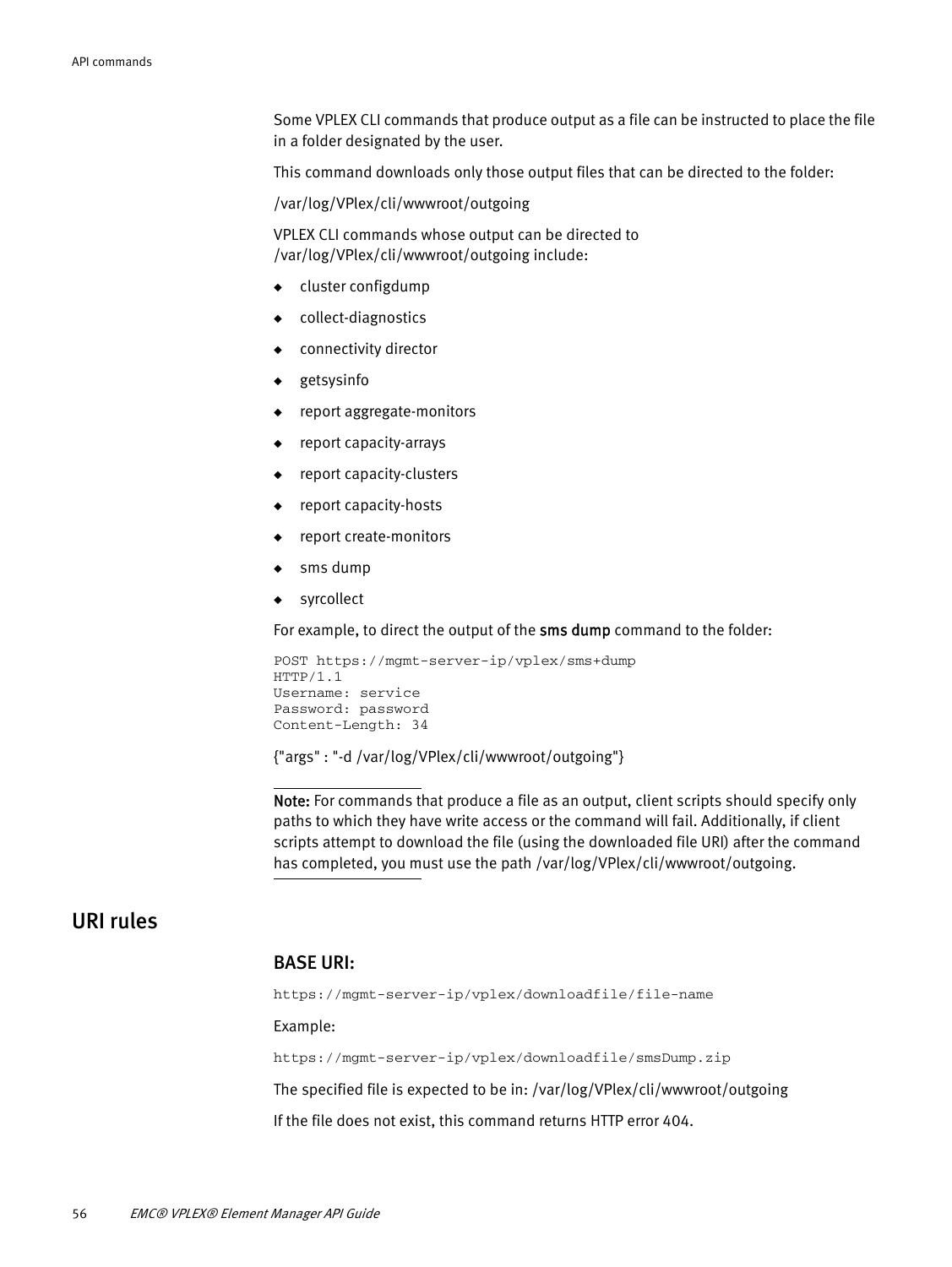Up to 50 simultaneous download operations are supported. If the 50 simultaneous download limit is reached, the VPLEX Element Manager API will return an HTTP error code 503 with error message:

Server Too Busy, Retry after 2 mins.

# <span id="page-56-0"></span>Header request

Example https://mgmt-server-ip/vplex/downloadfile/smsDump.zip  $HTTP/1.1$ Username: service Password: password

# <span id="page-56-1"></span>Response

#### Example:

HTTP/1.1 200 OK Server: Apache-Coyote/1.1 Content-Disposition: attachment; filename=smsDump.zip Expires: Thu, 01 Jan 1970 00:00:00 GMT Content-Type: application/zip Content-Length: 46494483 Date: Wed, 04 Jan 2012 14:28:22 GMT <the file contents.>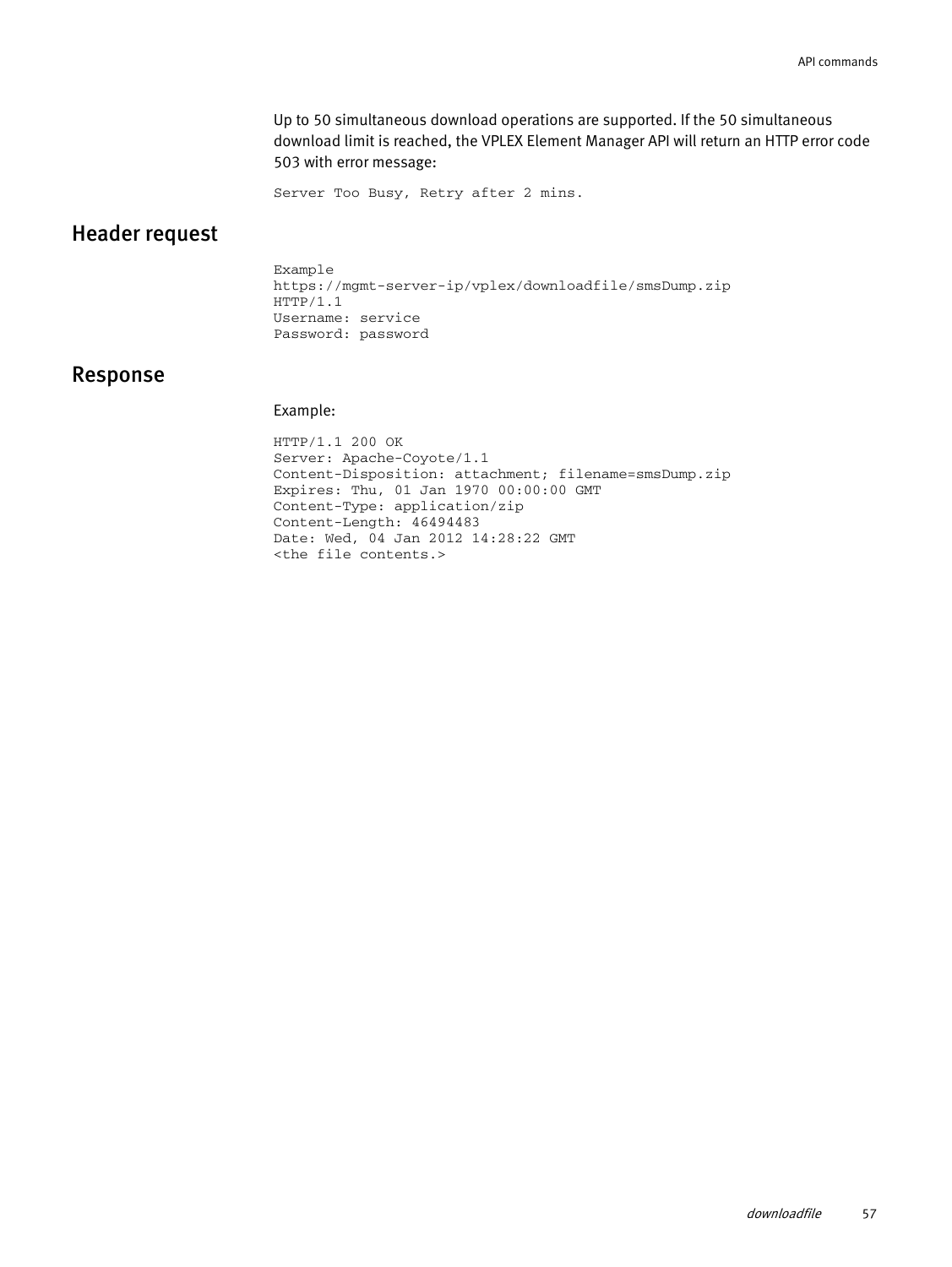API commands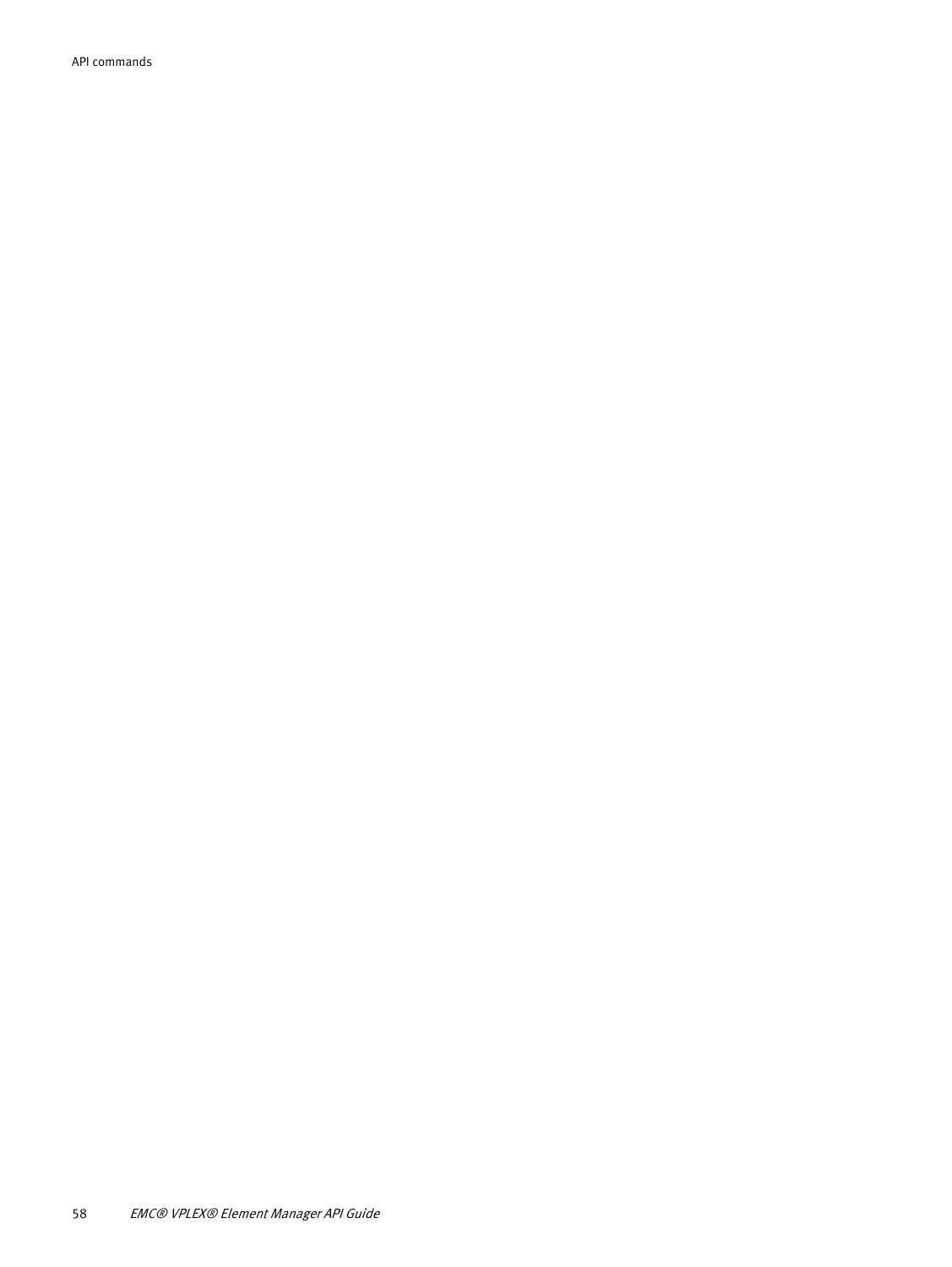# <span id="page-58-0"></span>CHAPTER 3 Developer Guidelines

This chapter includes information about sample scripts on the VPLEX Management Server. Locate the scripts on the server at /opt/emc/vplex/clientscripts.zip.

- ◆ [Guidelines .............................................................................................................. 59](#page-58-1)
- ◆ [Sample Scripts........................................................................................................ 60](#page-59-0)

# <span id="page-58-2"></span><span id="page-58-1"></span>Guidelines

# Deep recursive HTTP GET calls

Avoid deep recursive HTTP GET calls. Performing deep recursive HTTP GET calls (for example, https://ip:port/vplex/\*\*) results in longer response time. This is because the cluster contexts command receives all the objects under the VPLEX context. The VPLEX Element Manager API clients must always perform single context level queries. To retrieve the virtual-volume context structure of a VPLEX cluster:

1. Use the new cluster contexts command to get the available contexts.

GET https://*IP\_address\_of\_SMS*/vplex/cluster-contexts

2. Find the context for virtual-volumes from the output of the cluster-contexts command, and build a query.

```
GET 
https://IP_address_of_SMS/vplex/clusters/<clusterName>/virtual-volu
mes
```
For example:

```
GET 
https://IP_address_of_SMS/vplex/clusters/NewYork/virtual-volumes
```
Note: You can execute this query for each cluster.

# Frequent HTTP GET calls

Avoid frequent HTTP GET calls. Every HTTP GET call reconstructs the managed object attributes, placing a load on the management server, which can slow down responses to other users of the management server. Construct requests in a manner to gather only the necessary data. ["Sample Scripts" on page 60](#page-59-0) provides more information. It is recommended to retrieve large amounts of data only as frequent as every 20 minutes. When an application polls to fetch configuration information periodically, it does not have to poll the entire data all the time. The **health-check** command can be used to obtain the overall health and the configuration summary of the system. If there is a change in configuration, poll the entire data. The polling interval to check the health of the system must be around 20 minutes, and applications can take around 60 minutes to get the entire system information. Longer polling intervals help determine changes in the object properties.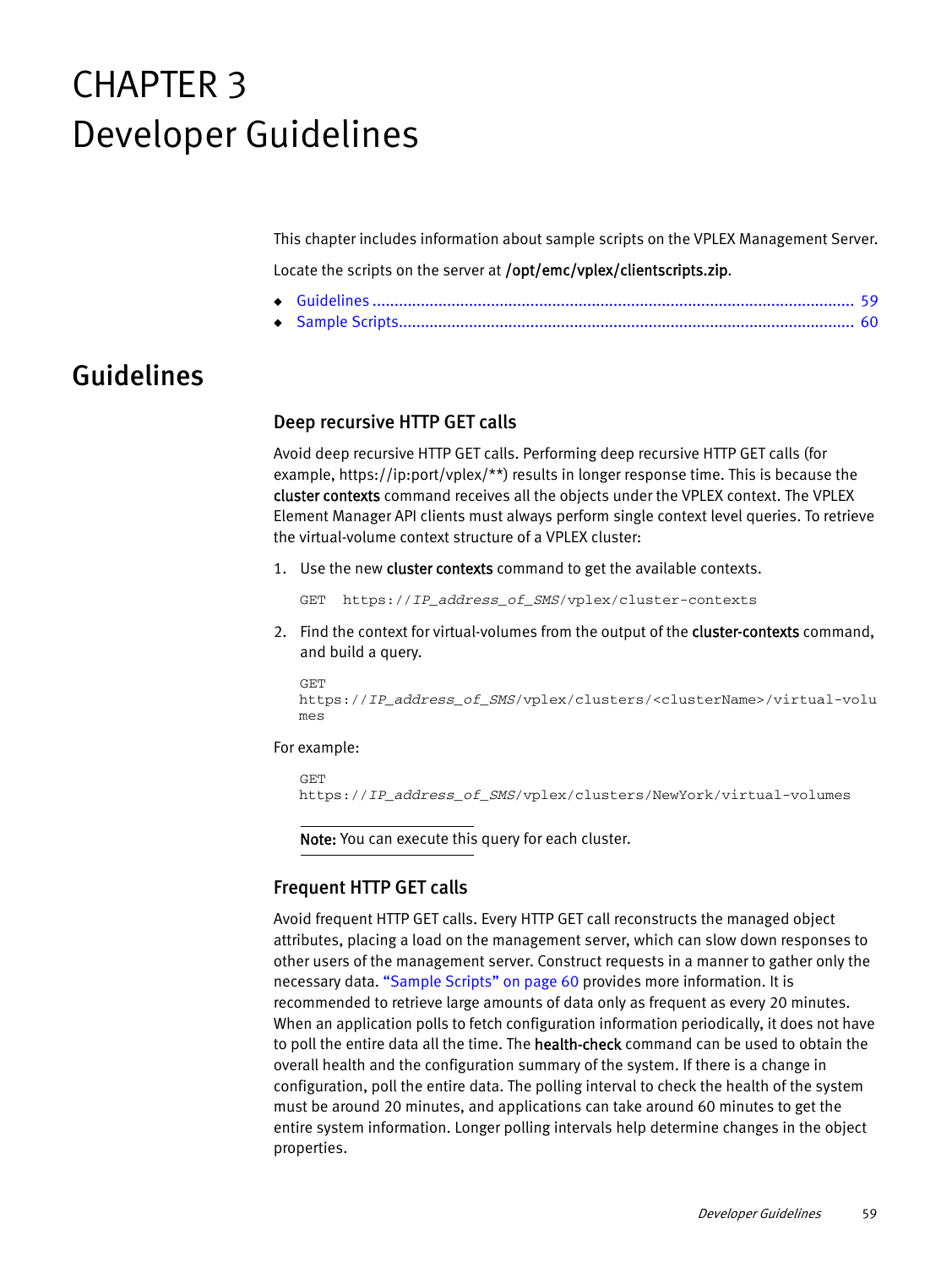#### Load balancing management servers

In VPLEX Metro or Geo systems, there are two management servers that can be used for managing either of the VPLEX clusters. In order to achieve load balancing between the RESTful applications and the daily management activities, use one management server for RESTful API applications, and the other for normal VPLEX management.

#### File download

The number of simultaneous file download operations that are allowed with the current RESTful API is 50. However, to achieve optimum performance on download operations without impacting the response time for other users of the management server, the number of download operations must be restricted to 5.

## New output format

Starting in Release 5.2, VPLEX RESTful API supports a new output format. The new format allows disabling pretty print, which is 80% more efficient than the older format. However, the old format is still available for backward compatibility. The new format requires less memory, CPU, and network bandwidth. This format also makes client side scripting more efficient because there is less data to deal with. The new JSON format is also more compatible with the JSON Standard.

To enable this format, add the following HTTP header to your request:

Accept: application/json;format=1;prettyprint=1

## Pool listing

Do not use the RESTful interface to poll the pools on a managed array. This is a very expensive operation. It is recommended that you limit the number of times you query pools.

# <span id="page-59-0"></span>Sample Scripts

This section includes information on the sample perl and python scripts.

# <span id="page-59-1"></span>Perl scripts

When you extract **clientscripts.zip**, the following directory structure is created for Perl scripts in the /opt/emc/vplex directory:

- ◆ clientscripts/
- ◆ clientscripts/perl5/

The /perl5/ folder contains 4 files:

- **HttpApi.pm** A module that handles all the HTTP interactions.
- VPLEXApi.pm The main module that demonstrates how to consume RESTful API.
- main.pl A loader script that does command line parsing and hands over the calls to VPlexApi.
- ◆ Util.pm A module that provides utility functions mostly related to config management.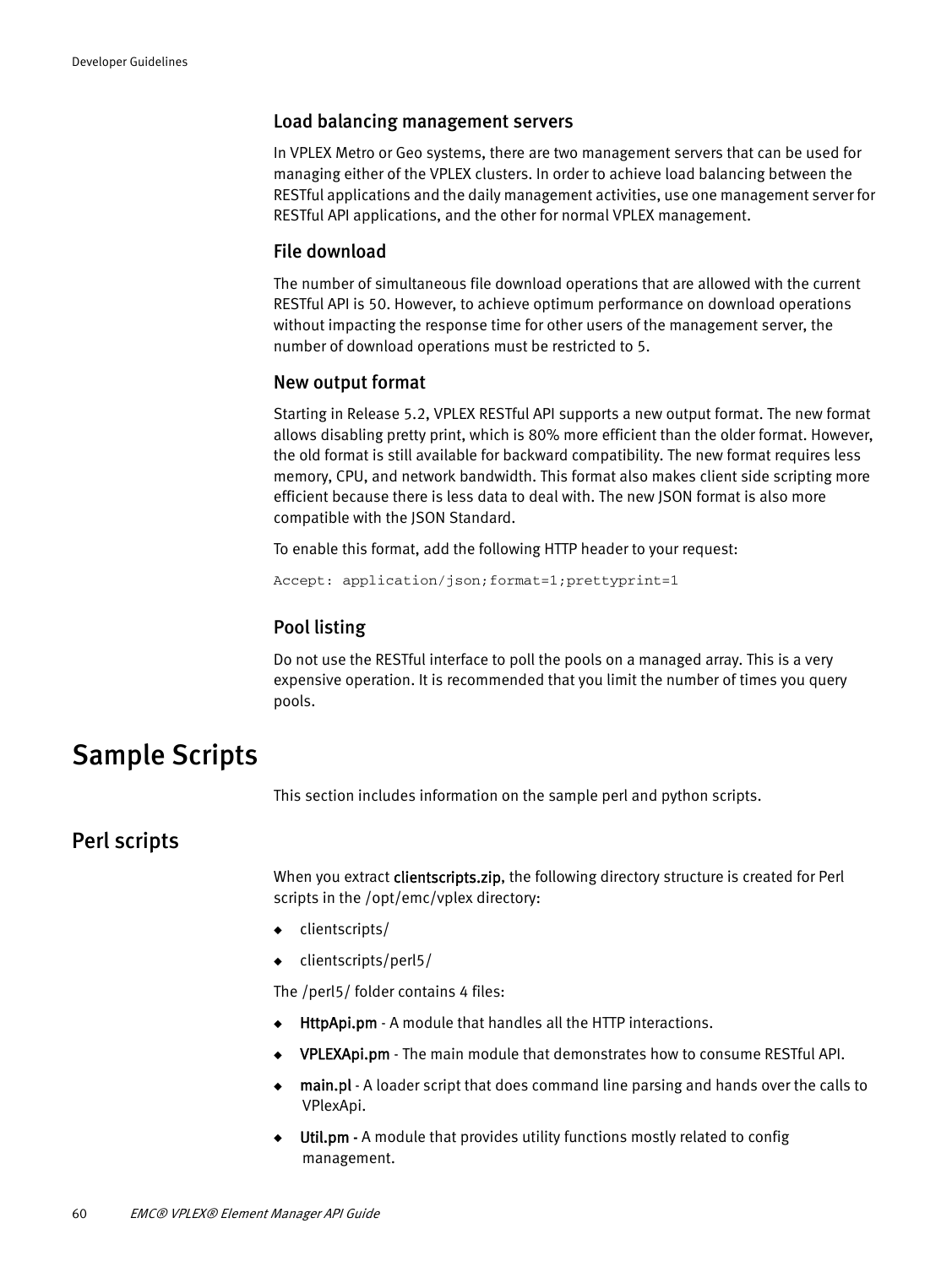### Prerequisites

The Perl scripts require:

- ◆ VPLEX version 5.0 or higher
- ◆ Perl JSON module
- Perl CURL Module/Perl LWP Module.

**Note:** Perl 5 for MSWin32-x86-multi-thread requires either Crypt::SSLeay or IO::Socket::SSL.

◆ The storage volume passed as argument has at least 5 MB of free space.

# <span id="page-60-0"></span>Python scripts

When you extract **clientscripts.zip**, the following directory structure is created for Python scripts:

clientscripts/

clientscripts/python2.6/

The /pyhton26/ dfolder contains the following files:

- ◆ httpapi.py A file containing the code to do the basic RESTful API operations of GET and POST.
- ◆ vplexapi.py The main module that demonstrates how to consume RESTful API.
- **main.py** A loader script that does command line parsing and hands over the calls to VPlexApi.
- util.py A module that provides utility functions mostly related to config management.
- vplexapi.py A file containing the API methods that perform the RESTful API calls.
- ◆ monitoring.py This module demonstrates how to monitor the health of the VPLEX system.
- ◆ MappingInfo.py This module demonstrates how to build a virtual volume to storage volume mapping for both local and distributed volumes.
- ◆ settings.cfg The configuration for setting up the VPLEX instance for RESTful API communication.

#### Prerequisites

The Python scripts require:

- ◆ VPLEX version 5.3 or higher
- ◆ Python versions 2.6 and below: simplejson module
- ◆ Python version 2.6 and above: the inbuilt json module
- PyCurl module (Python Curl Module)
- ◆ The storage volume passed as argument has at least 5 MB of free space.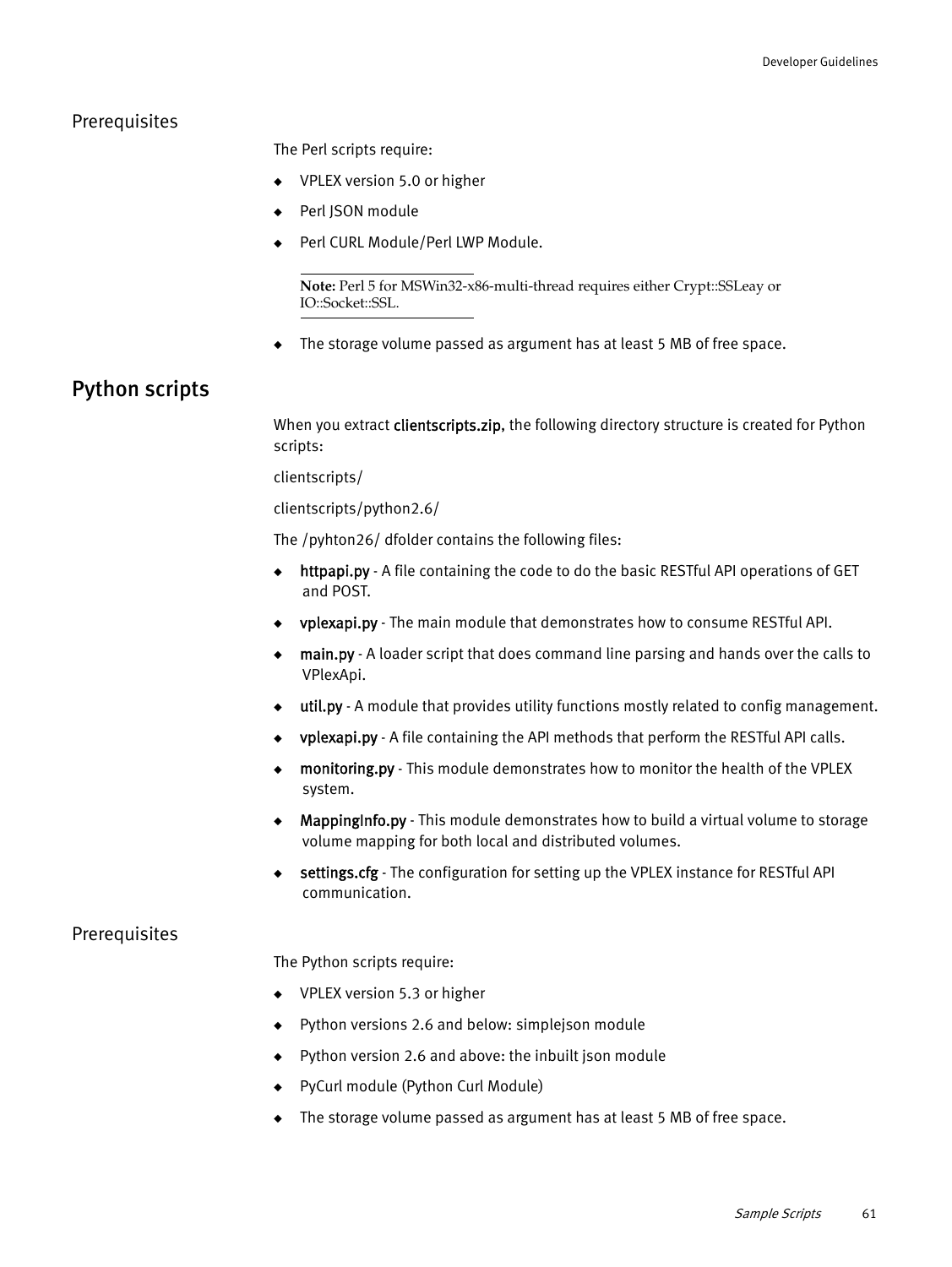Developer Guidelines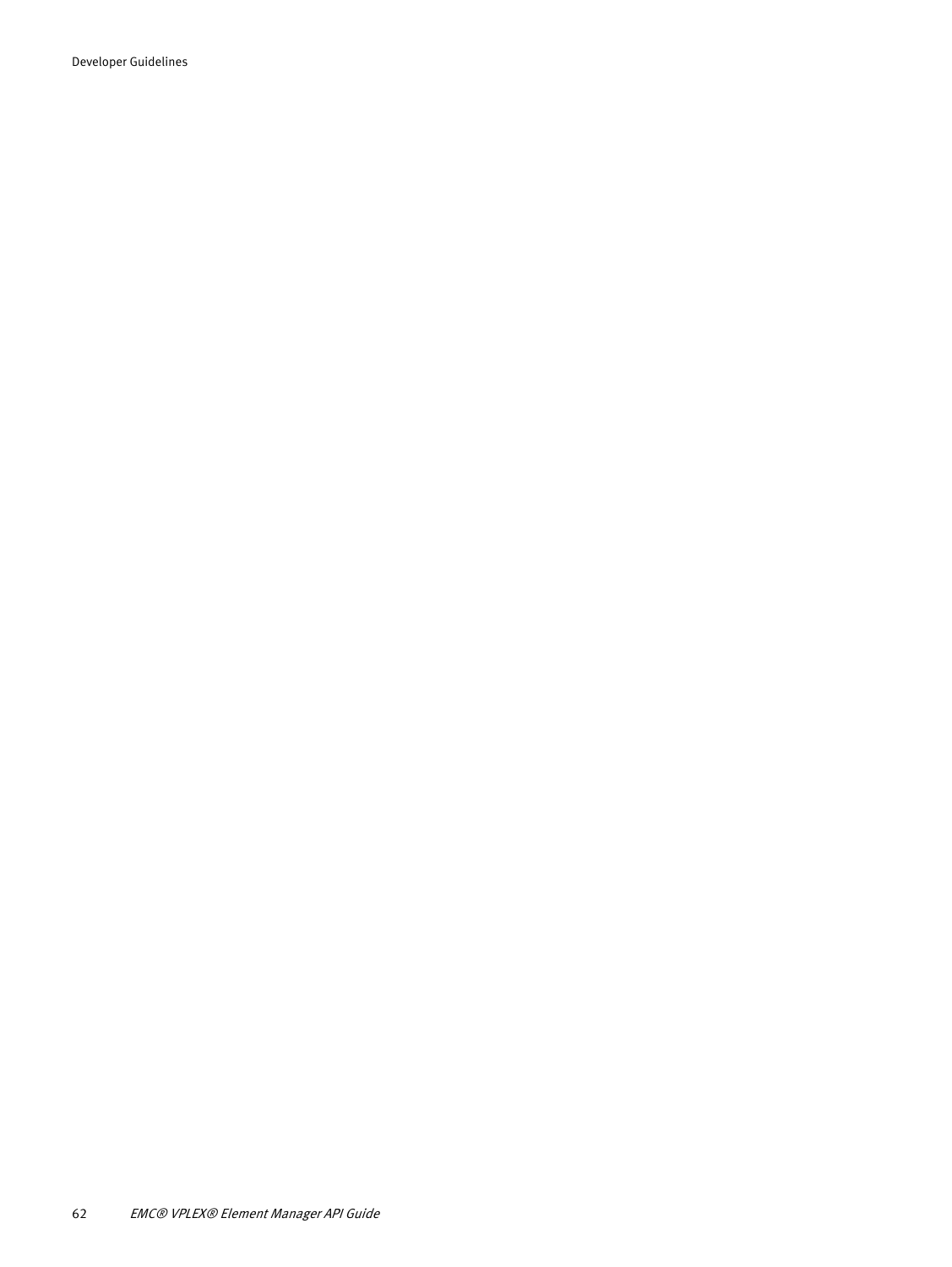# <span id="page-62-0"></span>INDEX

# A

API commands [GET response 29](#page-28-0) [PUT response 29](#page-28-1) [Response structures 20](#page-19-3) [special characters 20](#page-19-4)

# C

[commandresult 55](#page-54-5)

# D

[downloadfile 55](#page-54-6)

# E

Element Manager [API Headers 25](#page-24-0) [Accept Headers 25](#page-24-1) [Request Headers 25](#page-24-2) [Response Headers 26](#page-25-0) Element Manager API [authentication 20](#page-19-5) [commandresult 55](#page-54-5) [downloadfile 55](#page-54-6) [GET 49](#page-48-4) [getting help for a VPLEX CLI command 45](#page-44-4) [Overview 19](#page-18-2) [POST 52](#page-51-5) [PUT 51](#page-50-1) response structure [Error responses 34](#page-33-1) [F0 format 21](#page-20-0) [F1 format 23](#page-22-0) [GET 29](#page-28-0) [Overview 20](#page-19-3) [POST 29](#page-28-2) [PUT 29](#page-28-1) [supported VPLEX CLI commands 35](#page-34-1)

# G

[GET 49](#page-48-4) [response 29](#page-28-0) [Guidelines 59](#page-58-2)

# P

[POST 52](#page-51-5) prettyprint [about 23](#page-22-1) [setting of 25](#page-24-1) [PUT 51](#page-50-1)